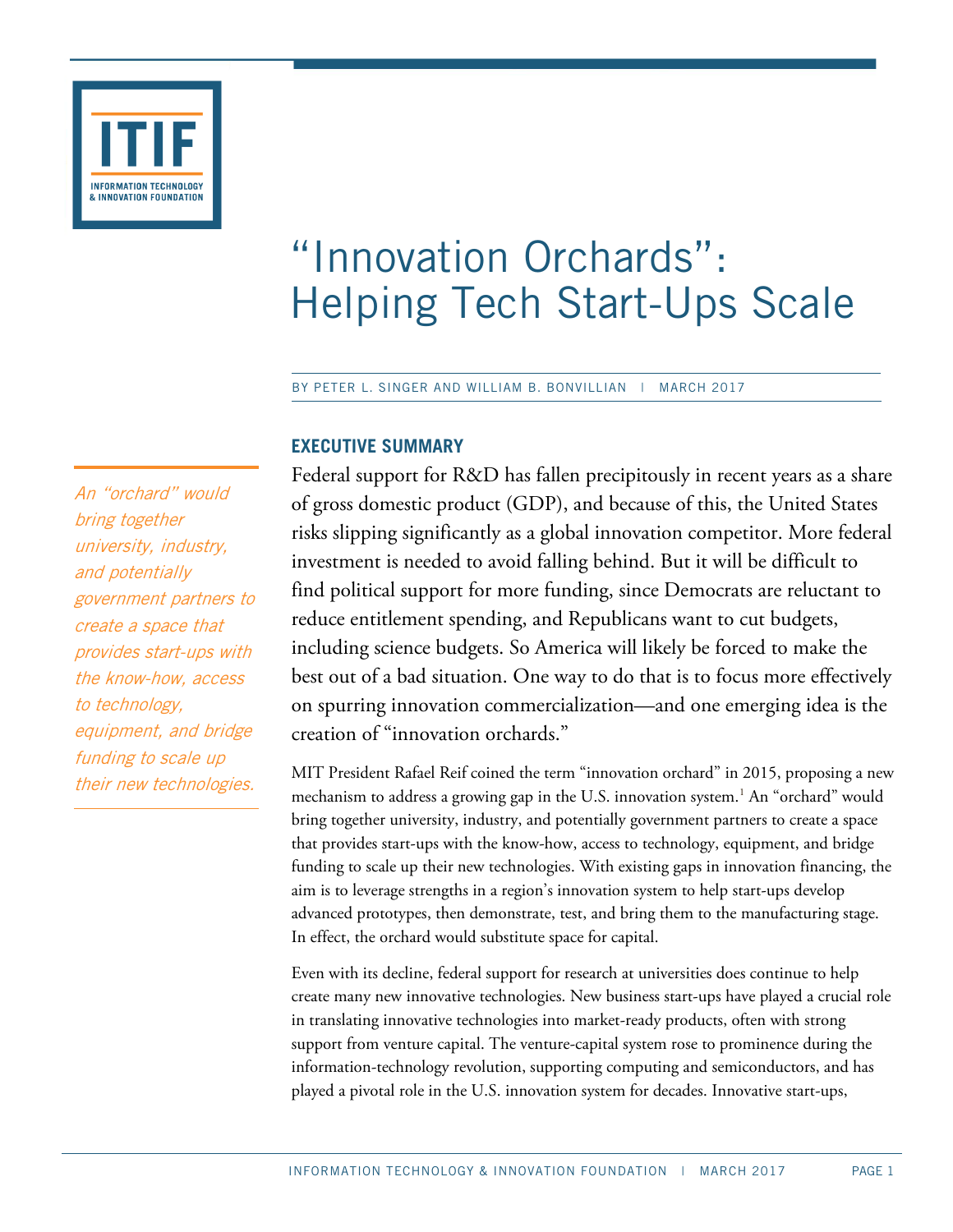financed with venture funding, became a backbone of the U.S. economy during the second half of the 20th century. Some of the most successful firms to come out of this model, backed by early venture funding, include Apple, Microsoft, Genentech, and Google. However, starting in the second half of the 1990s, venture capital became more and more sector specific, coalescing around software and biotechnology, and in 2015 those two sectors received 53 percent of U.S. venture financing.

Venture capital has developed two different but successful models that have fostered the software and biotechnology sectors. Software start-ups have low initial costs, require minimal capital equipment, typically require a short period of time for development, and face low barriers to scaling online. This means software start-ups have the potential for very high profits on a smaller investment, though they are still high risk. Biotechnology differs from software in that the time to market tends to exceed a decade, and needed investments are substantially larger than those in software. However, the Food and Drug Administration approval process provides risk benchmarks for investment as a drug advances through the three phases of clinical trials. If a drug receives approval, its patent grants a short-term monopoly that is, in essence, assured by the FDA certification, enabling the high development costs to be recouped.

"Hard" technologies—in areas such as clean energy, materials, robotics, equipment, and others—that require long-term development, significant capital costs, and high risk, fall somewhere in between software and biotech and lack a well-defined venture-capital model. Start-up costs are much higher than for software, with a longer time to market, and they lack the FDA product certification and patent monopoly protections available to biotech. From 2006 to 2011, venture capital began investing heavily in the hard technology for new energy. A variety of factors made the sector appear promising for investment: high oil prices, growing environmental awareness, and an economy that had seen sustained growth in the years after the dot-com bubble. The onset of the recession proved damaging for cleantech; within a year, the price of oil had fallen by more than half, and Chinese government-subsidized low-cost solar panels flooded the market. Venture firms suffered major losses as a result and have largely withdrawn from the sector since. Other "hard" technologies face comparable challenges.

An ongoing effort to address these shortcomings has led to the creation of a number of new programs. Technology incubators and accelerators have been founded in a number of regions. Most cater to software start-ups, but a growing number are now focusing on startups developing hard technologies. However, most only have the resources to help with the early-development stages: low-cost office space, developing business plans, and first prototypes.

To fill this gap and focus on later-stage support, some new programs have emerged. Cyclotron Road, which is supported by the Department of Energy and its Lawrence Berkeley Lab, is one example. It offers newly-formed energy-technology groups advanced equipment, technology, and know-how to take on the technology-development stages of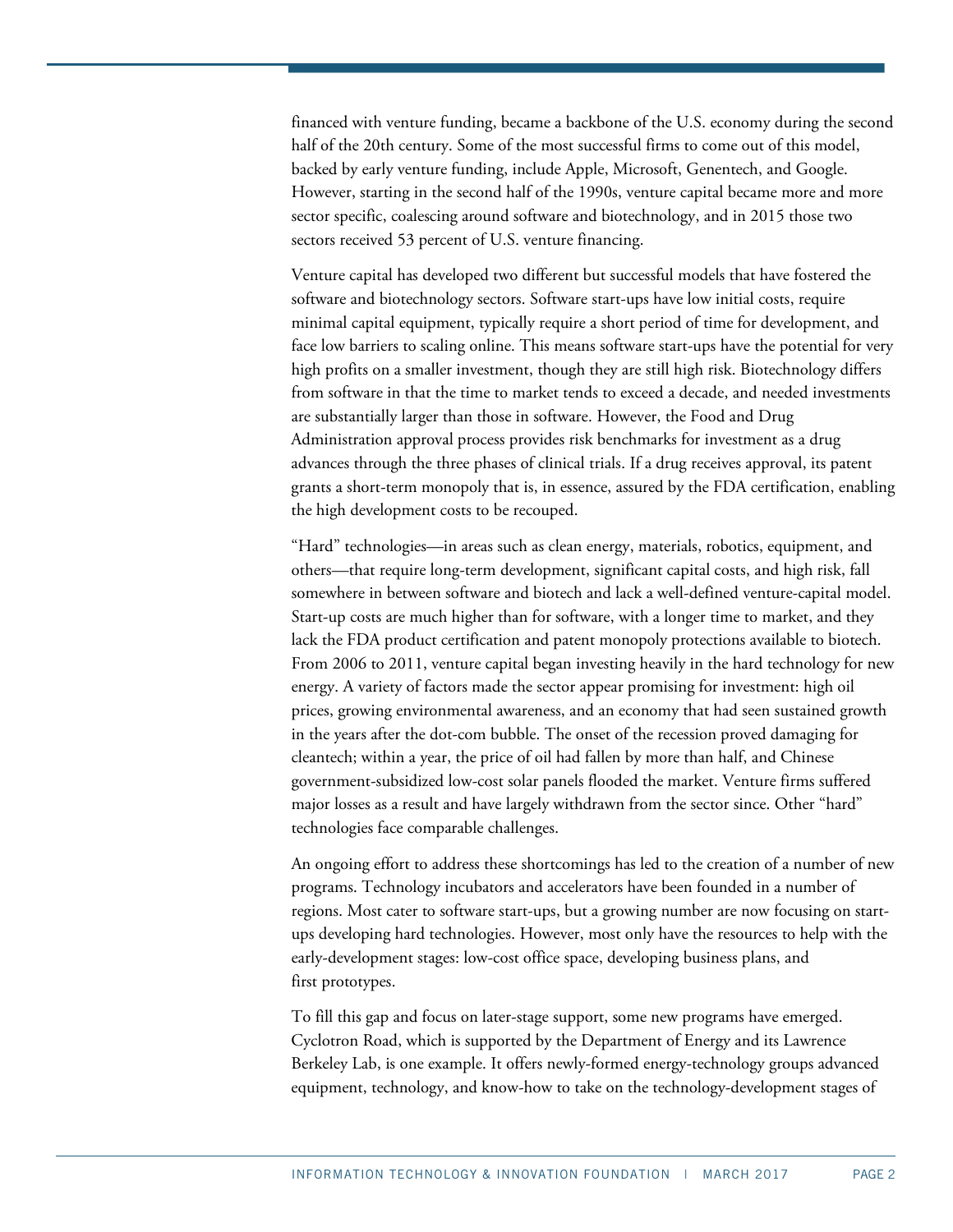advanced prototyping, demonstration, testing, and production design. TechBridge, a program of the Boston branch of the Fraunhofer Institute organization—a nonprofit applied-research and development laboratory—links established start-ups with established firm partners for collaboration on late-stage development, with extensive lab support for new technology and product validation. It helps to certify new technologies through industry-driven validation and demonstration projects that Fraunhofer performs, rather than through the innovators themselves, as in the case of Cyclotron Road.

MIT's The Engine is another entrant that performs a similar "innovation orchard" role. The Engine builds on MIT's interest in bringing together technology start-ups, large companies, biopharma companies, federal labs, local incubators, and small- and mediumsized manufacturers in the region. It aims to fill a critical emerging gap in the innovation system, offering space, technology, and know-how as a substitute for initial financing, then de-risking and accelerating new technologies, so they can come into range of existing financing. The Engine will be regionally based but offer a new model for other universities and other regions interested in bridging this innovation gap. An experiment between the Massachusetts Manufacturing Extension Partnership and an area incubator, Greentown Labs, adds another element: creating collaborations between small area manufacturers and start-ups for production prototypes and pilot production.

Cyclotron Road, TechBridge, The Engine, and MassMEP-Greentown, then, all aim at helping start-ups commercialize their technology through new approaches to technology support. These and other innovation-orchard approaches aim to fill a growing gap in the U.S. innovation system, the start-up scale-up gap. As such, federal and state government programs should recognize the potential benefits of such efforts and more actively support their replication across the nation.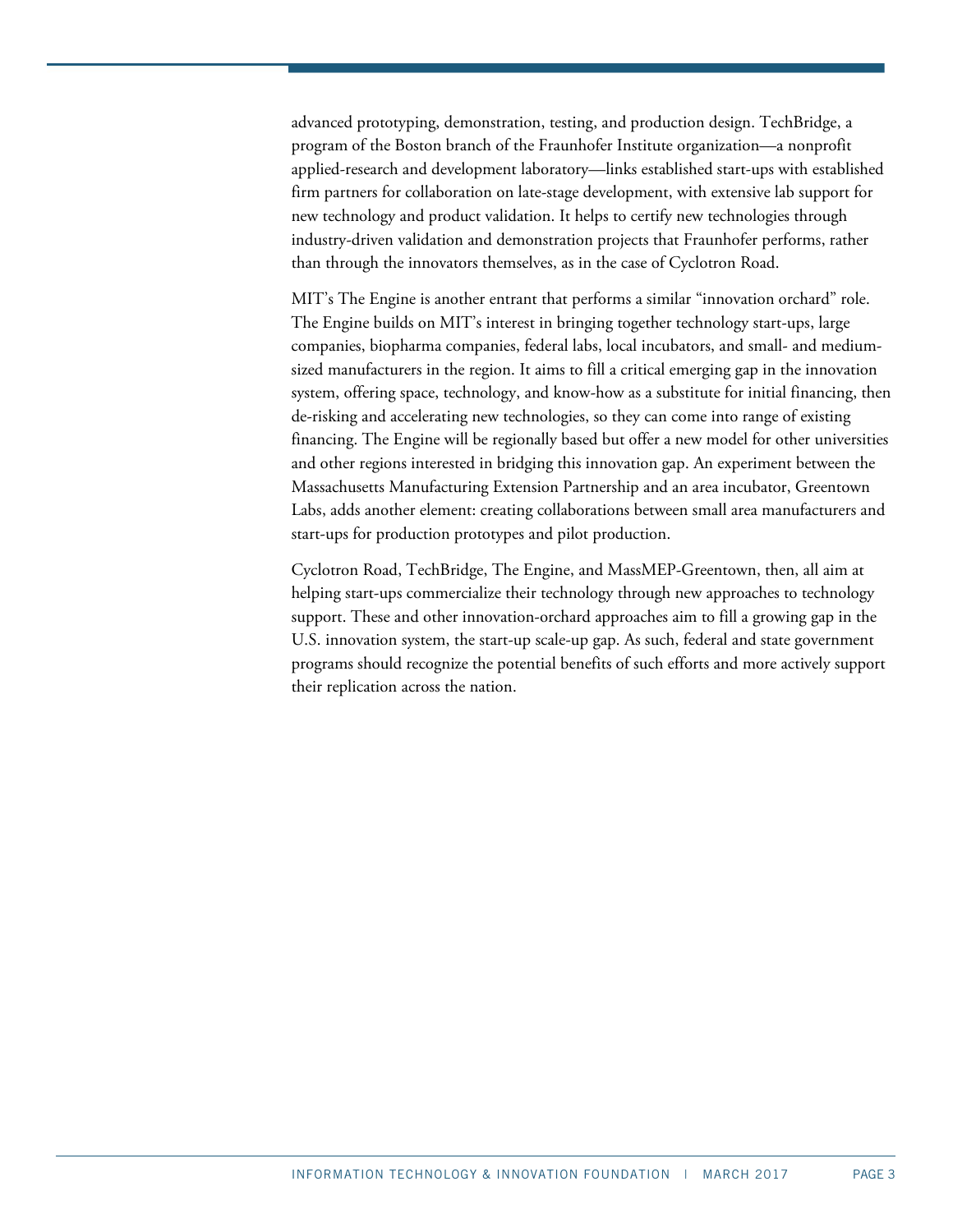## **CONTENTS**

| Sectors With Declining Venture Support: The Case of New-Energy Technology  11            |  |
|------------------------------------------------------------------------------------------|--|
| Venture Funding, IPOs, M&As, Crowdfunding, and Mini-IPO Options for Scaling Start-Ups 13 |  |
|                                                                                          |  |
|                                                                                          |  |
|                                                                                          |  |
|                                                                                          |  |
|                                                                                          |  |
|                                                                                          |  |
|                                                                                          |  |
|                                                                                          |  |
|                                                                                          |  |
|                                                                                          |  |
|                                                                                          |  |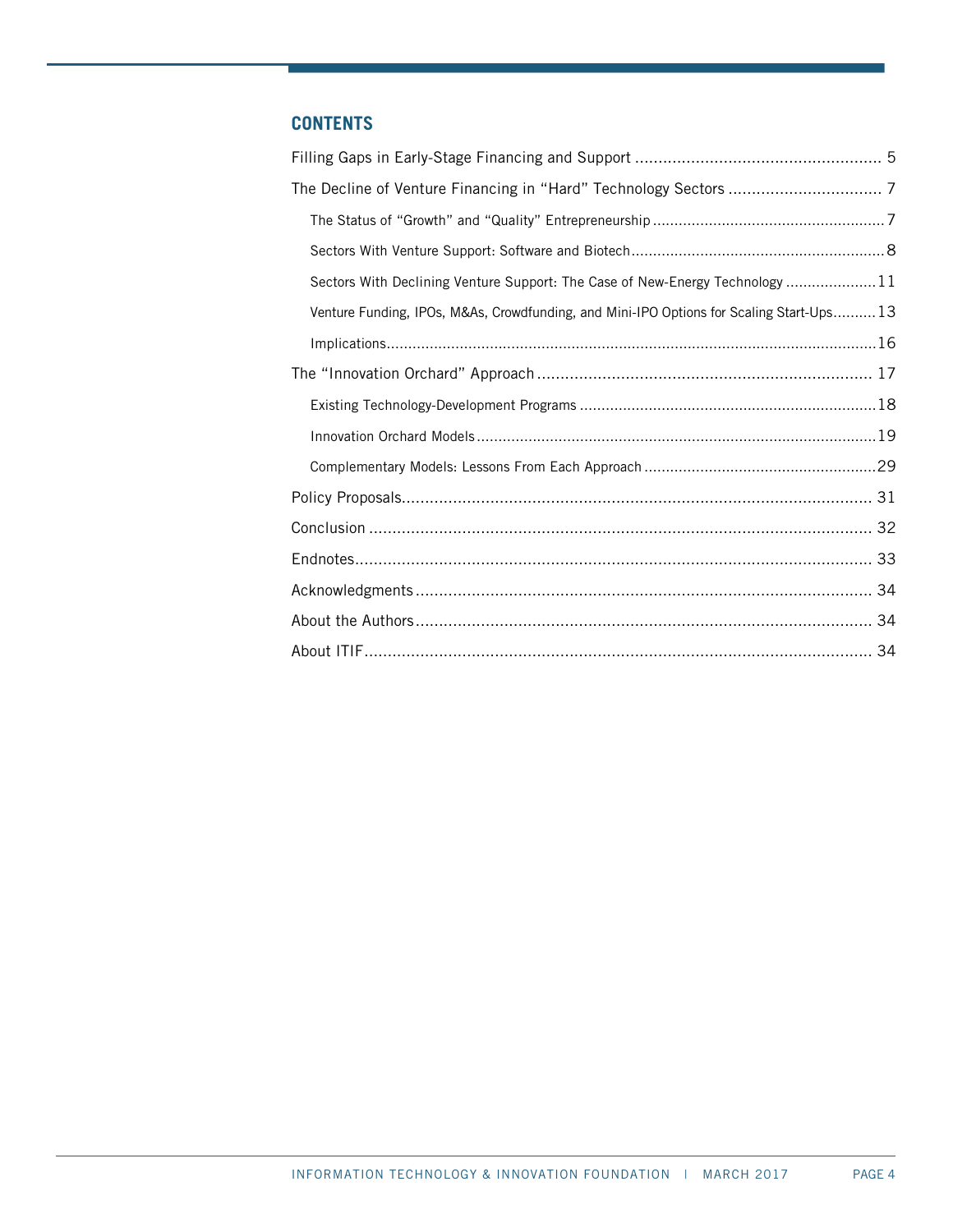## <span id="page-4-0"></span>**FILLING GAPS IN EARLY-STAGE FINANCING AND SUPPORT**

The U.S. innovation system is responsible for a wide range of technological wonders that are part of our daily routines. A combination of public and private investment in higher education and scientific research is the backbone of the U.S. innovation system. However, a large number of innovations based on new science or that require new production processes outside of the digital arena have not received adequate financial support. A gap for these non-digital technologies has formed between venture capital and earlier-stage government financing for R&D. Between the 1960s and 1990s, large companies with internal R&D shops helped fill that gap, perhaps most visibly in the rapid advancements in computing. But that era of massive industrial R&D labs is largely over. Large firms have cut back on their role, not only in basic research, but also in scaling up new technologies, and we haven't filled the gap. Moreover, venture capital is not structured to meet the challenge of advancing a wide range of technologies from new ideas to products that can be produced on a large scale. That is why many of the innovations of today, including those with IPOs, simply do not appear as important and transformational as innovations of the 1980s and 1990s.

A new approach, which MIT President Rafael Reif has called innovation orchards, is needed. These orchards would join the public, for-profit and not-for-profit sectors, to provide physical space, technology and equipment, mentoring, and bridge funding for new technology-oriented companies. This new kind of space would offer a system to help innovators develop advanced prototypes and de-risk their technologies, moving innovations through to a stage where venture capital or company partners could begin to play a role. This technology-rich innovation environment could also reduce the time to market by significantly advancing the technology. The aim is to create a more robust system where important innovations don't fall through the cracks.

The new model seeks to ally the public and private sectors to combine ingredients of knowhow, technology access, and equipment for start-ups to help them scale up their products toward manufacturing and market entry. These nodes could link to other institutions that can provide secondary nodes, with particular technology expertise, to help the start-ups scale. These could include regional companies, consortia, and federal labs. Overall, the model aims to strengthen the innovation system around entrepreneurs and their start-up companies, to get a broader base of job-creating new firms underway and headed for success in our regional economy. The goal is to create a new model that is replicable.

This paper attempts to show that there is a real innovation gap that the country could benefit by filling. It looks at the state of funding, particularly venture funding, for start-ups trying to develop science-based innovations; at similar models that are now being tried to get over these barriers; and at ways to link small area manufacturers with the new generation of start-ups.

The federal government has been the main supporter of basic research for the last seven decades. The technologies that have grown out of this research have become indispensable

The model aims to strengthen the innovation system around entrepreneurs and their start-up companies, to get a broader base of jobcreating new firms underway and headed for success in regional economies.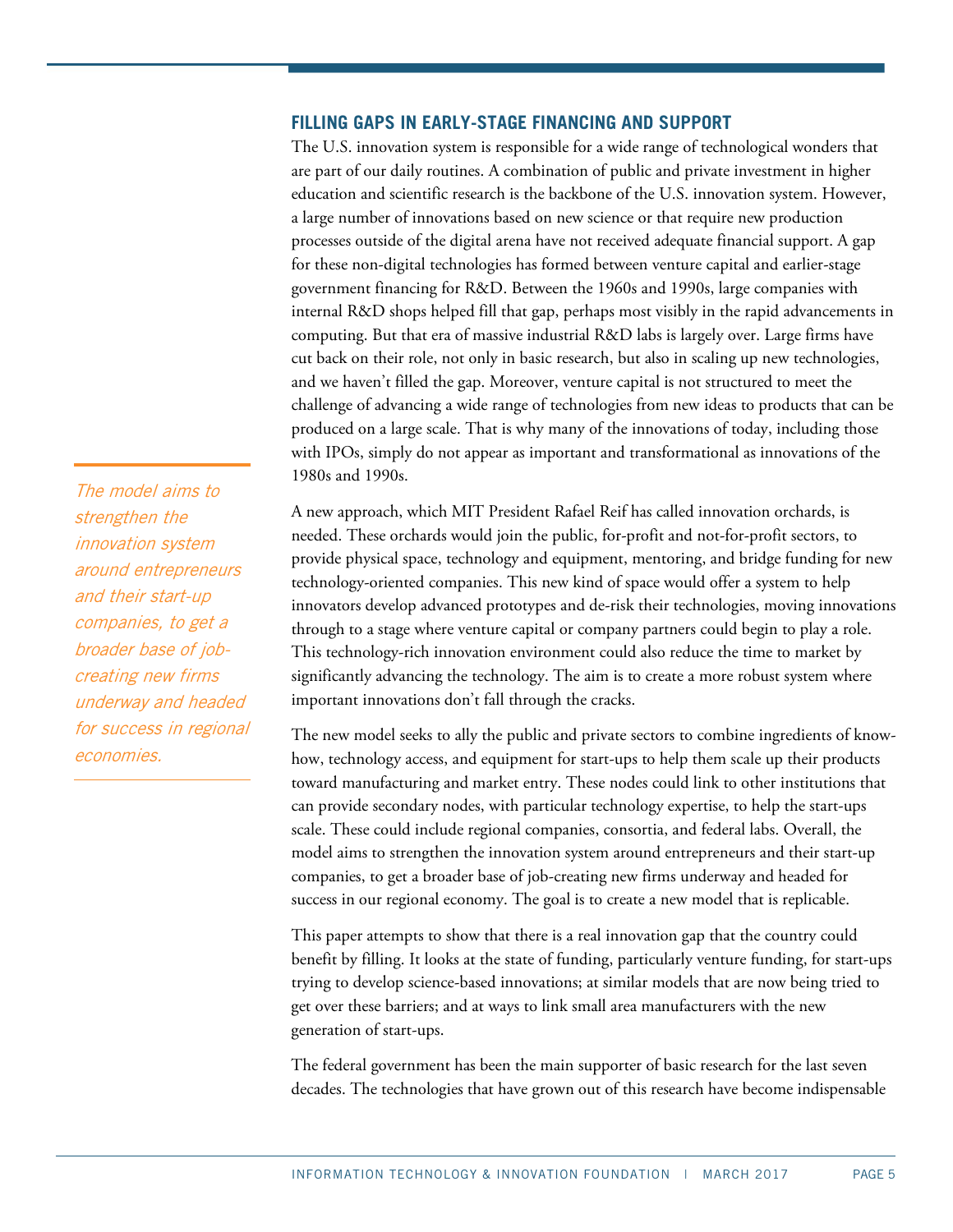to our daily lives, from the Internet to GPS. [2](#page-32-2) But that support is falling as the federal government focuses largely on transfer payments to individuals, with programs like Medicare and Social Security continuing to grow. Declining federal support for research makes it critical to find more effective ways to translate this research into new technologies. The process tends to break down for innovations that are scientifically complex, requiring a longer timeframe to develop proof of concept and proof of product, and that require advanced manufacturing to scale up. These types of innovation rarely come to fruition under the current system. The failure to push toward this frontier in non-digital areas will mean much slower rates of innovation, productivity, and lower levels of U.S. competitiveness and job creation.

The process of taking an idea and turning it into a commercially viable product is no easy task. Basic research often creates the seedlings where new innovations take root. As the research becomes more applied, it moves out of the lab and into the private sector, though the transition typically requires outside financing. For some newly formed companies, assistance is available in the form of Small Business Innovation Research (SBIR) grants through federal R&D agencies, regional programs such as the Maryland Innovation Initiative and MassDevelopment Manufacturing Innovation Grants, or seed funding from family, friends, or angel investors. If the start-up company is able to create a prototype that is demonstrated to work using these funds, a larger source of financing may be provided by venture capital. Companies tend to rely on venture capital to support them through the final stages of product development and manufacturing before reaching the market.

This venture capital-driven model coalesced during the IT revolution of the 1970s and 1980s with remarkable success. Although early investments were in "hard" technologies, such as semiconductors and computing, the venture system's most visible successes today can be seen in the rapid innovation in software applications and in new pharmaceutical and biotechnology products.<sup>[3](#page-32-3)</sup> Innovations that can't move from idea to market in just a few years, or lack the potential for the type of intellectual-property protection new drugs enjoy, face a much more challenging road. The capital costs and risks are even higher when development pathways are unfamiliar and manufacturing processes are new. Venture firms have become less and less willing to take on these costs and risks. Strategic industry partners offer a path for some technologies, but they typically require proof of product before investing, and the proposed new product generally needs to fit their existing business model. A gap then persists for science-based innovations with longer-term development requirements that represent new and unique advances, as opposed to incremental ones, and that are in more manufacturing-intensive sectors.

We need new models to help commercialize a wide array of technologies. One model to overcome this financing gap is the innovation orchard, exemplified by a number of publicprivate partnerships that have formed to support innovators as they begin applied research and work through product demonstration. For example, Cyclotron Road, Chain Reaction Innovations, and Innovation Crossroads are partnerships with the Department of Energy that allow start-up innovators to access technologies and expertise at Lawrence Berkeley,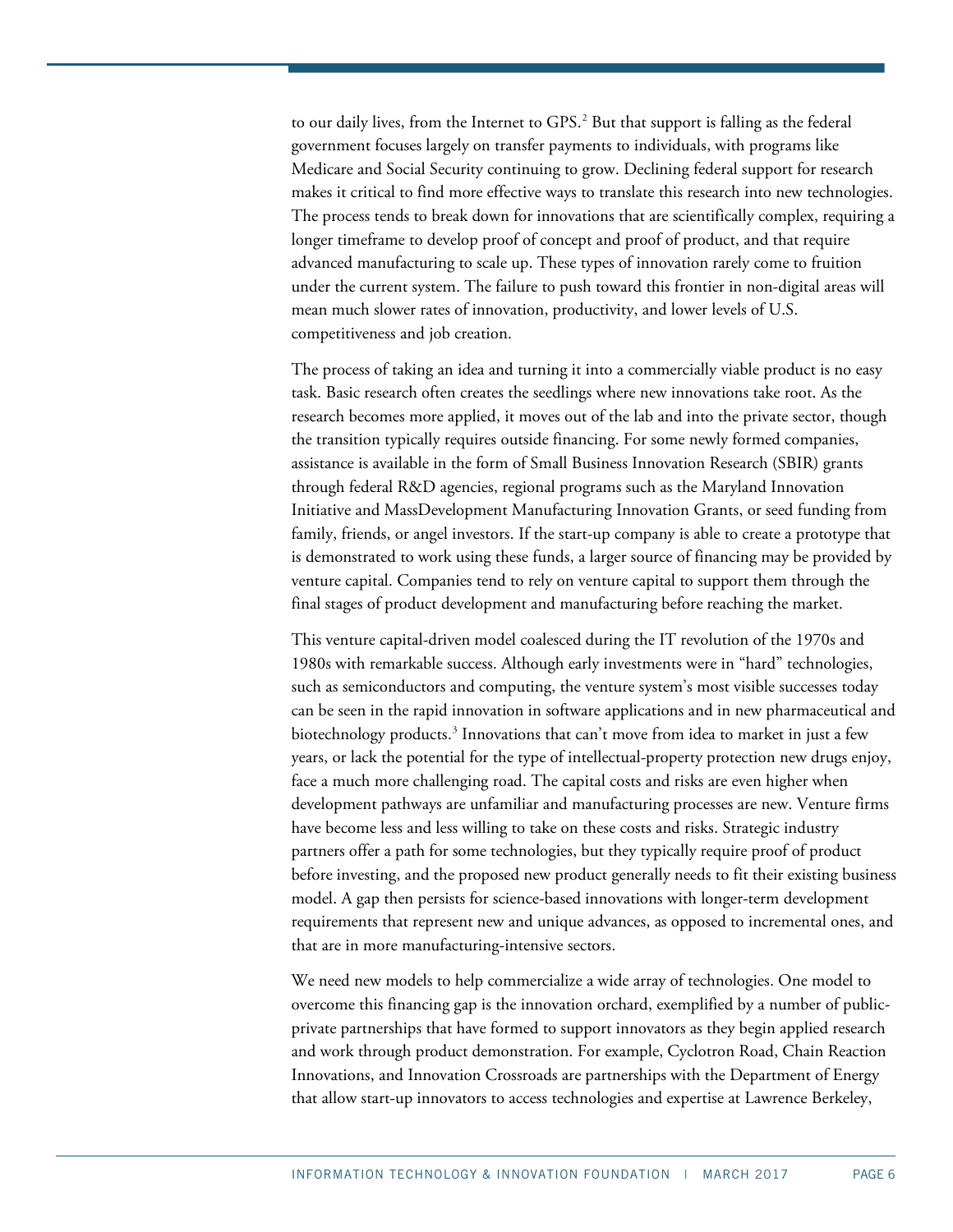Argonne, and Oak Ridge National laboratories, respectively, to take advantage of the facilities and expertise. TechBridge in Boston connects larger companies with start-ups, offering a supporting technology-validation process to help de-risk the start-ups' potential products. MIT is now experimenting with another model, The Engine. Greentown Labs has partnered with the Massachusetts Manufacturing Extension Partnership (MassMEP) to aid in the scale-up process toward production, linking start-ups with small manufacturing firms. The concept of innovation orchards embraces these kinds of programs to supply assistance with not only product demonstration and validation but also the full range of resources and expertise necessary for innovations to make it to market.

## <span id="page-6-0"></span>**THE DECLINE OF VENTURE FINANCING IN "HARD" TECHNOLOGY SECTORS**

Historically high levels of federal support for basic research made the United States a world leader in innovation from the 1960s to the 2000s. But since then, this support has fallen behind many nations, at least as a share of GDP.<sup>[4](#page-32-4)</sup> For more than half a century, economists have widely accepted that economic growth depends on a steady stream of innovations making it to market.<sup>[5](#page-32-5)</sup> Commercializing innovations derived from basic research is a wellknown challenge. For over two decades, this problem has been known as the "Valley of Death." While a range of investors provide funding to firms as they move toward commercialization, large gaps still exist for most start-ups. Technology at a very early stage carries a tremendous amount of risk. Ideally, an efficient market should still provide funding for many more of these start-ups, but the reality is that the uncertainty surrounding these new technologies has led potential investors to underinvest.<sup>[6](#page-32-6)</sup> The continuous stream of new products and occasional breakthroughs during the IT revolution has led to a widespread belief that entrepreneurship is now just an inherent and pervasive feature of the U.S economy.<sup>7</sup> But it turns out to not be pervasive in most technology areas. This mistaken belief meant that for years the shortcomings in the U.S. innovation system were overlooked. The number of start-ups that never have an opportunity to bring their technologies to market dwarfs the number that succeed in the current system.<sup>[8](#page-32-8)</sup>

## <span id="page-6-1"></span>**The Status of "Growth" and "Quality" Entrepreneurship**

Merely quantifying the number of new innovations that make it through the "Valley of Death" is a challenge. Organizations such as the Kauffmann Foundation tend to focus on small-business start-ups in general, which have been in modest decline for some years. Analysis that doesn't distinguish between types of entrepreneurs, however, can lead to the anomalous grouping of new "Mom and Pop" corner stores with biotech start-ups. Within the last few years, this has started to change, as academics have begun creating new indices to focus more explicitly on innovative, technology-based firms, which have much greater potential to scale up and grow than, say, a neighborhood dry cleaner. Starting in 2016, the Kauffman Foundation added "growth entrepreneurship" to its annual index. This new Kauffman index incorporates the rate of start-up growth, the share of scale-ups in the startup mix (the percent of firms that have grown to employ more than 50 people in the first 10 years), and high-growth company density, to better measure trends in *growth* entrepreneurship in the United States.

**Commercializing** innovations derived from basic research is a well-known challenge. For over two decades, this problem has been known as the "Valley of Death."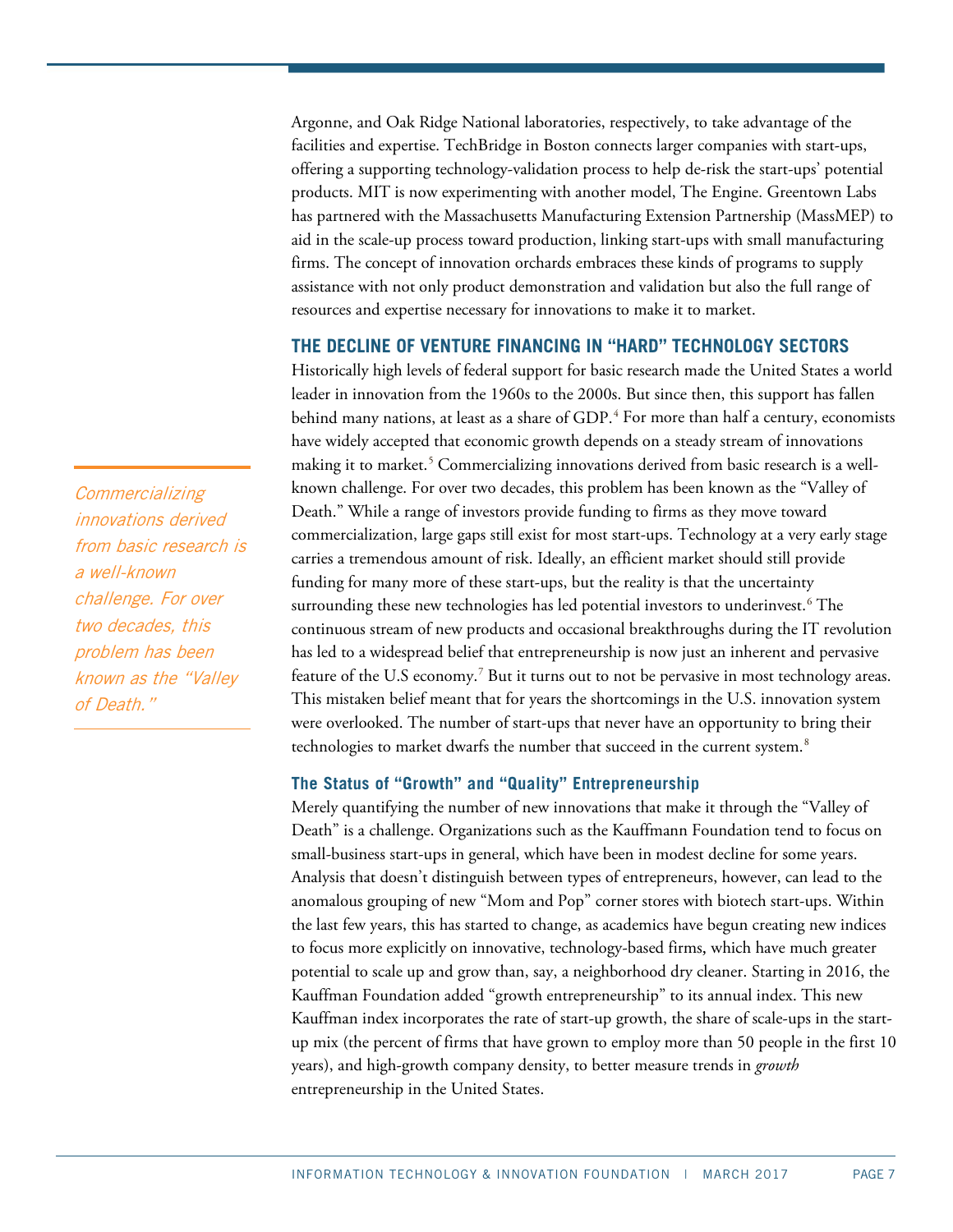Kauffman's growth-entrepreneurship index shows a deep decline from 2009 to 2013, a consequence of the Great Recession, but it is now close to the pre-financial crisis level.<sup>[9](#page-32-9)</sup> However, nearly half of the high-growth firms fall into one of five industries: software, health, IT services, advertising and marketing, and business products and services.<sup>[10](#page-32-10)</sup>

At MIT, Jorge Guzman and Scott Stern have worked in recent years to develop three new indices, the Entrepreneurial Quality Index, the Regional Entrepreneurship Cohort Potential Index, and the Regional Entrepreneurship Acceleration Index. These indices measure the quality level of firms within a cohort, the growth potential in a specific region, and their performance over time. Their research looked at data from 15 states totaling 51 percent of U.S. GDP and focused on a number of characteristics, including the legal structure and firm name, as well as any intellectual property held by the firm.<sup>[11](#page-32-11)</sup> This analysis aimed to identify the innovative, technology-based firms with higher growth potential—"high-quality" firms. They found that after the dot-com bubble in 2001, growth potential for high-quality firms declined, which lasted throughout the 2000s. This reversed starting in 2010, and 2014—the last year included in the study—had the thirdhighest level of entrepreneurial growth potential in the last quarter-century. While the growth potential for high-quality firms is strong, the likelihood that these firms realize their potential fell starting in the late 1990s and only started improving slightly in 2009, the most recent year data is available for.<sup>[12](#page-32-12)</sup> They found this to be a strong indication that the United States is still creating innovative start-ups, but that there is a failure for their associated technologies to make it to market. This is an important finding.

#### <span id="page-7-0"></span>**Sectors With Venture Support: Software and Biotech**

During the last two decades, the software and biotech sectors have performed well, driven by widespread innovation. As discussed below, it seems start-ups in these sectors, particularly software, are more likely to succeed than start-ups that attempt to innovate in other areas. However, one would be hard pressed to say those two fields are substantially more capable of innovation than the other fields with lower scale-up success rates.<sup>[13](#page-32-13)</sup> A better explanation is that over the last two decades, these two sectors have been unique in their ability to attract an increase in financing while others haven't.

The largest sources of financing for most start-ups in the United States are personal savings and credit, and investments from family and friends. While 38 percent of start-ups receive investments from people close to the entrepreneur—friends and family—the average amount invested is only \$23,000. While this may be sufficient for some small businesses, it falls far short of the investment needed for a start-up to develop a new technology requiring a new manufacturing process. For these more capital-intensive start-ups, there are far fewer options. Bank loans backed by the Small Business Administration (SBA)—a standard resource for small firms—average only \$143,899; this is in comparison to the average investment from venture capital of  $$5.94$  million.<sup>[14](#page-32-14)</sup> Part of the reason venture capital has played an outsized role in the funding of young firms is that with few or no assets, debt financing is not an option, leaving equity financing as one of the best options available.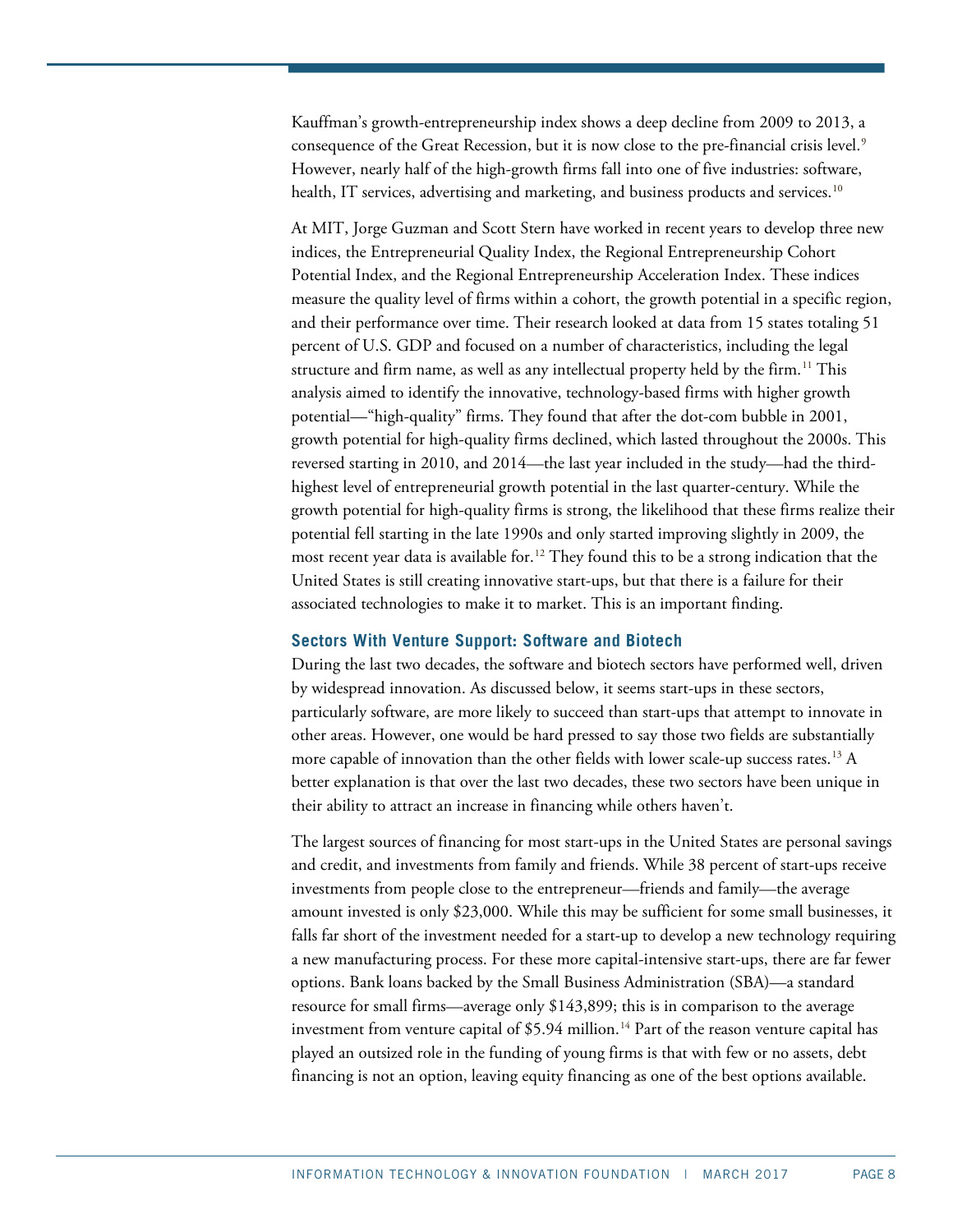This suggests that trends in venture capital play an oversized role in shaping the direction of innovation in the U.S. economy.

Venture capital hasn't been a panacea for all start-ups. One trend that stands out vividly in the venture-capital investment numbers is the increasing concentration of investment in the biotech and software sectors. In 1995, 61 percent of all first sequence funding—that is, new, as opposed to continuing VC investments—went to five industrial sectors. This jumped to 79 percent in 2015. The top two sectors in those years—software and biotech— saw their combined share jump from 33 percent in 1995 to 53 percent in 20[15](#page-32-15).<sup>15</sup> These numbers are also reflected in the broad economic shifts of the last two decades. Venture capital is often procyclical, as can be seen by investment patterns during the dot-com boom in the late 1990s and the most recent uptick in the software sector. On the other hand, the health-care sector has grown rapidly due to rising costs and an aging population, which may explain the increasing investments in the sector by venture capital. However, broad economic and demographic shifts are not enough to explain the allocation of venturecapital investments. A number of sector-specific traits have helped software companies and biotech firms gain a greater share of venture capital.

#### The Software Story

No other sector is as tied to venture capital as software. The software sector receives far and away the greatest share of investment from venture capital (VC) each year, with most of that centered on Silicon Valley. In 2015, 612 software start-ups received their first VC investment, compared with 122 biotech start-ups.<sup>[16](#page-32-16)</sup> Software apps don't require expensive and sophisticated labs, and major equipment and infrastructure for development: The infrastructure is largely cloud-based, and no factory is required. Software can be rapidly tested and validated and doesn't require long and expensive prototyping and demonstration as do "hard" technologies. Additionally, software is generally much easier to scale up than hardware. This is because it can be distributed broadly and rapidly online, compared with the sales and distribution process for most manufactured goods. As a result, profit margins can reach as high as 50 percent. [17](#page-32-17) The unique combination of low costs, with the potential for rapid scaling and large returns, has made software incredibly attractive to venture capital for more than two decades.

The same factors that make the software sector attractive to venture capital also make the sector incredibly competitive. This competition among software companies is steep, but the relatively quick movement between idea and market means the software firm either succeeds or fails quickly, which helps VCs reduce their risk and exit quickly. Ewens, Nanada, and Rhodes-Kropf have noted that the cost of starting a new business in the software and service sector has declined, prompting a change in how venture firms invest. The investment approach "spray and pray" is more common now, with much less guidance given to young start-ups than was previously common. This has resulted in investment shifting to start-ups th[at](#page-33-0) can demonstrate early successes and away from long-term more expensive innovations.<sup>18</sup> This investment approach places slower-moving hard technologies that require longer-term commitments at a disadvantage.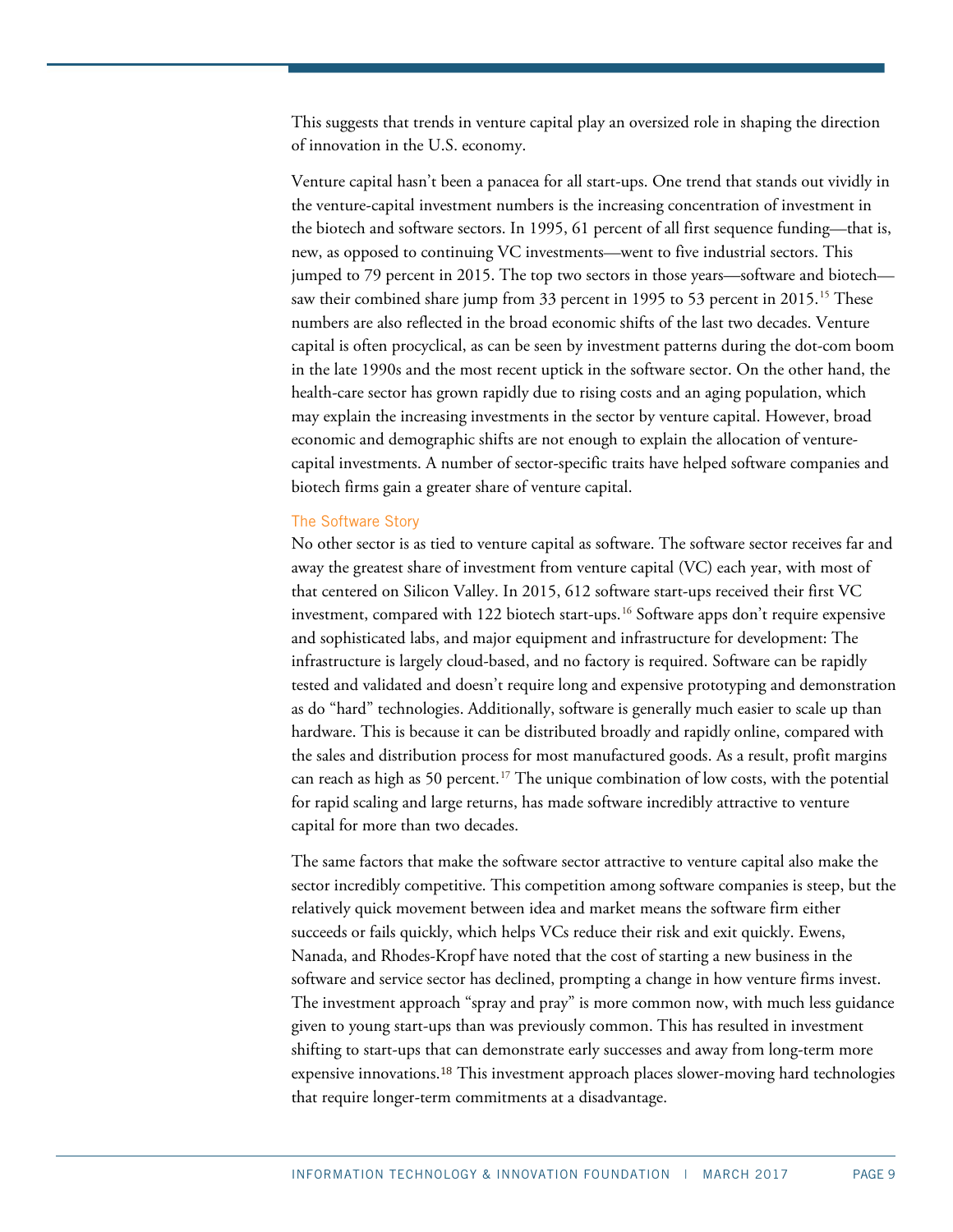The manufacturing sector has experienced a growing integration of hardware and software.<sup>[19](#page-33-1)</sup> This increasingly complex integration of hardware and software makes for a much more complex and expensive scale-up process than for stand-alone software. It remains to be seen whether these hybrids will lead to changes in the national portfolio of venture capital. At this time, it appears cheaper and less challenging to simply add software to an existing services sector than to fund predominantly hardware technologies that integrate software. Uber, for example, which represents one of the largest venture plays in recent years, simply uses software to restructure the established taxicab model; it does not require reinventing the automobile. Although both are complex new steps for VCs, software for established services will likely prove a more digestible model for VCs than software integrated into manufactured hardware.

#### The Biotech Story

On the other end of the spectrum from software lies biotech. Here, the role of the FDA, which is unique to this sector, offers a number of advantages and challenges. New pharmaceuticals have to move through a multiphase process of clinical trials before they can receive final approval from the FDA. Before it can be classified as an investigational new drug, a pharmaceutical first must pass through a preclinical stage. It must then make it through three clinical phases, which, if it's successful, allows the company to file a new drug application. With approval by the FDA, the drug can be promptly brought to market.<sup>[20](#page-33-2)</sup>

This long and costly process would seem unattractive to venture capitalists compared with software. However, the rounds of venture capital can closely parallel the stages in the drugapproval process. Seed funding is raised for initial development work and is typically provided by angel investors. After that, venture-capital funds may step in with the first of three series of investment rounds, Series A, B, and C. After the Series C rounds, venture firms generally look to exit through an IPO, a merger and acquisition (M&A), or larger institutional investors coming on board.<sup>[21](#page-33-3)</sup> The FDA approval process for each of the three stages of clinical trials allows investors to understand the risks at each stage and provides reliable benchmarking that can be linked to the corresponding venture-capital series.

The FDA's high level of oversight of the biotech industry sets it apart from nearly all other sectors of the U.S. economy. Regulatory changes can shift the makeup of the industry, just like technological breakthroughs. Following the 1962 Amendments to the FDA Act, large pharmaceutical firms were able to capitalize on increasingly stringent safety requirements, maintaining an advantage over small firms, while still conducting most of their R&D inhouse. Rapid advances in biotechnology have also altered the landscape of the industry. The dramatic fall in the cost of DNA sequencing and more powerful computer modeling have enabled more and better early-stage research in a number of areas.<sup>[22](#page-33-4)</sup> This fall in earlystage costs in some areas, however, has not been matched by a corresponding decrease in the cost to market.<sup>[23](#page-33-5)</sup> In fact, the cost of complex clinical trials continues to grow. A study by the Tufts Center for the Study of Drug Development estimates the average out-of-pocket cost to bring a new drug to market at \$1.4 billion.<sup>[24](#page-33-6)</sup>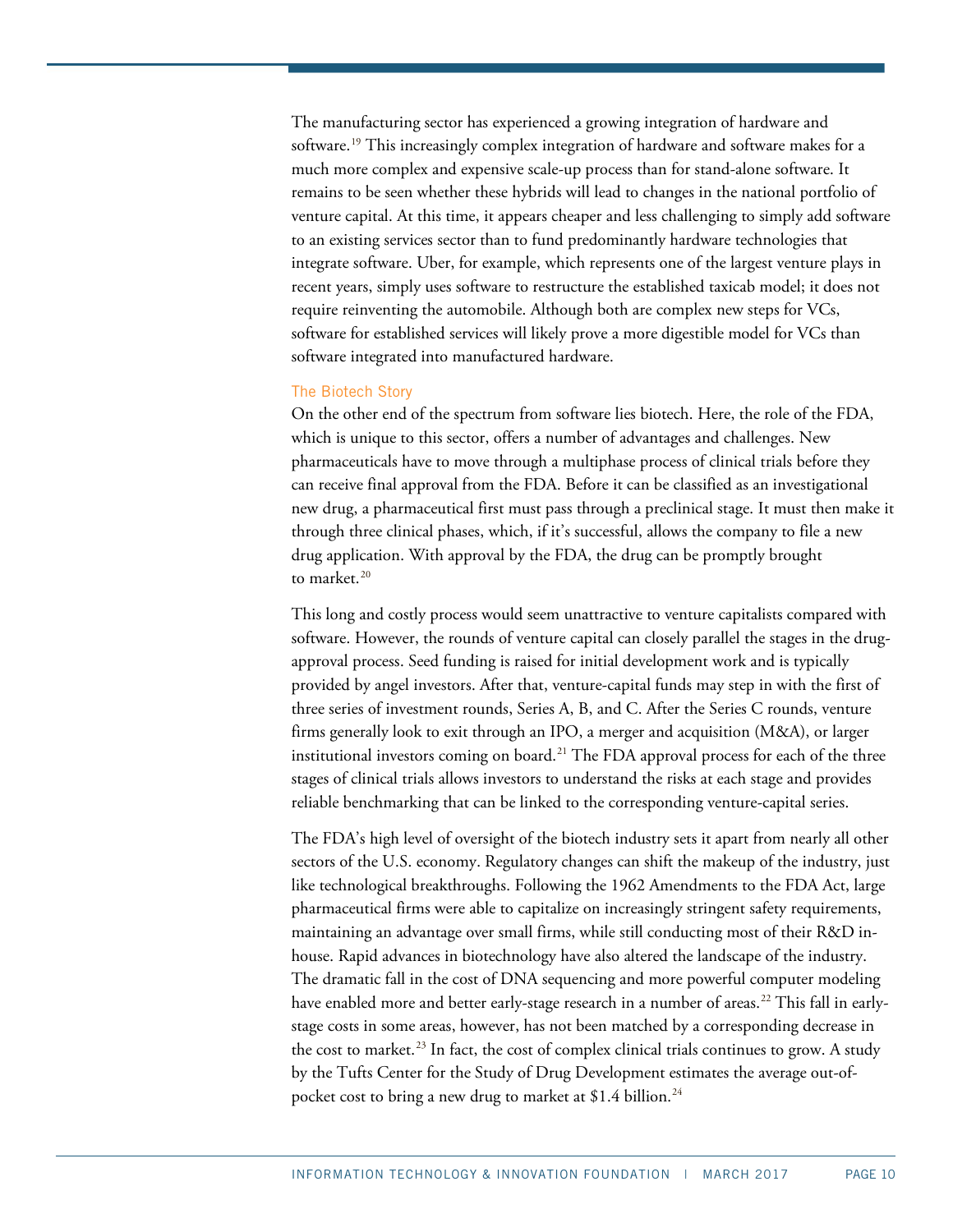The biotech sector, like many other sectors in the economy, has high costs and a long duration to exit. The sector has been able to overcome these disadvantages in attracting venture capital in a number of ways. While stringent FDA regulations raise costs, they present a series of clear benchmarks for managing investment risks and therefore the development process. Perhaps most importantly, once a drug has been approved by FDA, the patent ensures other companies can't immediately put generics on the market. This makes blockbuster markets for drugs possible due to patents and FDA exclusivity, so that the years of development costs can be recouped. This FDA-staged approval process and product certification guarantees a market that is unique to this sector. It has also driven large pharmaceutical companies, which can better manage the high cost and complexity of clinical trials, to acquire or partner with promising start-ups, which have multiplied due to expanding research advances and declining early stage research costs. This provides a viable exit for venture capital and presents a clear path for start-ups to take that has proven successful in the past.

#### **Sectors With Declining Venture Support: The Case of New-Energy Technology**

One area that seemingly holds as much potential for innovation as biotech is "cleantech" new-energy technologies, which are key to coping with climate change. So far, venture capital investments in clean energy have proven unsuccessful and unprofitable. From 2006 to 2011, venture capital firms invested extensively in clean-energy firms. At that time, rising gas and electricity prices (gas prices quadrupled from 1998 to 2008); the increasing awareness of climate change, stemming in part from Al Gore's *Inconvenient Truth* and UN climate reports; the prospect of carbon-pricing legislation; and corresponding new-energy policies, all led venture capitalists to believe that investment in clean energy could be both profitable and socially responsible. This optimism led to \$25 billion of investment in clean energy from 2006 to 2011. Half of this sum was lost, while 90 percent of investments failed to break even in 2008, 2009, and 2011. No investment increased by a factor of two, even among the successes. [25](#page-33-7) The timing of the clean-energy boom was lamentable; by 2008 the financial boom turned to crisis in the United States, while oil and gas prices fell. Congress's failure to pass carbon-pricing legislation hurt the competitiveness of clean energy, which was further compounded by a flood of cheap solar panels from China. At the end of the short boom, it was fossil fuels, not renewables, that were even more competitive.

Political uncertainty is tied to the economic viability of clean energy. Due to narrow profit margins in the energy sector, changes in tax policy, regulation, and even geopolitical unrest can make the difference in whether a new technology is competitive. In addition, cleanenergy technology is more likely to require large investments over the long term. The degree of risk and uncertainty can become too great for venture capital. One example of this uncertainty is the price of oil, against which clean energy competes: In August 2013, the price per barrel of oil was \$109 (on the West Texas Intermediate standard benchmark for North American production). By January 2016, the price had fallen to \$29 per barrel. Very few economic sectors face this kind of short term volatility, which makes the longterm viability of VC investments in cleantech difficult to assess. As can be seen in [figure 1,](#page-11-0)

Clean-energy technology is more likely to require large investments over the long term. The degree of risk and uncertainty can become too great for venture capital.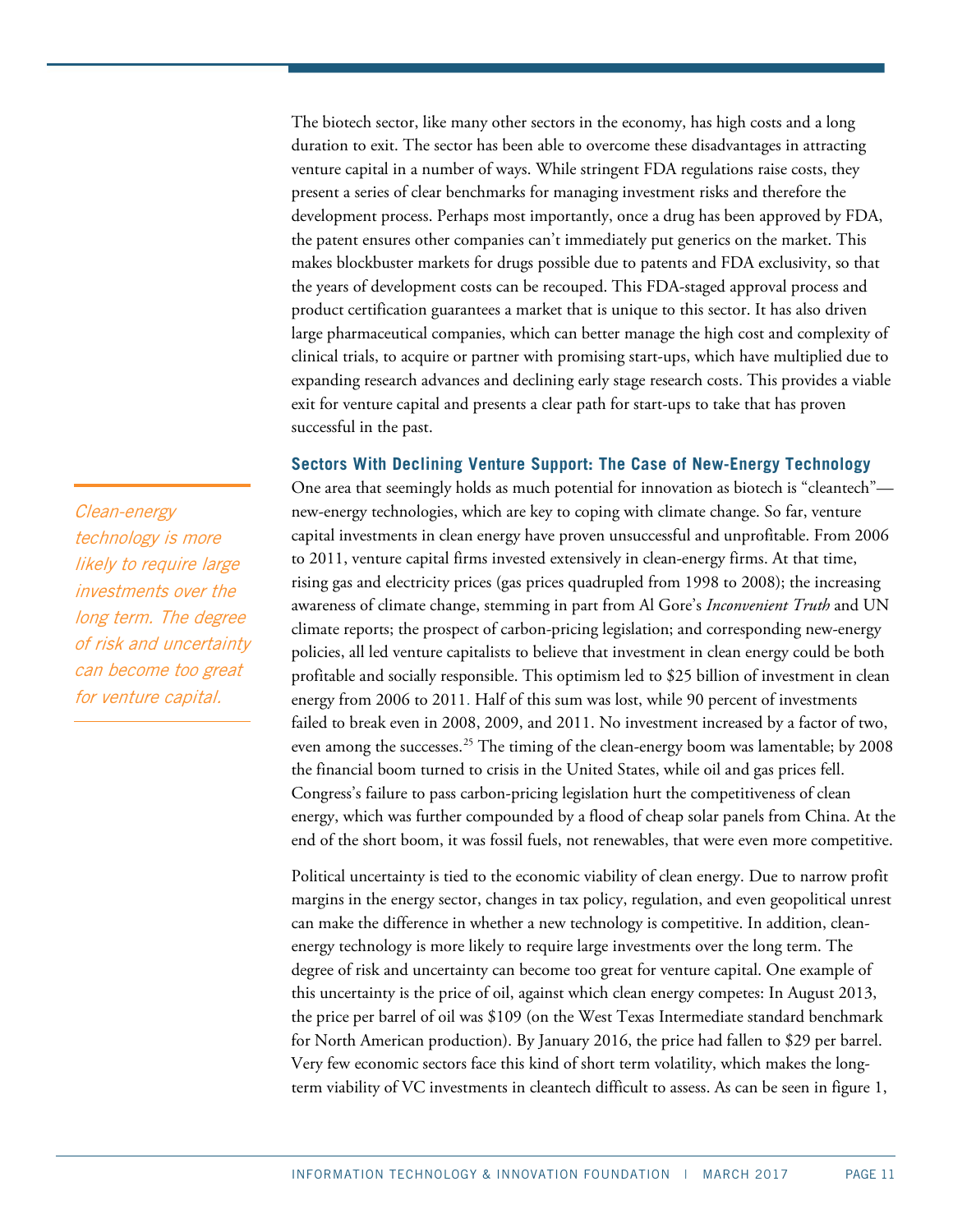volatility in energy markets passes through to venture capital investments. (The data on cleantech varies depending on the source: The estimates from the MoneyTree report are lower than those of Gaddy, Sivaram, and O'Sullivan.<sup>[26](#page-33-8)</sup>)



<span id="page-11-0"></span>**Figure 1: VC Investment in Cleantech[27](#page-33-9)**

The size of capital investments in the clean-energy sector can be massive. Solyndra, a thinfilm solar-panel manufacturer, received approximately \$970 million in investments as it attempted to scale-up.<sup>[28](#page-33-10)</sup> Unfortunately, this coincided with an influx of cheap Chinese solar panels; the firm declared bankruptcy and shut down permanently in 2011. Other high-profile cleantech failures include HelioVolt, which received \$200 million from VCs over 13 years, and Xunlight, a company that received government grants and tax credits but was never able to scale. The scale of these investments—and failures—have made the cleantech sector less attractive than other sectors. Typically, venture capitalists are comfortable investing \$40 to \$50 million leading up to a company's IPO or acquisition.<sup>[29](#page-33-11)</sup> Ideally, this will take place within five years.

Clean-energy projects typically require a longer period of investment than the average software start-up. Venture-capital firms expect their investments to mature on a 10-year time scale.<sup>[30](#page-33-12)</sup> The first five years involve stages of progressive investment and helping the projects scale, while the following five years are expected to return profits to the venturecapital firm. Most endeavors in clean energy take 10 to 15 years for the technology to mature, at the end of which there is no guarantee that the technology will be profitable or even have a market.<sup>[31](#page-33-13)</sup> The low rate of successful exits for cleantech underscores this problem. Between 2006 and 2011, an average of 6.3 percent and 11.9 percent of medical and software companies, respectively, were acquired by other firms, while only 3.8 percent of clean-energy companies were acquired.<sup>[32](#page-33-14)</sup> Clean-energy start-ups have often found themselves in a difficult position. With industry acquisition unlikely, clean-energy start-ups are more likely to have to scale up on their own. Venture-capital firms, preferring easy exits such as acquisition, are unlikely to make the large investments required for scaling up.<sup>[33](#page-33-15)</sup>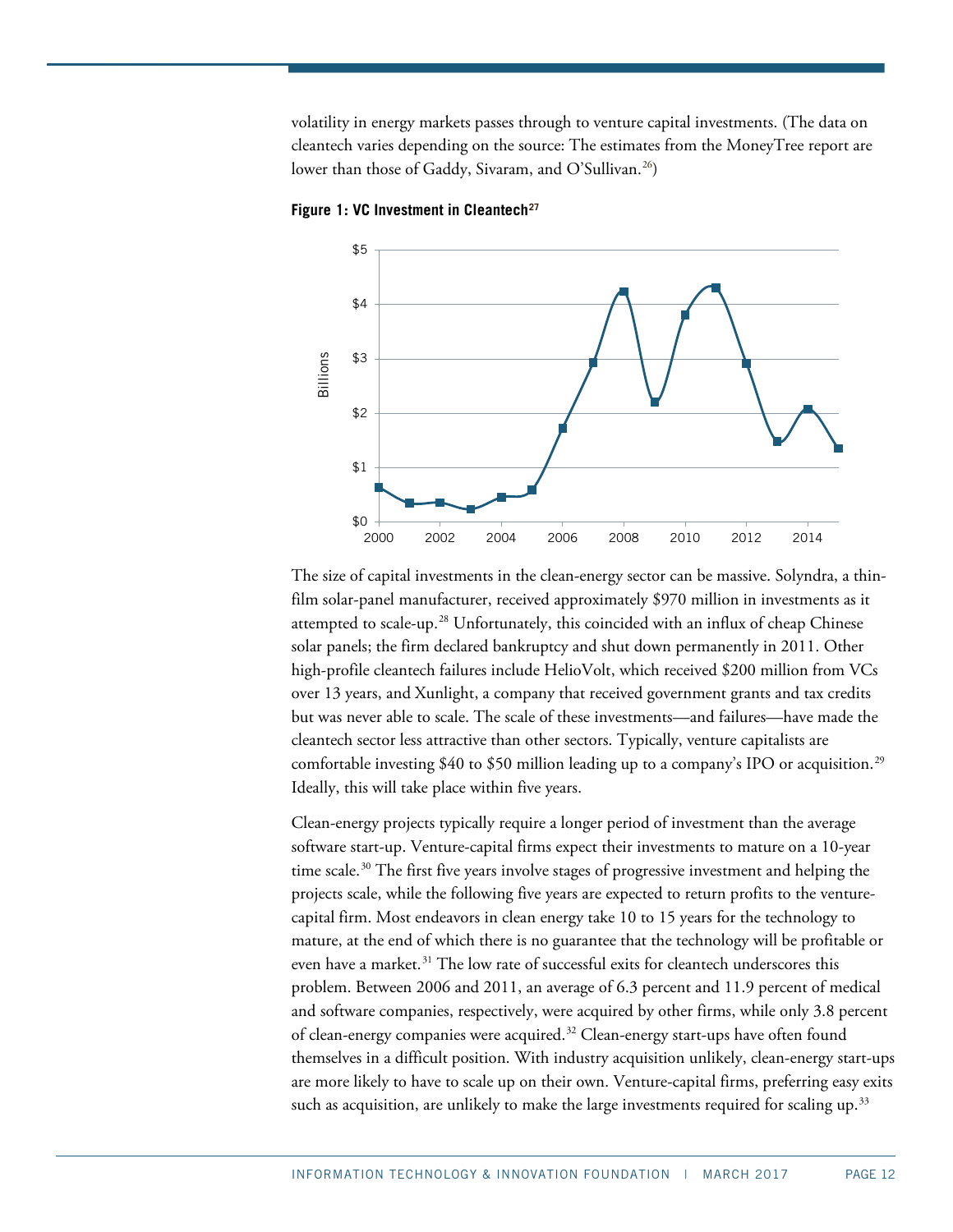Market forces at this point simply do not encourage the pursuit and development of scalable clean-energy solutions.

Cleantech provides a stark example of an innovative sector, needed to meet major societal challenges, that doesn't fit into a venture-capital business model and so is having trouble scaling up. But it is not alone: Other hard-technology sectors, such as advances in materials, photonics, or power electronics; or machinery and other capital equipment; or aerospace technologies, which require manufacturing and entry into complex markets, face similar challenges. Cleantech is representative of a larger "start-up scale-up" problem.

## <span id="page-12-0"></span>**Venture Funding, IPOs, M&As, Crowdfunding, and Mini-IPO Options for Scaling Start-Ups**

There are a number of potential sources that might be available for financing new firms, set out below.

## Venture Funding Trends

As pressure to provide returns to investors has increased, venture-capital firms have tended to invest more in projects in later stages of development and already-proven technologies.<sup>[34](#page-33-16)</sup> As a consequence, less than half of all venture-capital investments in the first quarter of 2016 were for seed and early-stage projects. However, since 2002, the aggregate of all seed and early-stage funding has risen steadily, with software and biotech assuming larger shares. The simple averages of investment per deal show that biotech and software receive nearly 7 and 2.5 times more, respectively, than hard industries.<sup>[35](#page-33-17)</sup> This suggests companies that require manufacturing tend to have much less access to venture capital.

The chart below shows total venture investment in 2015 (nearly \$60 billion) by sector. The dominance of the software and biotech sectors is evident. Perhaps surprisingly, most of the other large investments are in services, not hard technologies. The chart shows that software amounted to 40 percent of the 2015 venture total; biotechnology amounted to 13 percent; and various services categories (including media and entertainment) totaled 31 percent. In comparison, the industrial/energy category was 5 percent.<sup>[36](#page-33-18)</sup>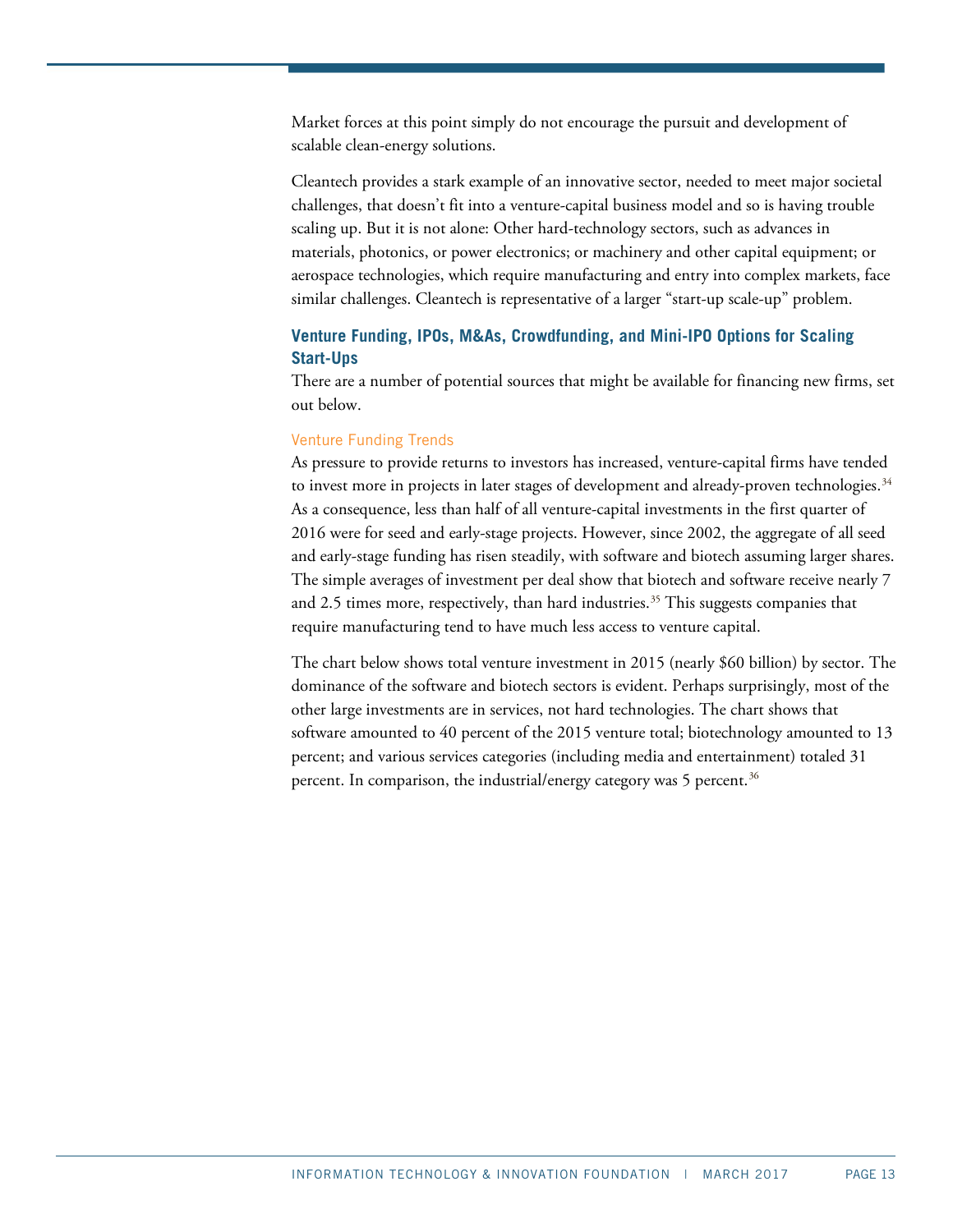



VC investments are also concentrated in just a handful of regions across the country. Nearly 47 percent of VC investments in the first two quarters of 2016 occurred in Silicon Valley. No other region comes close to this level of investment. Rounding out the top four are the New York metro area, Los Angeles/Orange County, and New England, with 11 percent, 9.7 percent, and 9.4 percent, respectively. The total investment made during these two quarters was just under \$28 billion; every region other than the previously mentioned and the Southeast received less than one billion.<sup>[38](#page-34-1)</sup> For start-ups outside these major areas, access to venture funding is severely limited, and, for some, relocating may be the only option.[39](#page-34-2) These trends have been fairly consistent since the 1960s, with venture-capital investments centered primarily in California and Massachusetts.<sup>[40](#page-34-3)</sup>

While we know which sectors receive venture capital and where they are located, it is more difficult to parse out how many firms are succeeding. Data exists for venture-backed firms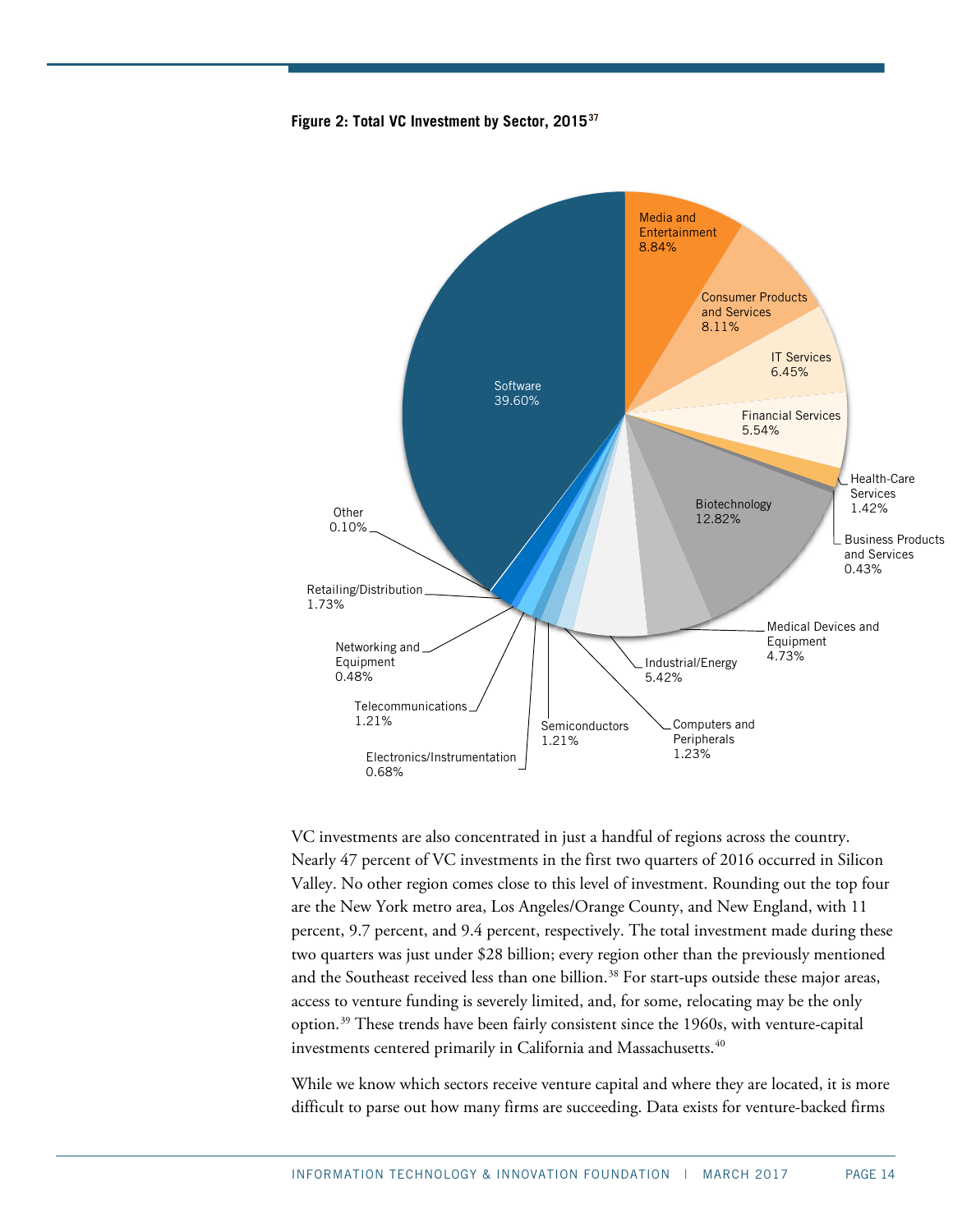that either have an IPO or merge with or are acquired by another company. Of course, these aren't the only options available to a firm, which could receive some other form of financing and remain privately held. Comparing the IPOs and M&As of companies that have received venture capital to all firms can provide some insight into the health of innovation in the economy at large.

**IPOs:** The Initial Public Offering (IPO) is no longer the common way to raise capital it once was. During the decade starting in 1990 there were 4,471 IPOs, but in the 15 years since then, ending in 2015, there were only  $1,664$ .<sup>[41](#page-34-4)</sup> Separating out growth-oriented startups from businesses in general, which includes large private companies going public and mergers between established corporations, is not a straightforward process, given currently available data sets. One somewhat imperfect method is looking at IPO and M&A trends among firms that receive venture capital, which in theory should be more likely to cover innovative start-ups. In this subset, venture-backed firms have fared substantially better than the market overall. While between 1995 and 2015, U.S. IPOs per year decreased from 578 to 183, for venture-backed firms, this decline was only 183 to 77. $^{42}$  $^{42}$  $^{42}$  The sector to see the largest increase in the number of IPOs was biotechnology, which increased from 16 in 1995 to 41 in 2015, making up 61 percent of all venture-backed firms to go public in 2015. $43$ 

**M&As:** Mergers and Acquisitions (M&As) are the other major exit strategy for venturebacked firms. The number of mergers and acquisitions in the United States, however, is not on the decline like IPOs, and has remained fairly consistent since 2000, hovering around 10,000 a year.<sup>[44](#page-34-7)</sup> M&As are not only a signal of successful exits for venture firms, they also suggest partnerships that may enable technology scale-up by linking larger, established firms and start-ups. Again, as with the underlying venture funding, two sectors dominate. The software sector makes up the greatest share of annual M&As for venturebacked firms, totaling just over 50 percent in 2015. Even though over seven times as many software firms were acquired or merged in 2015 than biotech companies, the total value of the biotech deals was 23 percent higher.<sup>[45](#page-34-8)</sup> As biotech companies move their products closer to market, their value increases rapidly and is indicative of the more monopolistic markets (based on the power of patents in the health sector) that they operate in compared with many software companies. This biotech M&A data seems to confirm the supposition noted earlier that established pharmaceutical firms are increasingly letting biotechs take on highrisk early R&D, then acquiring them.

**Crowdfunding:** In the last few years, the number of methods of financing a new start-up has increased. Crowdfunding garnered attention after it was legalized in the 2012 JOBS Act. Mini-IPOs were also a part of this legislation. The JOBS Act specifically legalized equity crowdfunding, enabling companies to sell ownership stakes.[46](#page-34-9) From 2012 to 2013, online crowdfunding increased from \$2.7 billion to \$5.1 billion, although venture-capital funding in 2015 alone was nearly \$60 billion. $47$  The range of projects financed through crowdfunding is extensive, and on rare occasions it has been used to raise money for manufactured products. Pebble, for example, which makes a digital watch, raised \$10.3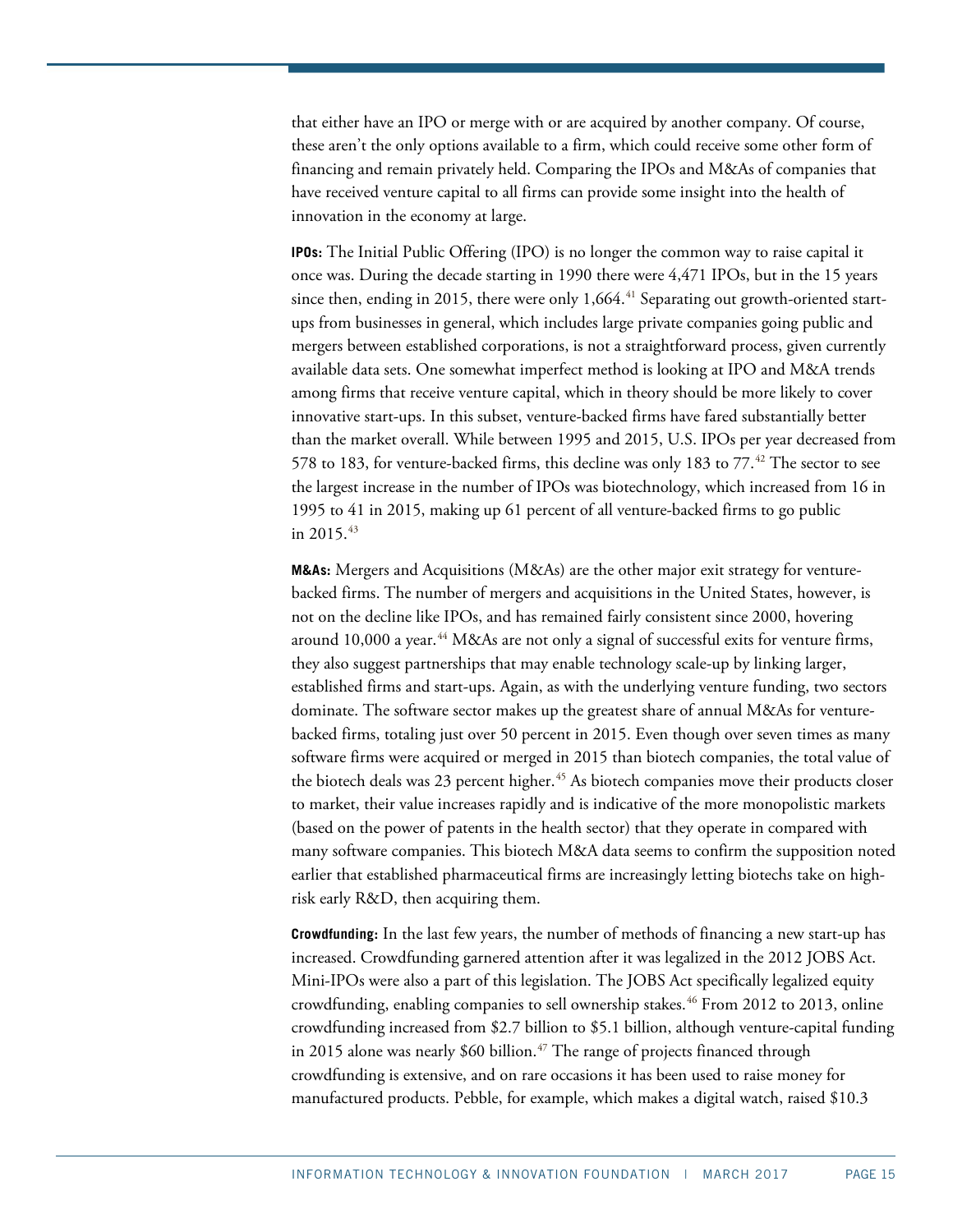million and moved 400,000 units of its first-generation model. And a company making 3D printers raised \$2.9 million in 2012.<sup>[48](#page-34-11)</sup> Crowdfunding might have the potential over time to raise sums comparable to venture-capital firms, but the need to attract interest from thousands of people suggests crowdfunding is better suited for products that can be quickly brought to market and that can be understood by and appeal to consumers. This would likely preclude earlier-stage complex technologies. Financing for start-ups that are just starting and will require years of substantial investment are unlikely to have widespread success relying solely on crowdfunding.

**Mini-IPOs:** The other new financing mechanism to come out of the 2012 JOBS Act was the mini-IPO. Mini-IPOs have reduced legal and reporting requirements but are limited to issuing \$50 million in securities. The SEC did not approve Regulation A+ (mini-IPO) until 2015, making a current assessment of the long-term potential difficult. In the first year, 94 companies filed, hoping to raise \$1.7 billion. Of those 94, only 45 companies qualified to raise funds, and just a few were able to actually raise funds. Part of the reason for the low success rate was the failure to attract investors, and complications between SEC and state-auditing regulations have also slowed down the process.<sup>[49](#page-34-12)</sup> Investments in mini-IPOs are not limited to accredited (wealthy) investors, which should theoretically expand the pool of available capital.

**Bank Lending and Other Options:** Overcoming the "Valley of Death" is not solely an issue of increasing the total amount of investment in start-ups. Following the Great Recession, total credit to the nonfinancial sector, both businesses and households, decreased by nearly \$1 trillion. Since that low in 2011, credit expansion has resumed, exceeding the prerecession high by the first quarter of  $2014$ .<sup>50</sup> While this is a positive sign for the U.S. economy, bank lending to start-ups is difficult, given their lack of an income stream and collateral, meaning start-ups are essentially cut off from the largest source of credit in the country. Another positive sign is the overall increase in venture-capital funding over the last few decades; however, this is undercut, as noted, by its concentration on the software and biotech sectors. The degree of risk is high in all start-ups, but both software and biotech have financing models that assuage risk, while most other sectors have no corresponding risk-reduction system.

In summary, for start-ups, none of the other financing options appears to be a workable substitute for venture, and, as discussed, that source is now largely limited to certain sectors.

#### <span id="page-15-0"></span>**Implications**

If technological innovation drives growth, and the current engine is being powered by only a few technological "cylinders," finding a way to ensure that more "cylinders" are firing will be important for stronger economic growth. The reason to support tech entrepreneurship is to increase innovation to improve growth; if we limit funding access for entrepreneurs to only two sectors, we will end up leaving too much innovation to fail. There may be an underlying rule here: We get the innovation we pay for; if we invest in certain kinds of

The reason to support tech entrepreneurship is to increase innovation to improve growth; if we limit funding access for entrepreneurs to only two sectors, too much innovation will fail.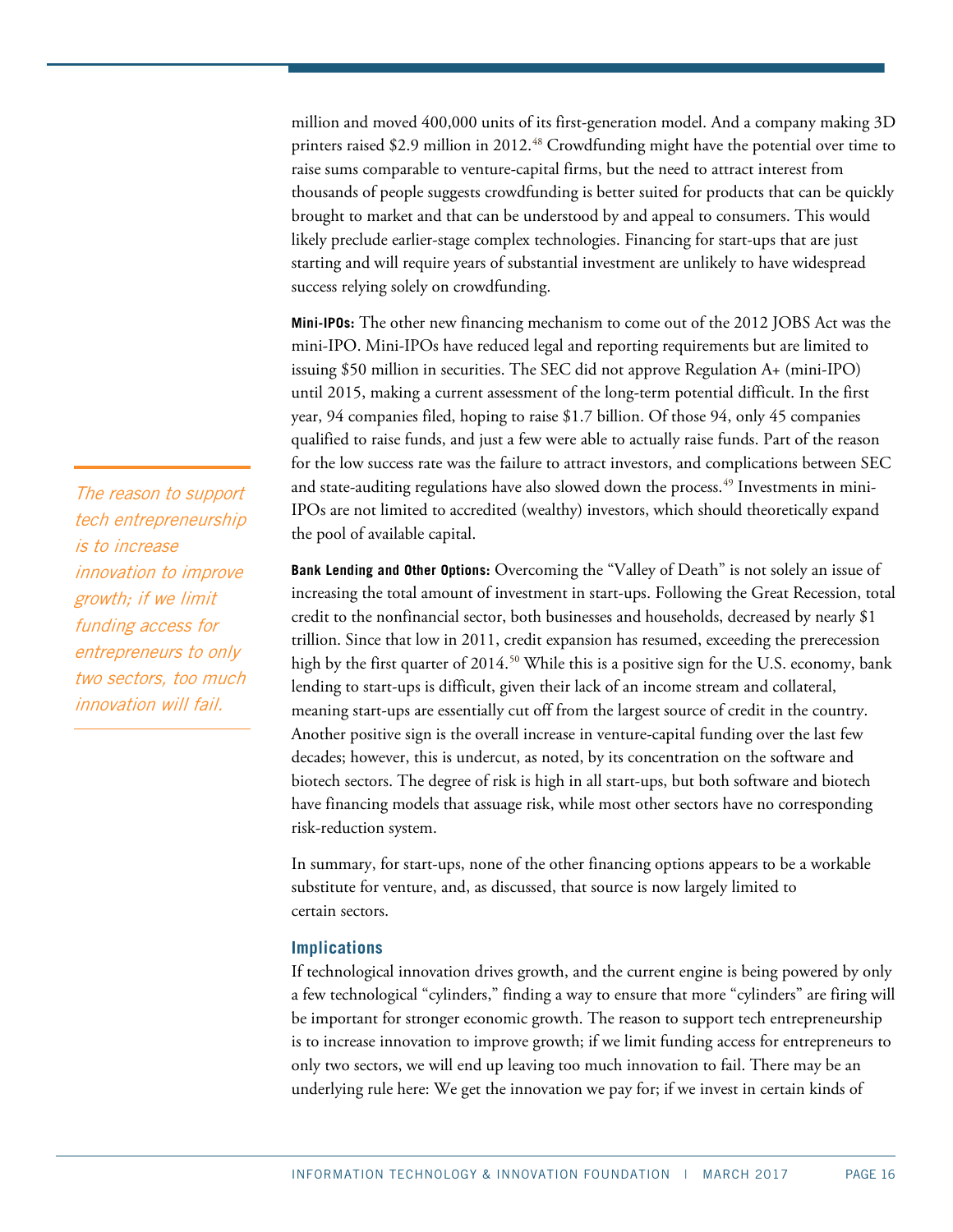innovation, that is the kind of innovation we will get. If we want to broaden the kinds of innovation entering the economy and society—for example, new-energy technologies that are cheaper than fossil fuels, we will need to find ways to broaden our innovation-support mechanisms.

A commonly used indicator of innovative success is productivity growth. The manufacturing sector has seen its multifactor productivity decline 0.5 percent from 2007 to 2014, with the last year reported by the Bureau of Labor Statistics seeing a decline of 1.0 percent. [51](#page-34-14) For the private sector as a whole, multifactor productivity increased a mere 0.4 percent between 2007 and 2015.<sup>[52](#page-34-15)</sup> This is compared with an average increase of 1.43 percent from 1996 to 2004. The increase in productivity during those years was a result of the IT revolution. Overall productivity is not where we need it to be; more innovation is required.

There is another reason to attempt to fill this innovation-system gap. Manufacturing is well known for its ability to serve as the economy's largest job multiplier.<sup>[53](#page-34-16)</sup> Complex, capitalintensive, science-based technology goods require manufacturing. Manufacturing tends to create value chains of firms and accompanying jobs that reach, on the input side, from resources to R&D to suppliers and component makers, then to the production stage itself, and then on the post-production output side, from distribution to retail to repair to product life cycle.<sup>[54](#page-34-17)</sup> If we are curtailing start-ups that make hard technologies, we are therefore slowing job growth. Both software and biotechnology are vital, for different reasons. But they are not enough. In recent years, America has been facing the consequences of what has been called a "jobless recovery" (a very slow job-recovery rate) following the Great Recession, along with growing income disparity. Ensuring a market with quality jobs is a significant societal challenge.<sup>[55](#page-34-18)</sup> Part of the answer may be expanding the access of innovative start-ups to a broader spectrum of the economy, particularly in higher job-creating sectors.

### **THE "INNOVATION ORCHARD" APPROACH**

If only limited financing is available for innovative start-ups to scale up outside of software, biotech, and services areas, how could this innovation gap be filled? One idea is to substitute space for capital. In other words, for start-ups that are moving past the early stages of technology development into product design, demonstration, testing, and initial production stages, spaces that offer advanced equipment, technologies, and accompanying expertise could help take the place of venture funding. These are the steps venture funding would typically support. Such innovation orchards might present an alternative way to scale up start-ups outside the current venture-support system; such technology-rich spaces might help fill the current innovation-system gap. Of course, financial backing will also be needed, but advancing the technology may be a way to de-risk the technology, to get it within range of the risks that the financing system is prepared to accept. It is possible that such a rich and supportive environment may be able to accelerate the development of the innovation in hard technologies faster than the 10-plus years it now takes—indeed, it may offer a better way of innovating.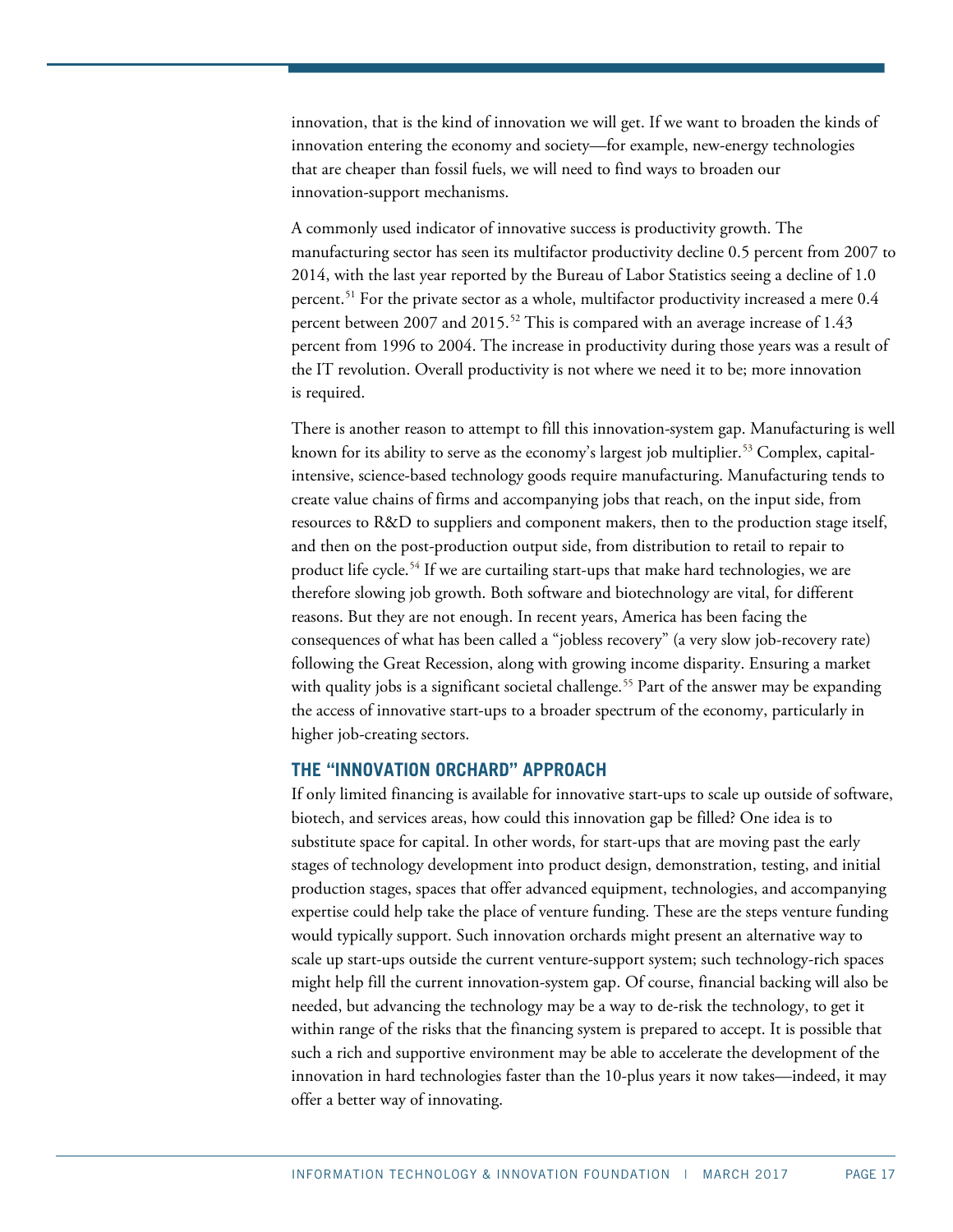#### <span id="page-17-0"></span>**Existing Technology-Development Programs**

Obviously, there are numerous technology-transfer programs, at the federal and university levels in particular, that are relevant to this problem.<sup>[56](#page-34-19)</sup> Universities and the federal government provide support for various aspects of early-stage technology development.[57](#page-34-20) Universities typically have technology-transfer offices and many are teaching entrepreneurship. Increasingly, they support technology incubators, which typically offer start-ups office space and business plan-development support, and sometimes technology-development help; these now number several hundred, usually operating at early stages.<sup>[58](#page-35-0)</sup>

For example, in a state faced with economic decline, the University of West Virginia is a land-grant school imbued with public purposes that, since 2014, has developed an interesting economic agenda at both early- and later-development stages to complement its longstanding education and research roles.<sup>[59](#page-35-1)</sup> It has created a "launch lab" for training, assisting, and mentoring student entrepreneurs; some 40 student-organized firms have come through this pipeline since 2014. It also has a new testing and evaluation center for partnerships with industry. It is currently developing applied R&D centers, including an innovation center linked to its health-research programs, where start-ups can conduct translational research. Support to firms at various stages of development comes from three innovation funds; two are supported by private donors. Since West Virginia has no resident VCs, the university is planning a larger venture-capital fund with \$20 million for initial investments; it is also planning a research park to support clinical-trial work and other applied work.

Other universities are developing comparable entrepreneurship programs with support from NSF's I-Corps program, which links NSF investigators with mentors to develop commercialization plans for their research results. Also at the federal level is the SBIR/STTR program, housed in major federal-research agencies, which offers up to approximately \$1 million grants for technology development to small companies on a competitive basis. The program is funded by a small carve-out from federal R&D funding.

Some states have programs that operate at this early technology-development stage. For example, Michigan's Translational Research and Commercialization Program offers a fund for collaborations between universities and small firms for technology commercialization. Maryland has a Proof of Concept Alliance based on a cooperative agreement between Maryland's state universities and the Army Research Laboratory (ARL) to use ARL's Maryland facilities for research, prototyping, testing, and technologies that can be commercialized.

Elements in the private sector are also working to support start-ups at early stages of development. These accelerators can be found across the country. Perhaps the most wellknown is Y Combinator, which aims to support companies through the earliest stages by providing seed funding to get them through the proof of concept stage. Each year Y Combinator funds two groups of start-ups for three months, during which time the startups are given seed funding, advice, and the opportunities to connect to later-stage

For start-ups that are moving past the early stages of technology development into product design, demonstration, testing, and initial production stages, spaces that offer advanced equipment, technologies, and accompanying expertise could help take the place of venture funding.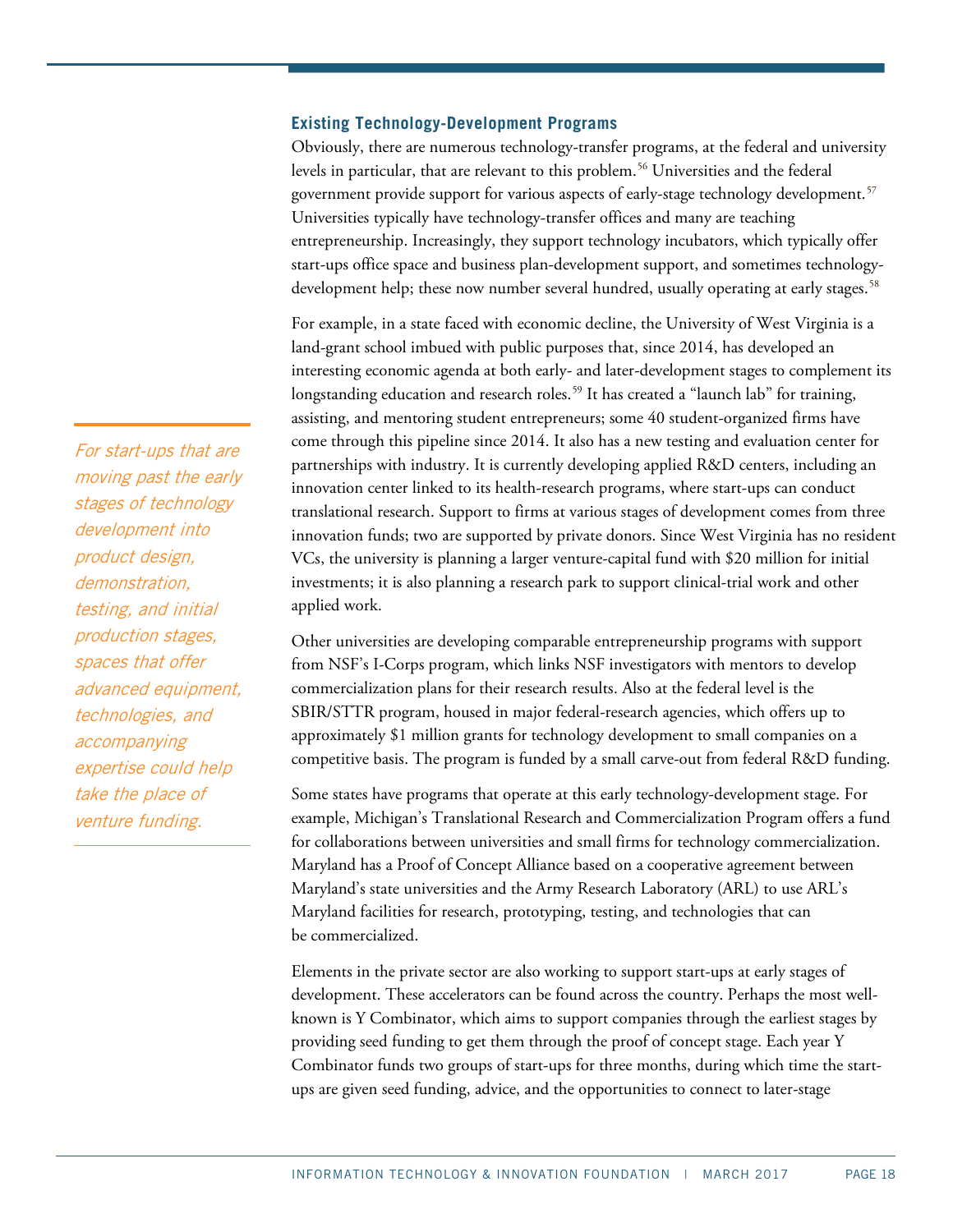investors, in exchange for equity in their company.<sup>[60](#page-35-2)</sup> The company has expanded into other areas but estimates the total market cap of all the companies that participated in the program is over \$70 billion[.61](#page-35-3) Y Combinator is not limited to software companies, but the three-month turnaround may not be suitable for all start-ups.

The federal government also supports later-stage technology-development efforts. The Defense Department's "6.3" funding for "advanced technology development" totaled \$5.69 billion in fiscal year 2016, available through the military services and DARPA's R&D programs. Of course, defense procurement funds can also be used to develop technologies. Although start-ups can participate, work supported through these programs must fit specific military needs. There are some federal programs that can help start-ups scale up besides procurement. NIH's National Heart Lung and Blood Institute has had a "Phase III" SBIR program that funds NIH health-science researchers for technologycommercialization efforts if they obtain additional matching funds from investors and strategic partners. The Army Research Laboratory has an "Open Campus Initiative" to promote breakthrough advances through sharing expertise, facilities, and technology infrastructure. The Obama administration's program to create 14 advanced-manufacturing institutes aims to link universities and companies in R&D and technology-development collaborations for emerging advanced-manufacturing technologies.<sup>[62](#page-35-4)</sup> To date it has been aimed more at existing manufacturing firms, small and large, rather than technology start-ups.

Although all of these programs are relevant, none quite matches the innovation orchards model. However, there are now examples of organizations more comparable to the innovation orchards concept that can tell us about how that model can work. Several organizations, explored below, have formed recently in an effort to help get more innovations commercialized.

### <span id="page-18-0"></span>**Innovation Orchard Models**

#### Cyclotron Road<sup>[63](#page-35-5)</sup>

The Lawrence Berkeley National Laboratory (Lawrence Berkeley Lab), a federal laboratory managed by the University of California, founded Cyclotron Road (CR) in July 2014, as a new form of technology accelerator. Its program is described as a "new early-stage energy technology incubation program."[64](#page-35-6) The U.S. Department of Energy (DOE)'s Advanced Manufacturing Office (in the Energy Efficiency and Renewable Energy office—EERE) joined with Lawrence Berkeley Lab to fund CR as a pilot program in the fall 2014.[65](#page-35-7)

Cyclotron Road is based on the assumption that both academia and corporate R&D are constrained in their ability to develop and deploy lengthy, risky research to the market. This has resulted in a gap in energy-technology innovation over the past decade. Cyclotron Road, with funding from Lawrence Berkeley Lab and DOE, aims to bridge the gap between emerging energy-technology ideas and the marketplace by providing entrepreneurial researchers with the resources they need to successfully commercialize their technologies.<sup>[66](#page-35-8)</sup>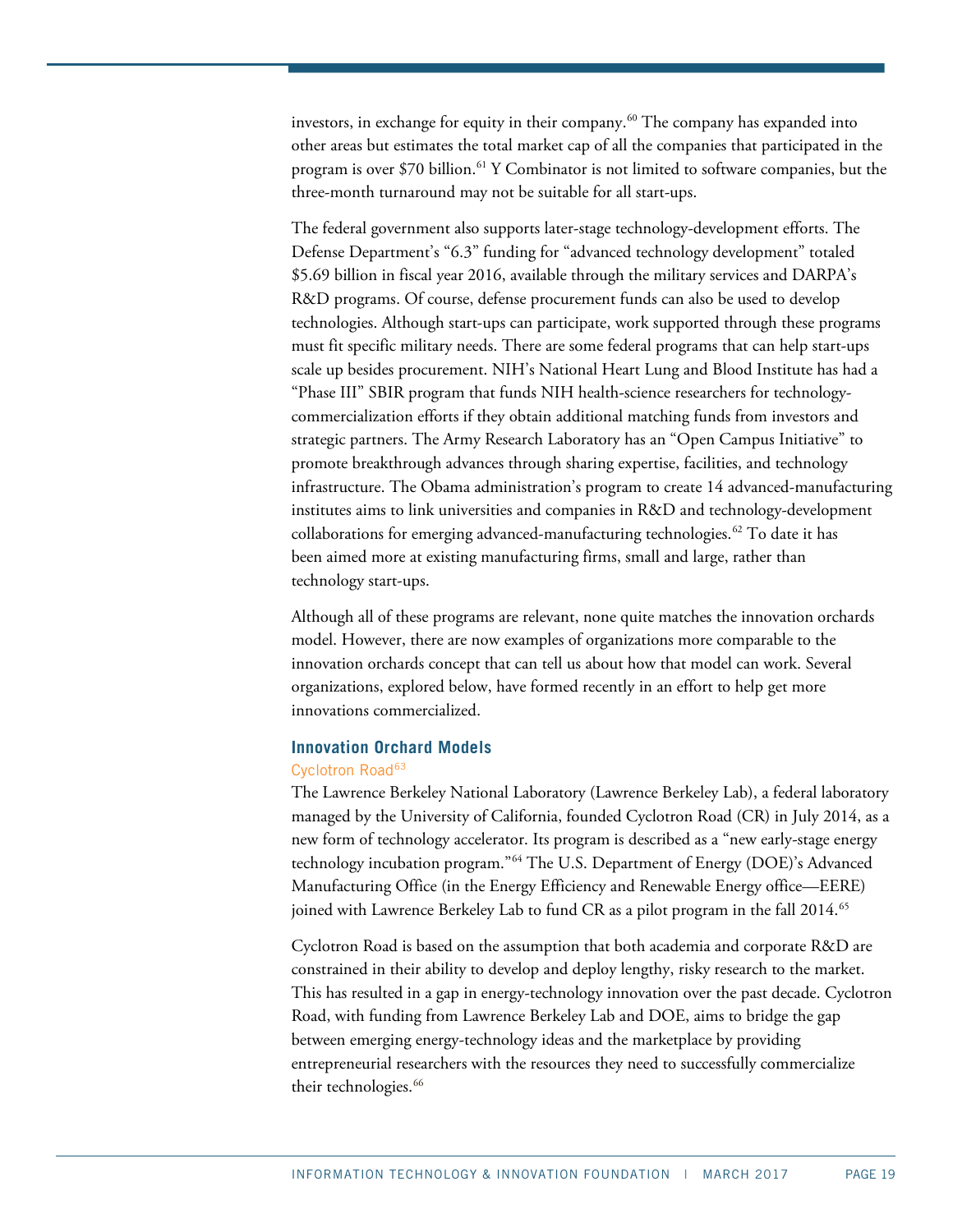CR follows a five-element approach to find and develop the most promising energytechnology ideas; these are not strictly linear, and can proceed in parallel and in varied sequences:<sup>[67](#page-35-9)</sup>

**Recruitment of Talented Innovators:** CR is committed to hiring the "best and most-driven innovators" and working closely with them in developing and nurturing their ideas. These entrepreneurial researchers typically come out of university research labs or smaller businesses. This stage aims at emerging technologies in the prefinancing phase. The first cohort of innovators consisted of six teams selected from a pool of 150 applicants; a second cohort of six teams was added in March 2016.<sup>[68](#page-35-10)</sup> Thus, CR at its initial phase is more talent- than technology-oriented, reaching researchers before or just as they create companies. It thus operates at a somewhat earlier stage than contemplated by the innovation orchard model described above, but remains very relevant.

**Selection of Scalable-Technology Solutions:** Similar to ARPA-E, CR singles out those technological inventions that can be commercialized and scaled to ensure that they have a significant impact when implemented in the energy market. CR encourages entrepreneurs to identify potential markets and align their technologies to them. Since CR is an entrepreneur-driven model, it provides support throughout the entire process. Technology solutions that CR focuses on include:<sup>69</sup>

- Cheap, safe, and scalable energy storage for grid and mobility applications;
- Cheap, safe, and scalable nuclear-power generation;
- Disruptively economic, next-gen renewable-power generation;
- Technologies to capture, sequester, and utilize atmospheric greenhouse gases;
- Technologies to radically increase the efficiency of current power systems and production processes; and
- Sustainably produced fuels and chemicals.

**Leverage R&D Possibilities of National Labs:** By bringing project leaders together with Lawrence Berkeley Lab experts, CR aims to make use of existing R&D technology, equipment, and know-how. This rich access to technology is a key distinction between CR and most technology incubators. The scientists receive access to the lab's excellent research infrastructure within weeks, which allows them to promptly begin de-risking their technology as well as save a significant amount of time and money in developing advanced prototypes. Furthermore, the lab is known for its emphasis on teamwork, which enables project leaders to benefit from lab researchers with various fields of expertise.<sup>[70](#page-35-12)</sup>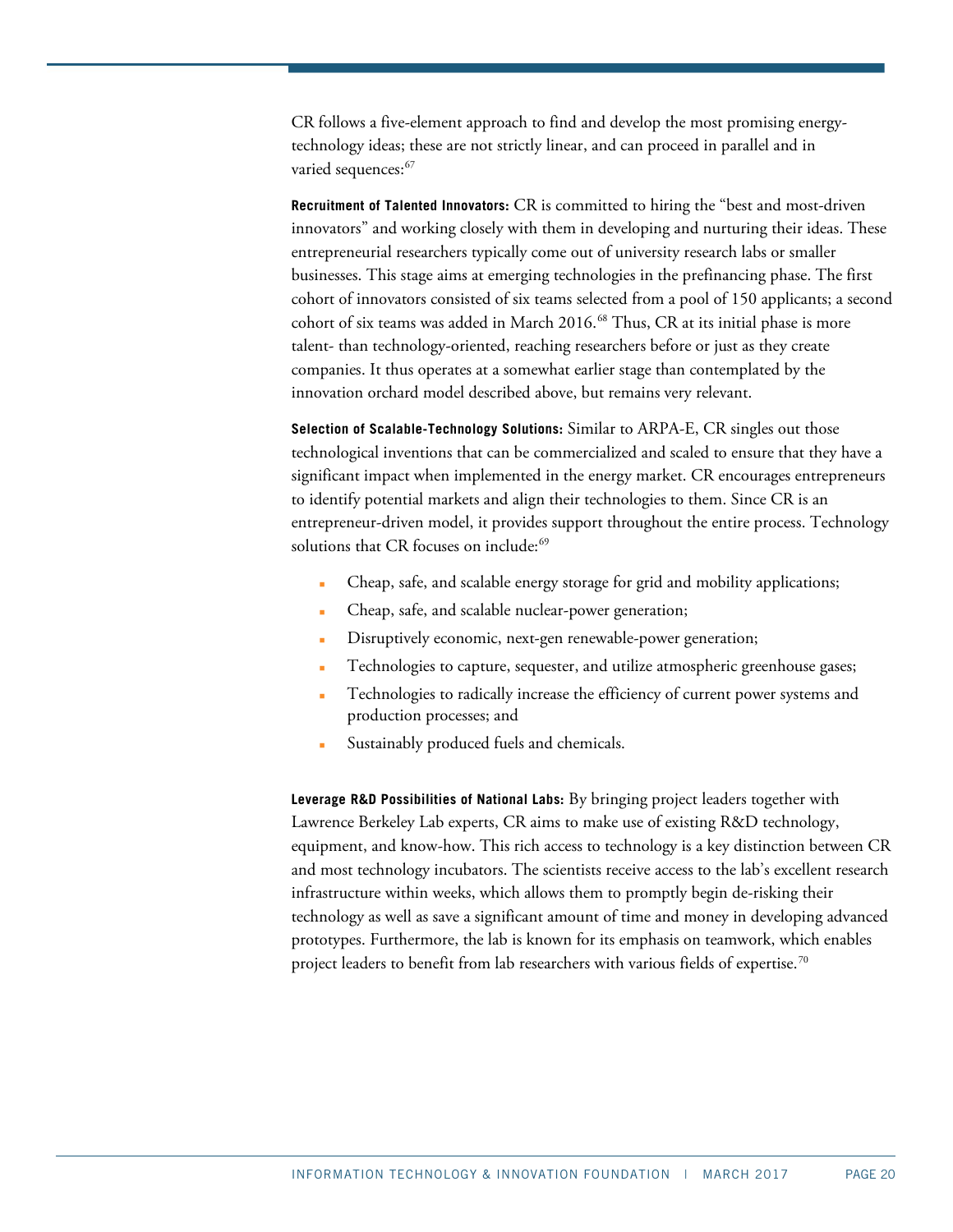**Support System for Innovators:** Throughout the two-year program for each cohort, CR connects innovators with potential collaborators, mentors, and development partners, and provides networking opportunities and education to help them in developing their technologies.<sup>[71](#page-35-13)</sup>

- *Funding*: Project leaders are paid a living stipend with benefits through an individual fellowship that focuses on entrepreneurial education from the U.S. Department of Energy for up to two years. In addition, CR can allocate a small amount of funding (less than \$100,000 per project) toward initial R&D projects aimed at exploring collaborations with staff scientists at Berkeley Lab. Project leads are expected to raise additional R&D funds from private investors as well as federal research grants, for instance from EERE, ARPA-E, DARPA, and various SBIR programs, as well as state funding, for instance from the California Energy Commission (CEC).
- *Mentorship*: The program recruits entrepreneurs, R&D executives, investors, and government researchers to give project leaders technical and business guidance. Teams also participate in biweekly project reviews with the CR program leaders.
- *Networking*: Innovators get a chance to participate at a number of events and conferences, thought-leader roadshows, and entrepreneurship workshops. Networking is also important within the cohort community.

**Connect Innovators With Commercial Partners:** Throughout the program, CR works to connect innovators with the most appropriate commercial partners and investors, including:

- Corporations for possible joint-development projects, minority equity investment, or outright acquisition.
- Venture firms, which can provide funding for early-stage technologies, but also serve as leverage for non-dilutive grants.
- The growing area of "family offices," which can offer equity and debt financing.
- Possible nonprofit supporters.

**Lab-Embedded Entrepreneurship Program (LEEP)—A Generalized Cyclotron Road Model From DOE:**  The Lab-Embedded Entrepreneurship Program is a generalized model inspired by Cyclotron Road that has been developed at DOE. Its Advanced Manufacturing Office, along with EERE's Tech-to-Market office, has generalized the framework and launched projects at two other labs—the Chain Reaction Innovations (CRI) program at Argonne National Laboratory, and the Innovation Crossroads program at Oak Ridge National Laboratory (ORNL). Innovators selected to participate receive a fellowship and seed funding, as well as access and support at the labs. Crossroads intends to leverage ORNL's strengths in additive manufacturing. At CRI, \$4 million will fund the first cohort of cleantech entrepreneurs through joint efforts between DOE and Argonne; a similar figure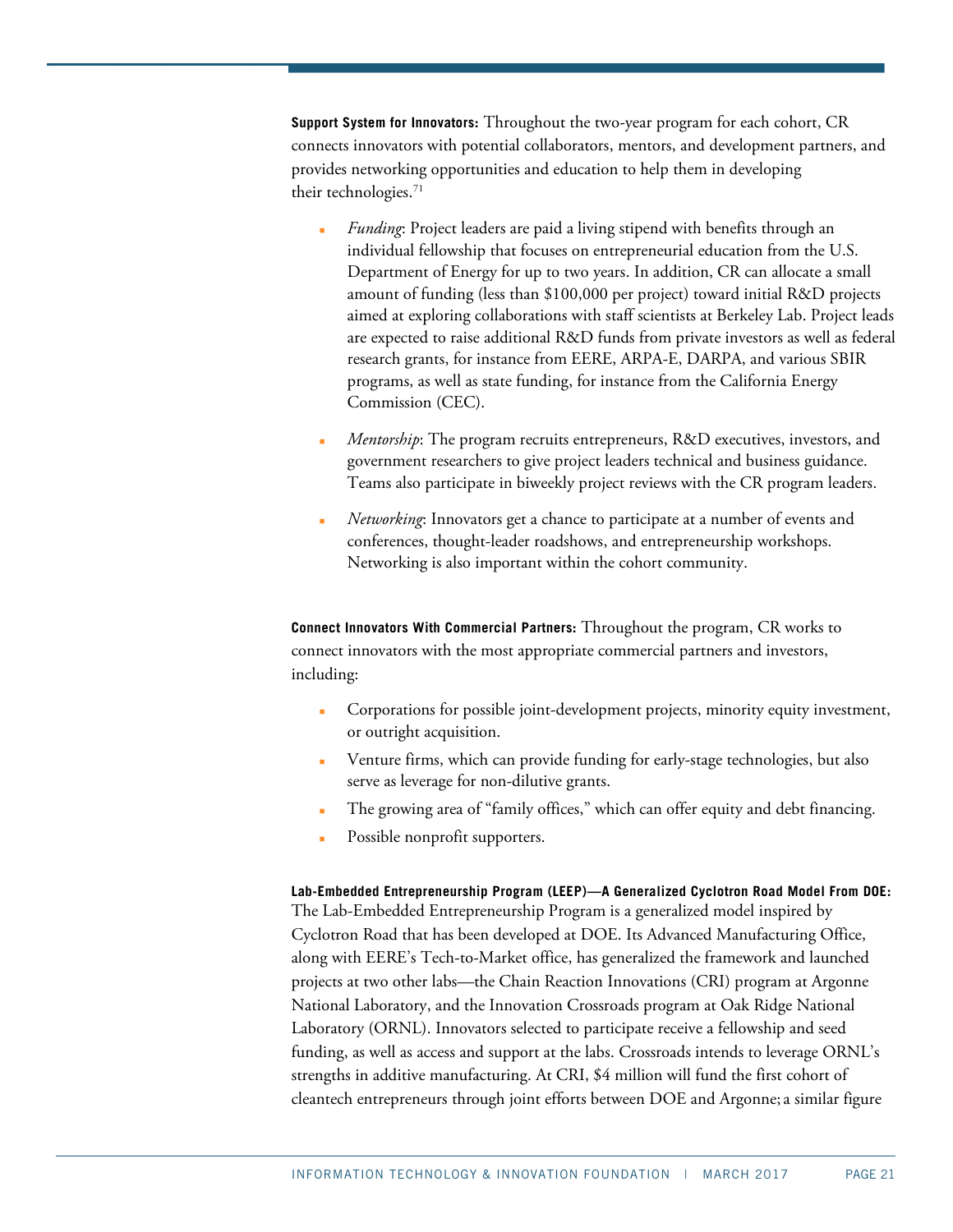will fund the first cohort for Innovation Crossroads through joint funding from DOE and ORNL.<sup>[72](#page-36-0)</sup>

#### TechBridge<sup>[73](#page-36-1)</sup>

The TechBridge program was founded in 2010 by the Fraunhofer Center for Sustainable Energy Systems (CSE), which is a nonprofit, applied-research and development laboratory based in Boston and a branch of Fraunhofer USA. This is a U.S.  $501(c)(3)$  organization, and a subsidiary of Germany's Fraunhofer Institutes. CSE aims to advance economic development through the commercialization of clean-energy technologies. Research areas include energy generation, efficiency, and distribution technologies, with a specific focus on building energy efficiency, distribution-grid technologies, and solar photovoltaics. Since its foundation in 2008, Fraunhofer CSE has "filed and licensed several patents in photovoltaic and building energy technologies, and created over 170 job-years and hundreds of indirect jobs in the clean energy technology center."[74](#page-36-2)

Fraunhofer is one of the world's leading organizations for applied research and development, with a professional engineering staff of 23,000 in more than 67 institutes and research units in Germany and worldwide. Fraunhofer's annual research budget is more than \$2 billion, and is mainly used for the development and demonstration of innovative technologies in various industrial sectors. The organization obtains most of its funding through contract work for industry and the public sector.[75](#page-36-3) TechBridge leverages the extensive resources of Fraunhofer CSE and the greater Fraunhofer network (including the Fraunhofer Energy Alliance of 18 Fraunhofer Institutes) to perform industry-driven validation and demonstration projects that de-risk disruptive technologies coming out of start-ups.

While TechBridge did obtain some initial funding from venture-capital firms, most venture-capital investors proved hesitant to fund the de-risking of technologies until the model was proven. Specifically, a rigid venture-investing framework, with limits on development time, funding commitments, and risk acceptance, tended to create barriers to spending money on such de-risking work. TechBridge, however, gained traction with an award from the Department of Energy in 2010, which provided \$1 million in funding over three years.[76](#page-36-4) The investment helped TechBridge test and refine its business concept and prove that the model could provide real value. [77](#page-36-5) TechBridge was able to show, in a study it conducted, that companies at a similar stage and quality were nearly twice as likely to receive follow-on funding from the private sector within two years if they had received Fraunhofer validation services, relative to if they had not.<sup>[78](#page-36-6)</sup>

In August 2015, Fraunhofer TechBridge also emerged as one of 80 winners of the 2015 Growth Accelerator Fund Competition, which was hosted by the U.S. Small Business Administration (SBA). The SBA Award provided TechBridge with \$50,000 in capital to "expand its reach across the U.S. and connect with more innovative start-ups in new technology areas."[79](#page-36-7)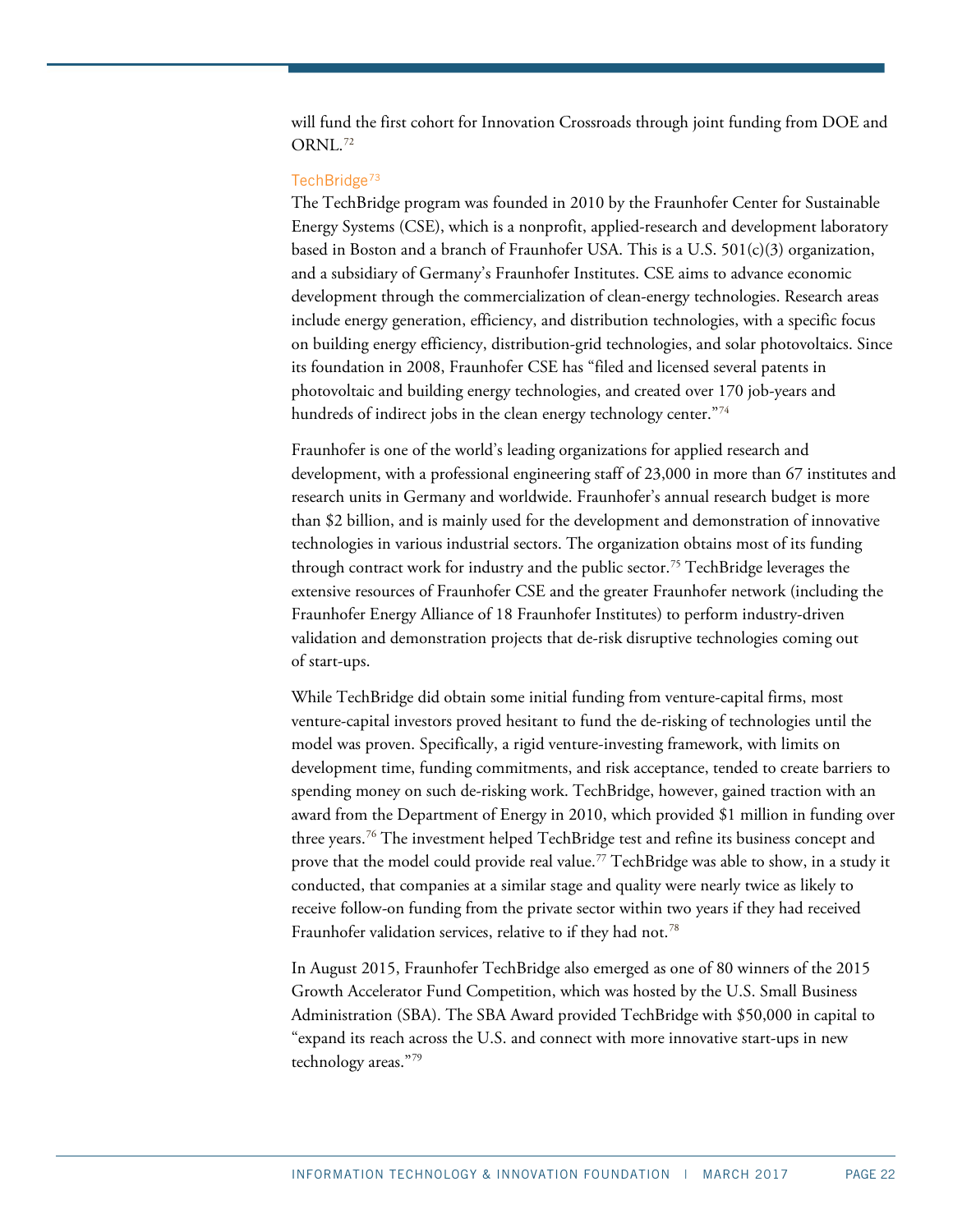**Innovation Gaps TechBridge Aims to Address:** TechBridge's objective is to evaluate the viability and performance of early-stage clean-technology start-ups for future investors and partners, as an independent third party. The program seeks to eliminate one of the most critical obstacles for energy entrepreneurs, the industry-readiness barrier. While many good ideas emerge at start-ups and universities, "in many cases the technology is not taken seriously in the industry context yet," says former Director Johanna Wolfson. This is in part caused by the fact that scientists develop prototypes under lab conditions without knowing how their technologies would fare once implemented in a company or an operating facility such as a power plant.<sup>[80](#page-36-8)</sup>

TechBridge supports energy technologies in multiple ways to mitigate this gap in the innovation pipeline. First and most importantly, Fraunhofer scientists design and execute customized validation and demonstration projects for the participating start-ups to test the viability of their new technologies. Because Fraunhofer is an applied lab driven by industry contracts, its researchers and engineers are uniquely positioned to design and execute work that will be considered both relevant and credible to potential investors and industry partners. This access to technology validation and the technical equipment and know-how to perform it is a key feature. As example of how this system works, one TechBridgeassisted start-up aimed to develop a flexible, thin-film photovoltaic solar module transparent to visible light. TechBridge validated the technology for use in standard windows in 16 different climate conditions, advised on manufacturing methods and on optimal product materials. With the validation of its technology, which made windows into solar panels, the firm gained two phases of DOE SBIR funding support and \$6.2 million in series A venture funding.<sup>81</sup> In a review by independent experts, the TechBridge model was described as "surgical," and a tremendous accelerator for the right start-up. $^{\mathrm{82}}$  $^{\mathrm{82}}$  $^{\mathrm{82}}$ But while TechBridge is one of the only models to focus on technology validation and demonstration, and forging partnerships with strategic industry partners, it does not address all aspects of start-up support. Therefore, TechBridge partners with other organizations to support start-ups in their fundraising efforts and connect them with investors. [83](#page-36-11) This approach "significantly accelerates the commercial entry of many earlystage technologies across a wide set of domains, from water treatment and smart grid control to manufacturing, photovoltaics, and beyond."[84](#page-36-12) TechBridge's target audiences extend beyond industry partners and government organizations to include philanthropic organizations and investors.

The particular focus on industry partners is noteworthy. TechBridge (and Fraunhofer CSE) worked to identify the specific barriers that prevent start-ups and industry partners from collaborating effectively, and tuned the TechBridge model to address those challenges for both start-ups and industry partners. These barriers have been broadly summarized by TechBridge to fit into two categories:

1. *The technology is underdeveloped by industry standards.* The limited scale-up capital available for technology developers, plus the relatively high demonstration threshold for "hard" technologies that must be manufactured, often prevents meaningful

Scientists develop prototypes under lab conditions without knowing how their technologies would fare in a company or an operating facility such as a power plant.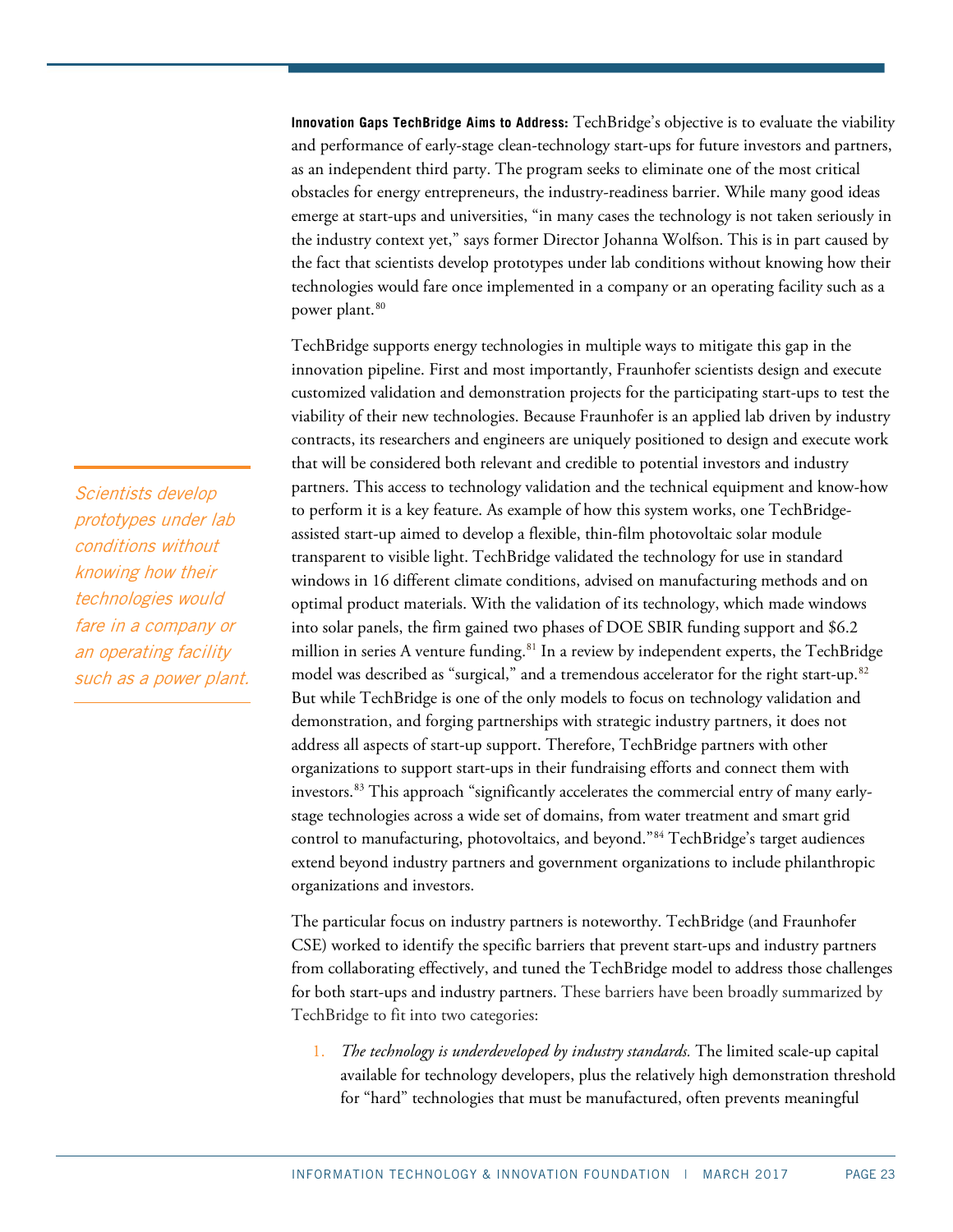progress on making technologies ready for industry uptake, even when the next steps are clear.

2. *Information disconnects exist between technology developers and potential adopters.* Technology developers focused on their core innovation often lack the expertise to analyze their technology in an operational, industrial context, and often have limited knowledge of the industry proof points that will be required. Simultaneously, potential adopters (customers, co-developers, supply-chain partners, etc.) lack access to data that demonstrates the performance of the new technology in its relevant industrial context, limiting the attractiveness of early partnerships or other support. As a result, industry actors are able to identify many promising technologies of interest to them, but those technologies are not sufficiently de-risked. These industry actors therefore take a wait-and-see approach. Meanwhile, promising early-stage technology concepts dry up, never overcoming the industry-readiness gap and achieving commercial impact.<sup>[85](#page-36-13)</sup>

TechBridge posits that to overcome these barriers there must be a mechanism that both *correctly diagnoses* and then *directly addresses* the specific challenges facing the new technologies, from the perspective of established industry. It follows a four-step approach to carry out the validation work for emerging clean-energy technologies, "paving the way for groundbreaking energy companies to attract funding, partnerships, and customers."[86](#page-36-14)

- *Define:* TechBridge works with program sponsors (i.e., private companies, generally large corporations) to determine the scope and goals of each program, focusing either on innovation in a particular region (through a government sponsor) or a topic of strategic interest (through an industry/investor sponsor). This step is key to TechBridge's approach: identifying a sponsor's concrete innovation need first, then working, in the next step, to tie a developing technology to the need.
- *Identify*: TechBridge then executes a comprehensive start-up search and selection process, taking into account expert technical and business expertise.
- *Design:* Fraunhofer scientists design a customized validation or demonstration project that aligns the goals of the program sponsor with those of the selected startup(s). In the process, TechBridge tries to strike a balance between the feasible project and the ideal project, which could otherwise take years to complete and require more financial resources than available. Thus, a valuable project design needs to be useful, correspond with the client's needs, help start-ups in achieving their objectives, and respect potential budget-timeline constraints. Above all, the project must bring the technology to a relevant "Go/No-Go" decision point for the industry sponsor.
- *Execute:* The technical projects are executed at Fraunhofer research facilities and in real-world demonstration sites. Projects include optimizing and testing prototypes, conducting field demonstrations in real-world conditions, performing system integration work, and evaluating manufacturability. Engineers also evaluate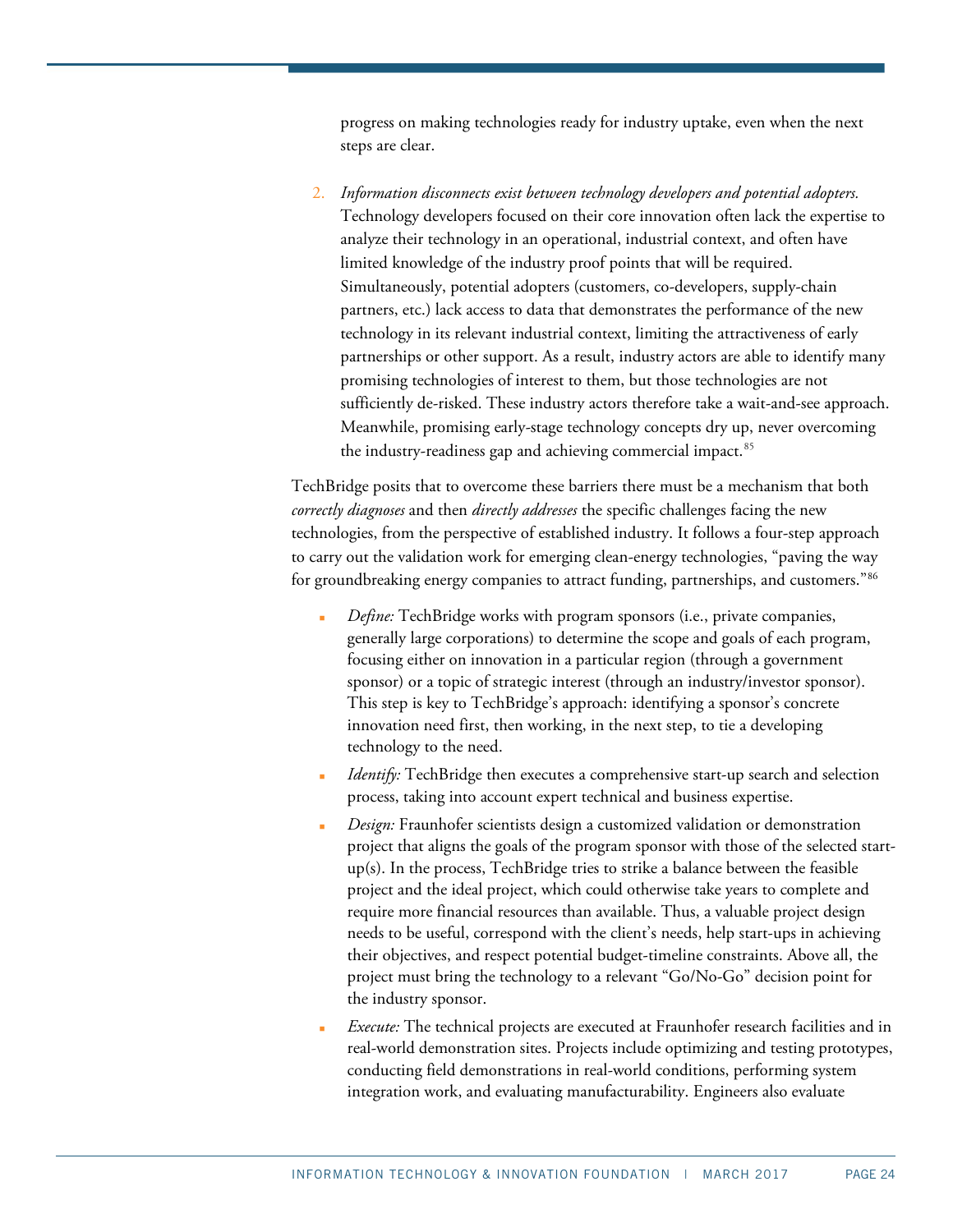practical concerns, such as the cost of maintenance and the feasibility and ease of operating and installing the technology.[87](#page-36-15) This process of technology evaluation typically takes about four months.<sup>[88](#page-36-16)</sup> By carrying out these projects, Fraunhofer takes on the role of an independent third party, preparing the start-up(s) for partnership and providing industry sponsors with trusted information on the relevant area of innovation.

TechBridge's system of tying a technology start-up to a sponsor that needs the technology enables a viable follow-up pathway for the start-up. The technology-validation process that TechBridge offers through the respected Fraunhofer system is particularly important. It readies the technology for implementation from a range of perspectives and provides assurance to the program sponsor that it is fully demonstrated, with a workable business model<sup>[89](#page-36-17)</sup>

#### The Engine

In October 2016, MIT led an effort to create another variation of the innovation orchard model called The Engine, located adjacent to MIT's Kendall Square campus. In justifying the project, MIT's president argued,

[F]rom listening to entrepreneurs across the region, we are concerned that many new-science innovations with great potential for addressing humanity's most serious challenges are being stymied on the long trek to the marketplace. Why? Because turning a brand-new piece of science into a world-changing technology that is optimized, tested and ready for manufacture at scale can take more than a decade, longer than venture capitalists (VCs) can reasonably wait. The result is that our society's current system for funding and commercializing new ideas—so effective with relatively quick-to-market digital products—leaves many "tough technology" solutions permanently stranded.<sup>[90](#page-37-0)</sup>

MIT created a 26,000-square-foot space in the heart of the Kendall Square innovation hothouse, to serve up to 60 start-ups, to be rich in technology, equipment, and know-how. While it will help some early-stage start-ups get off the ground (particularly from MIT), there are already numerous start-up incubators in the area for such firms. So The Engine could serve primarily as a kind of graduate school for area start-ups, assisting them after they have developed business plans and prototypes and are moving into product design with the advanced prototype, demonstration, testing, and perhaps pilot-production phases. The start-ups could be both resident and nonresident, using the equipment and assets. They would enter for one-year terms that could be extended. A series of advisory committees are to be set up with MIT faculty, as well as outside experts, to assist in different technology and other support areas.

The Engine will also serve as a staging area, so that as its start-up firms move toward production, it can link them to secondary nodes, which will include strong local companies interested in linking to start-ups in a range of technology areas, from medical devices to energy. Lincoln Laboratory, for example, a noted defense research and engineering lab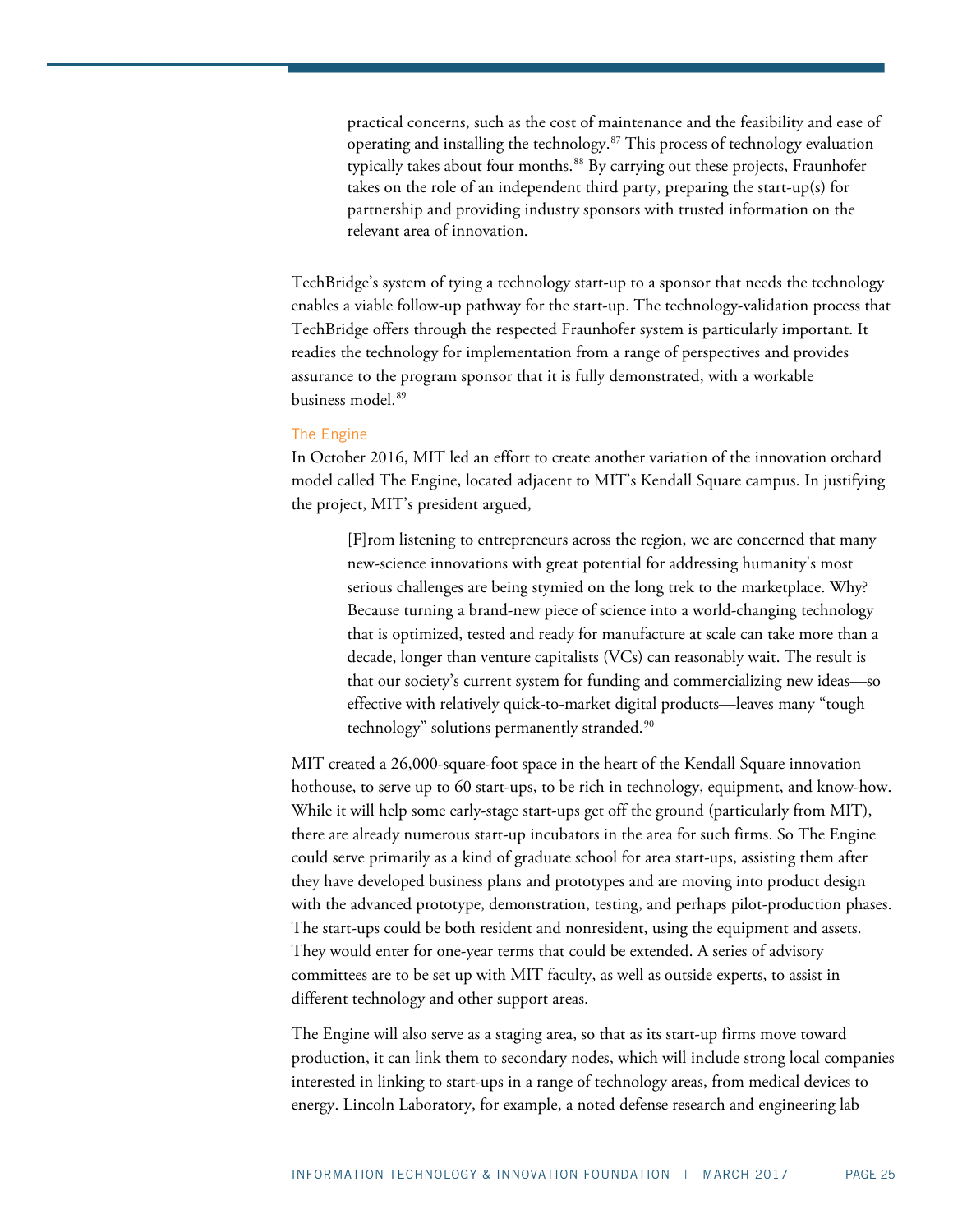administered by MIT, plans to be a node, offering access to its highly respected rapidprototyping capability. Although The Engine is clearly following Reif's concept of substituting space for capital, it will also offer bridge funding (raised outside the university's academic budget and endowment) to help its start-ups scale. Launched with \$25 million raised by MIT, it was also anticipated that area investors, more to help strengthen regional innovation than for gain, could pool resources at a larger scale to build the bridge fund, recognizing the high risk and not expecting VC-type margins. So there would be a high-risk but for-profit investment feature.

All these tools could accelerate the time for the technology scale-up, and help de-risk participating start-ups, so they could come in range of financing, from venture and corporate venture to alliances with existing firms. The Engine will be independent of MIT, and would help both start-ups coming out of MIT as well as from other regional sources.

The Engine, while still at the early start-up phase, is positioned to absorb lessons from other program models. It also represents a way universities could engage with this start-up challenge. Since university research has become a cornerstone for technology advance, universities are increasingly playing a regional economic role in addition to their historic education and research roles. While many universities have technology-transfer programs that help start-ups emerging from campus research, and have links to incubators that support start-ups at early stages of development, few have focused on the scale-up stage. The Engine, then, could be one model for how interested universities could operate at this stage.

In addition to a new role for universities, The Engine provides other new elements:

- the idea of *secondary nodes* to link start-ups to additional technology facilitators in the region, from companies to labs, that can help start-ups with specialized support and technology;
- including both *resident* and *nonresident* start-ups for support and technology access, which can broaden the number and kinds of firms helped; and
- a *bridge fund* for start-up scale-up, from contributors willing to treat helping startups as a new kind of charitable assistance, with the hope of an eventual upside return.

These are all possible contributions to the "orchards" model.

#### Greentown Labs-MassMEP Partnership[91](#page-37-1)

The current generation of technology-based, innovative start-ups emerged largely from university research benches. These start-ups know their research well, but usually have no idea about how to manufacture products. The Greentown Lab-MassMEP partnership has attempted to get start-ups past this innovation gap, offering an instructive additional feature for the innovation orchards approach. Greentown is located in Somerville, adjacent to Cambridge, Massachusetts; MassMEP is the Massachusetts branch of the NISTsponsored Manufacturing Extension Partnership program that operates in every state to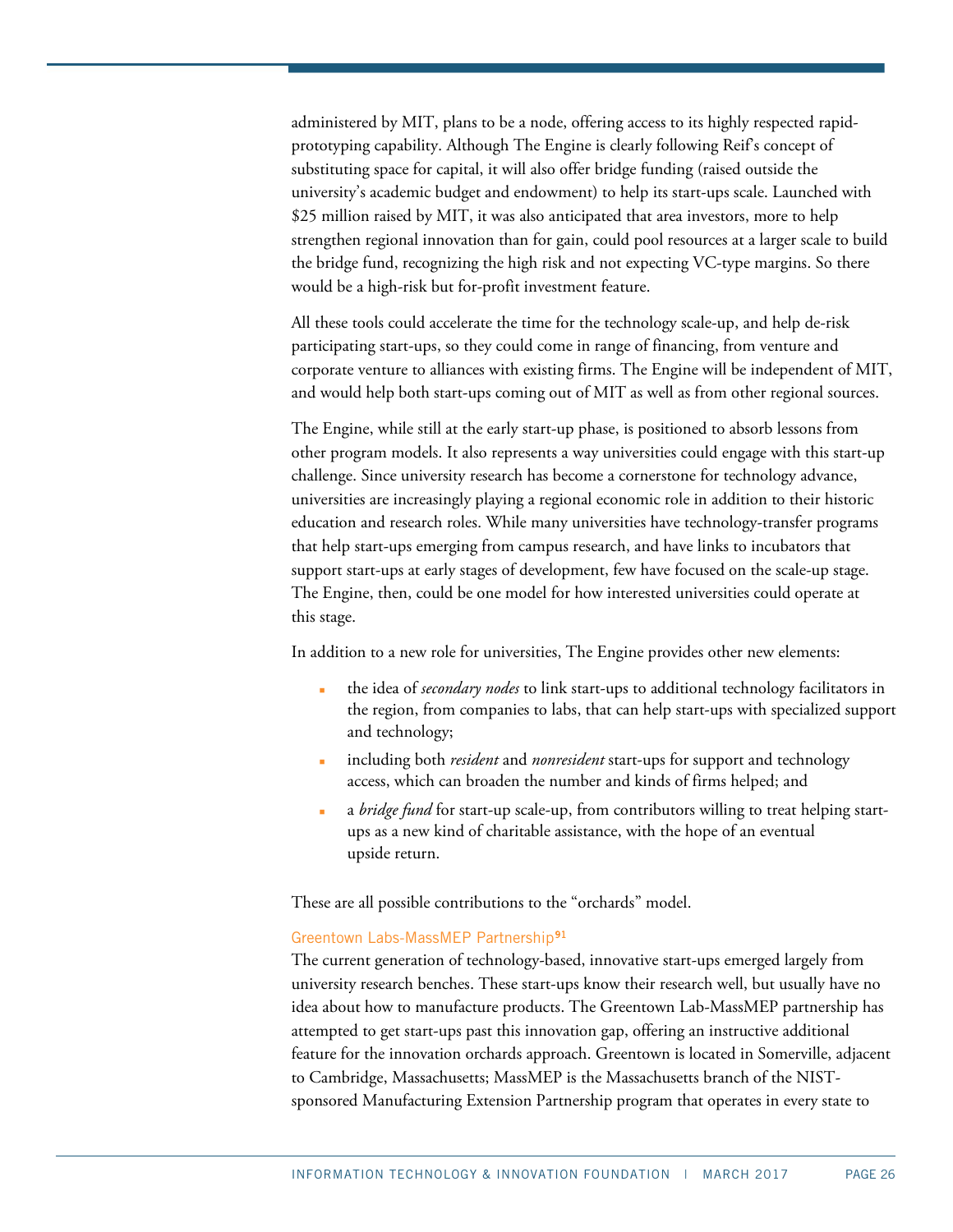bring optimal production processes and technologies to small U.S. manufacturers. In November 2014, these two groups partnered to launch a one-year pilot program called the Greentown Labs-MassMEP Manufacturing Initiative, aimed at linking start-ups with local manufacturing capabilities. The program has been developed and managed by Micaelah Morrill, a program director at Greentown Labs, and Peter Russo, the growth and innovation program director at MassMEP. Greentown Labs recognized that start-ups that have successfully received initial funding and produced a working prototype might still have difficulty becoming a commercial company if they are unable to move to production at scale. During their one-year pilot, members of Greentown Labs and MassMEP identified the existing barriers that prevent start-ups and established small- and mid-sized manufacturers from working together and developed a program to systematically address those challenges. The Greentown Labs-MassMEP Manufacturing Initiative offers a framework for start-ups in the later stages of incubation (or, if they have venture support, early stages of series-A funding) to connect to a manufacturer and take their prototype to a production-ready design.

**Barriers to Collaboration:** Greentown Labs conducted a survey, which revealed that start-ups and manufacturers seeking to connect faced communication and cultural barriers, as well as difficulties finding each other.<sup>[92](#page-37-2)</sup>

Even once they make contact, the two groups often approach each other from very different perspectives and cultures. Start-ups developing new technologies typically are founded by university researchers (including scientists, grad students, or postdocs), who come from research benches but have little or no experience with actual manufacturing and are often not aware of manufacturers in their region. In contrast, small manufacturers often have deep experience with production processes and technologies but do not conduct R&D. The two different groups communicate in different worlds but may be able to help each other. For start-ups, access to practical manufacturing experience is crucial as they move toward production. For manufacturers, who often serve as suppliers in various industry sectors, working with start-ups could give them access to innovations that could scale their production.

While small manufacturers seeking to work with start-ups tend to prefer making connections via word of mouth and face-to-face relationships, start-ups typically begin their searches online. These Internet searches frequently direct start-ups to contract manufacturers based outside the U.S.; venture capital sources may also refer them to such contract manufacturers abroad.<sup>[93](#page-37-3)</sup> This often means they can't work in close proximity to resolve ongoing design problems collaboratively, and they may also lose control of important aspects of their innovations. But even once in contact with manufacturers, startups need more than just the fulfillment of a contract. Unfamiliar with designs for manufacturing, start-ups are out of their depth: They may not know what their needs are, or what questions to ask.

Many start-ups do not understand the needs of the manufacturers they might be trying to partner with.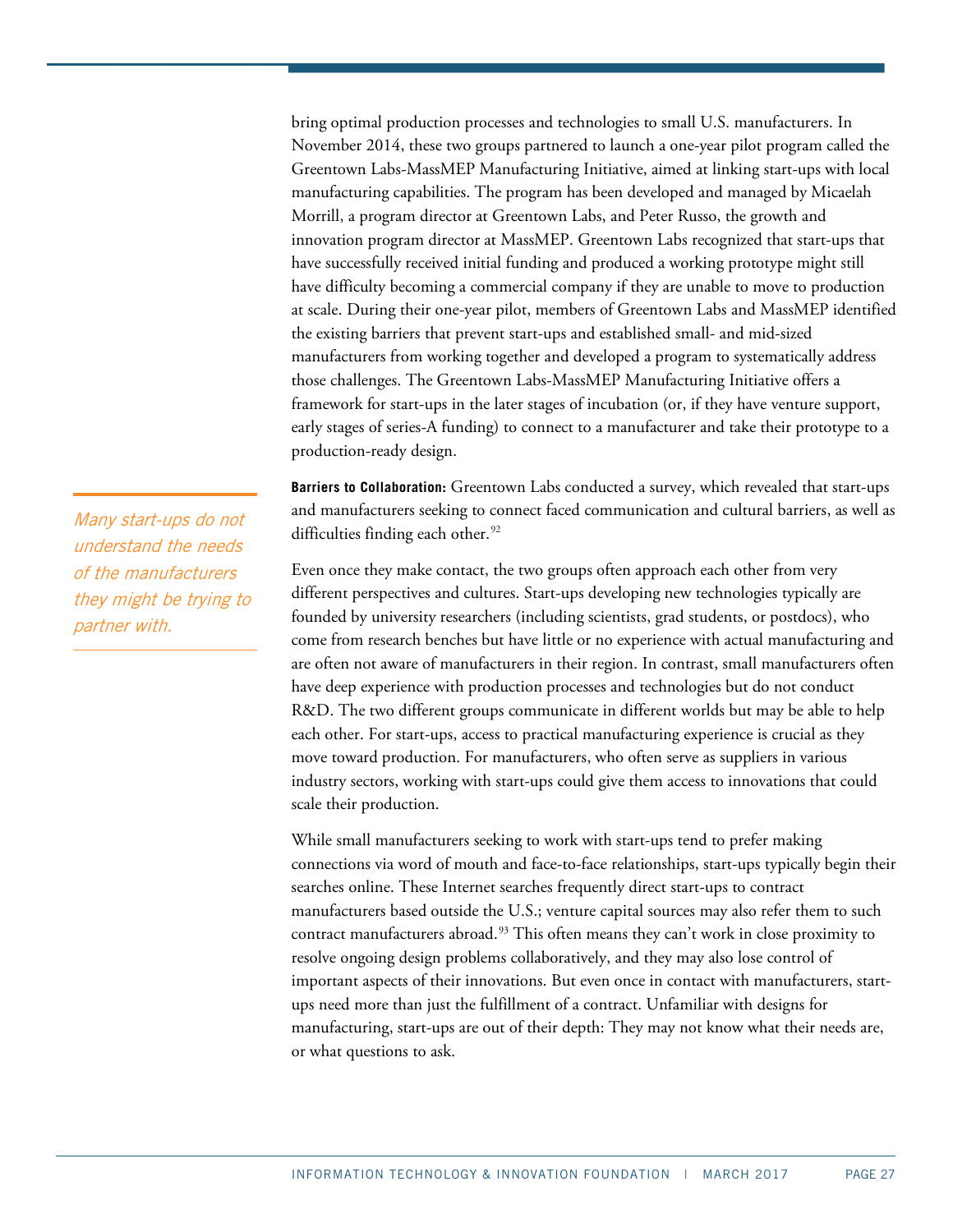Finally, many start-ups do not understand the needs of the manufacturers they might be trying to partner with. Start-ups do not recognize the high overhead expenses that go into development and communication to complete a prototype, and how this translates into a need for most established manufacturers to secure a longer production run in order to make a profit. If start-ups cannot help a manufacturer make a profit, they need to find other ways in which they can be a benefit to the manufacturer. According to Greentown Labs' survey, many manufacturers begin working with start-ups because they are looking to gain exposure to new markets, or because many want to give back to their communities.

**The Program:** To bridge these gaps, Greentown Labs and MassMEP developed a three-part program that educates start-ups and facilitates connections with local Massachusetts-based manufacturers. Broadly, the program comprised 1) a survey, 2) a series of "office hours" meetings, and 3) a set of workshops and face-to-face sessions in which start-ups received one-on-one advice and guidance for effective communication with manufacturers, along with general design for manufacturing information.

- 1. *Survey:* Two initial surveys, one sent to start-ups and one sent to manufacturers, helped Greentown determine each group's understanding of and expectations for the other. The survey was mandatory to gain entry into the initiative.
- 2. *"Office Hours":* Office hours were opened to Greentown Labs start-ups, along with other hardware start-ups from across Boston and eastern Massachusetts and hosted by Peter Russo from MassMEP, along with other manufacturing experts and Greentown Labs staff. Start-ups would often come in with the goal of finding a manufacturer, but Russo would quickly determine that many were not actually ready to meet with anyone. They might not know what type of manufacturing capabilities they needed, were unfamiliar with important processes, or their design would be flawed.<sup>[94](#page-37-4)</sup>

In cases where start-ups were not yet ready to begin manufacturing, Russo would conduct an initial walkthrough of their plan, help alter or simplify the design, and provide feedback in a 30- to 40-minute session. Start-ups might ask for feedback on their bill of materials, subassembly, or more generally, for background on manufacturing processes. After incorporating the feedback, the start-ups would come back for a second, shorter meeting. Once start-ups knew what their needs were and their design was ready, Russo and Morrill would help connect them to a manufacturer.

3. *Workshops:* To educate start-ups about manufacturing processes, Greentown Labs hosted workshops and "lunch and learns," which they opened to both Greentown start-ups and the broader Boston-area hardware start-up community concerned about manufacturing their proposed products. These workshops brought manufacturers to Greentown for half-day informational panels, after which start-ups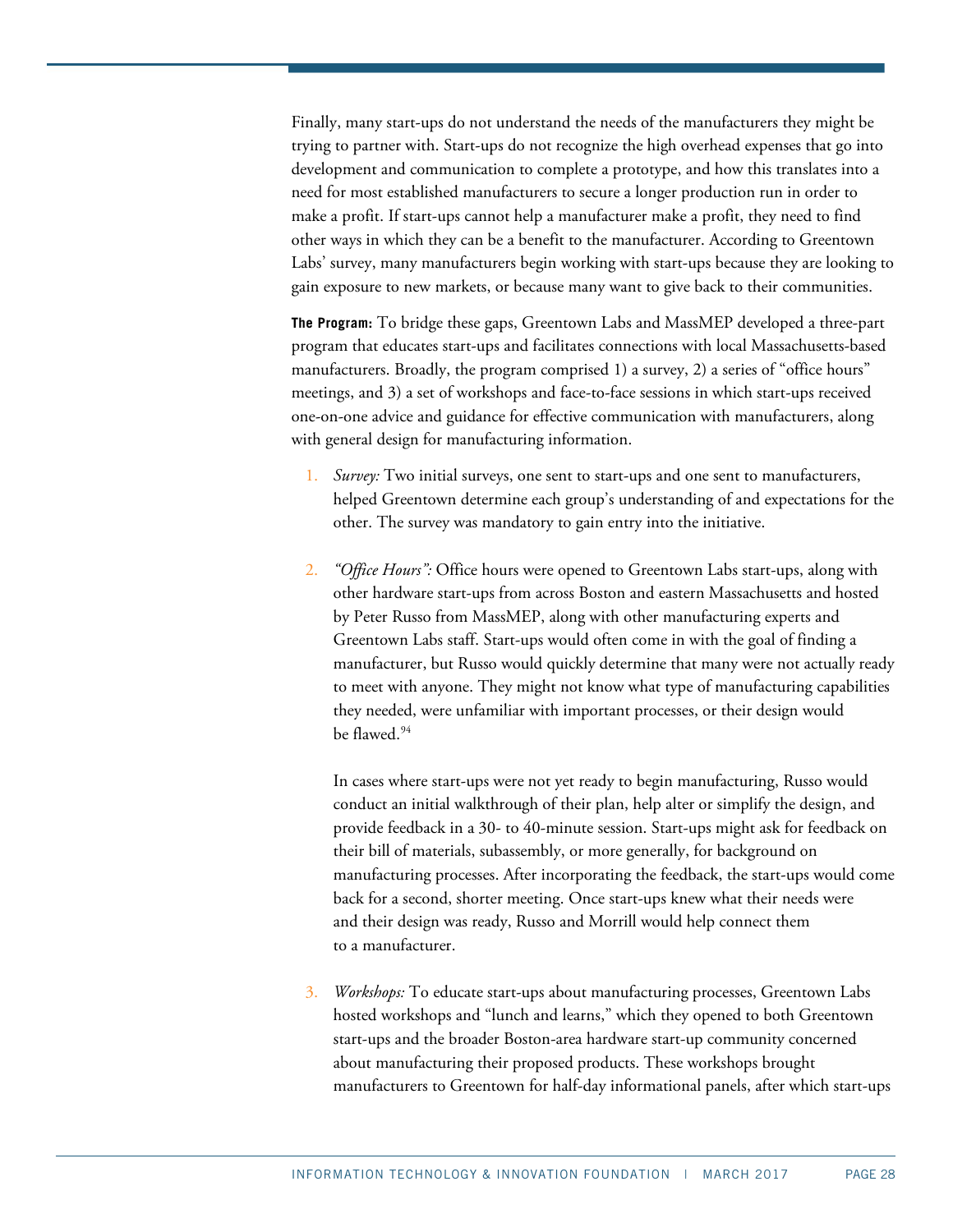were able to speak one-on-one with manufacturing representatives and start to build relationships.<sup>[95](#page-37-5)</sup>

Greentown's involvement formally ended after the first connection was made; the process of negotiating and signing a contract was left entirely to the manufacturer and the start-up. Yet Morrill and Russo continued to provide mentorship and advice to both start-ups and manufacturers as they progressed in their relationships.

*Outcomes*: In all, 32 start-ups were interested in receiving assistance from the program, and 83 manufacturers were interested in working with start-ups. The program facilitated at least 140 connections between start-ups and manufacturers and resulted in 19 signed contracts.

Greentown received a large amount of interest from both start-ups and manufacturers: Of the manufacturers surveyed, about 75 percent had an interest in working with start-ups. Manufacturers saw the potential to generate revenue long-term but also had a desire to gain exposure to new markets and technologies. Others saw working with start-ups as an opportunity to enhance their internal processes and capabilities, as well as to bring an exciting and entrepreneurial spirit to their employees.

The Greentown Labs/MassMEP partnership is not the same as the "innovation orchard" concept, but it could be complementary. One is pursing the full scope of the innovation process through technology scale-up; the other enables start-ups to link to the initial production stage of the innovation process. But this initial production stage is clearly part of the innovation process; missing it creates an innovation-system gap. The Greentown/MassMEP project represents an important innovation phase that could enhance the orchards model. In effect, both approaches seek to integrate the manufacturing process into start-ups to increase the odds that their prototypes can become be commercially viable.

#### <span id="page-28-0"></span>**Complementary Models: Lessons From Each Approach**

Each of the models explored above provides a different menu for an innovation orchard approach, and each provides potential complementarity.<sup>[96](#page-37-6)</sup> Although it is still early times for The Engine, Cyclotron Road, TechBridge, and Greentown Lab/MEP, each offers lessons.

Cyclotron Road (CR) creates a home for early-stage innovators forming start-ups, including technology, equipment, and a know-how rich space. It draws on a top DOE lab, putting talented teams of scientist and engineer-led start-ups, picked through a highly competitive selection process, into an outstanding R&D facility, where they also receive business mentorship. In economic terms, CR represents the efficient deployment of an existing asset—a strong energy lab. Despite the discouragement the new start-ups have faced from the sharp decline in VC support for cleantech, CR gives them a working home, pays their salaries for two years, and removes many of the barriers to product design. An important measure for CR's success is that, no matter what happens to the start-up itself, CR is retaining strong talent in cleantech. It shows that top-notch innovators will flock to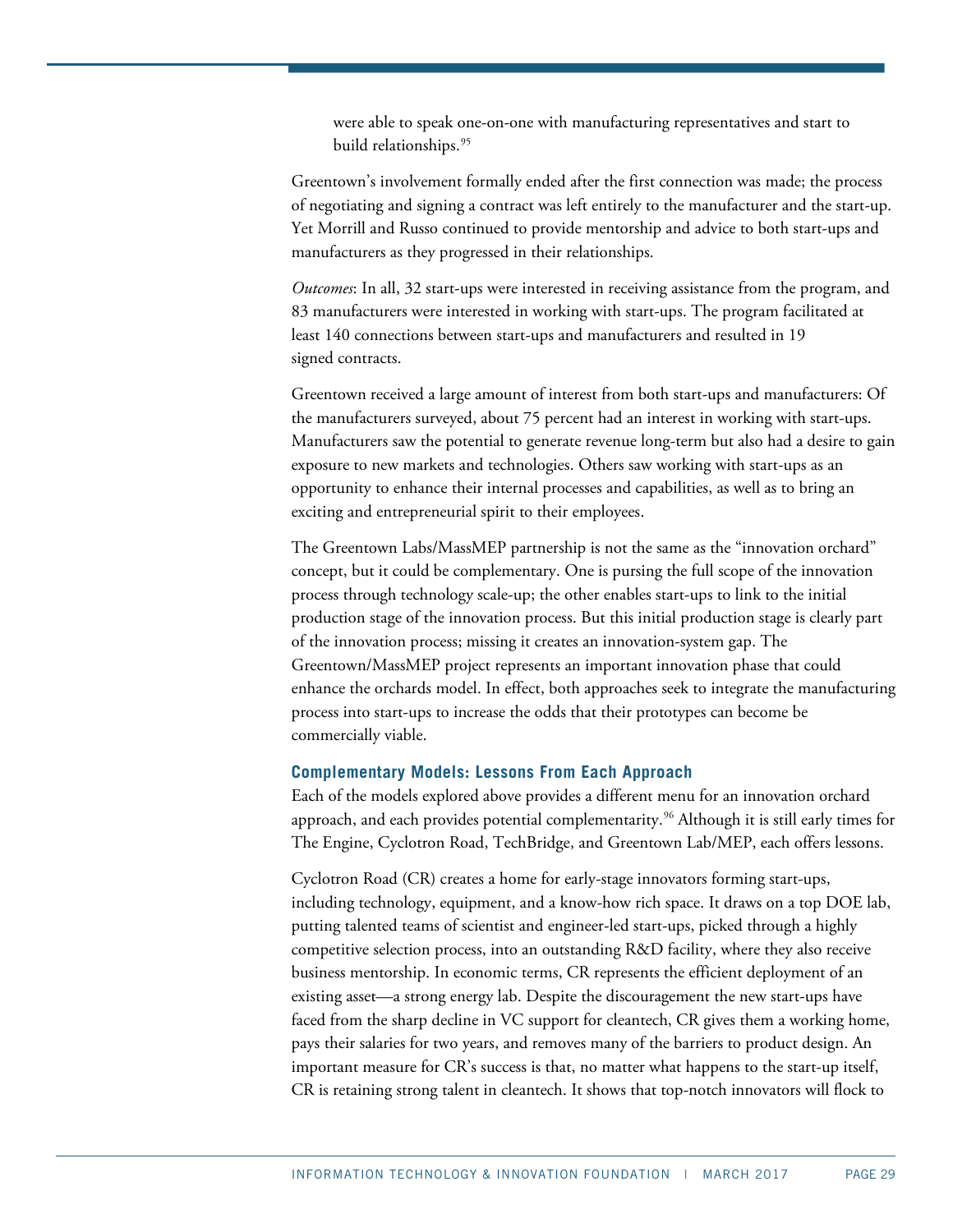an intense, "all-in" setting that offers significant support. It shows that linking lab scientists to start-ups to share expertise can work. It demonstrates that modest funding and an existing technology asset—the lab—can potentially leverage additional outside funding. The major challenge for CR is having its start-ups show tangible relevance to potential industry partners who can assist in implementing the technology as they emerge from their term at CR. Because its energy-lab partner lacks expertise in commercial manufacturing design and scale-up, it must also bridge this space.

CR is now in its third cohort of start-ups and looks quite promising. CR's approach has already spread to two other DOE labs. This approach could scale to other DOE labs but also to the even more numerous Department of Defense labs and research centers. DOD's Lincoln Laboratory, for example, is already exploring this space as a node of The Engine. This is a way of repurposing existing facilities already rich in technology and know-how to serve new aims at relatively modest additional cost, since the technology and know-how have already been invested in. It could be an important way the innovation orchard model spreads.

TechBridge brings a different set of lessons. The challenge that TechBridge is trying to solve is that without deep industry applied knowledge and support, start-ups have great difficulty showing the industrial viability of their new technologies to investors, customers, and, particularly, potential industry partners. TechBridge works in a different way from CR. It goes to established industrial firms and asks them to consider innovations they need and will fund, then it shops these requests to qualified start-ups that can offer to undertake the innovation. TechBridge is an expert, quality matchmaker between the two sides, and helps protect each—particularly helping the start-up manage its IP. TechBridge's Fraunhofer Lab system then validates the start-up's technology innovation, certifying how the technology can best be optimized and produced—a key third-party validation role that helps both sides move ahead toward a working partnership. TechBridge leads both parties to field demonstration projects that can de-risk the new technology, so they can move toward production. The key features that TechBridge offers are technology validation, demonstration, refining the prototype, and developing manufacturing feasibility. It is a different role than CR, but potentially highly complementary—you could attach this step to a CR-like space. Interestingly, of 17 start-up companies that have come through TechBridge's process, TechBridge data shows that 100 percent have survived, and obtained \$136 million in follow-on funding and 19 new industry partnerships.  $\frac{97}{2}$  $\frac{97}{2}$  $\frac{97}{2}$ 

The Engine is still at an early start-up phase, but hopes to build on lessons from the other models. Importantly, as noted above, it represents a way universities could engage in the start-up scale-up problem. Universities are increasingly playing a regional economic role, supplementing their longstanding education and research roles. Most research universities have technology-transfer programs that help their researchers with implementation, and many now connect to incubators that support early stage start-ups. The Engine could demonstrate how universities could extend their reach to operate at the start-up scale-up stage, offering another means to build the innovation orchard model. It also explores

Universities are increasingly playing a regional economic role, supplementing their longstanding education and research roles.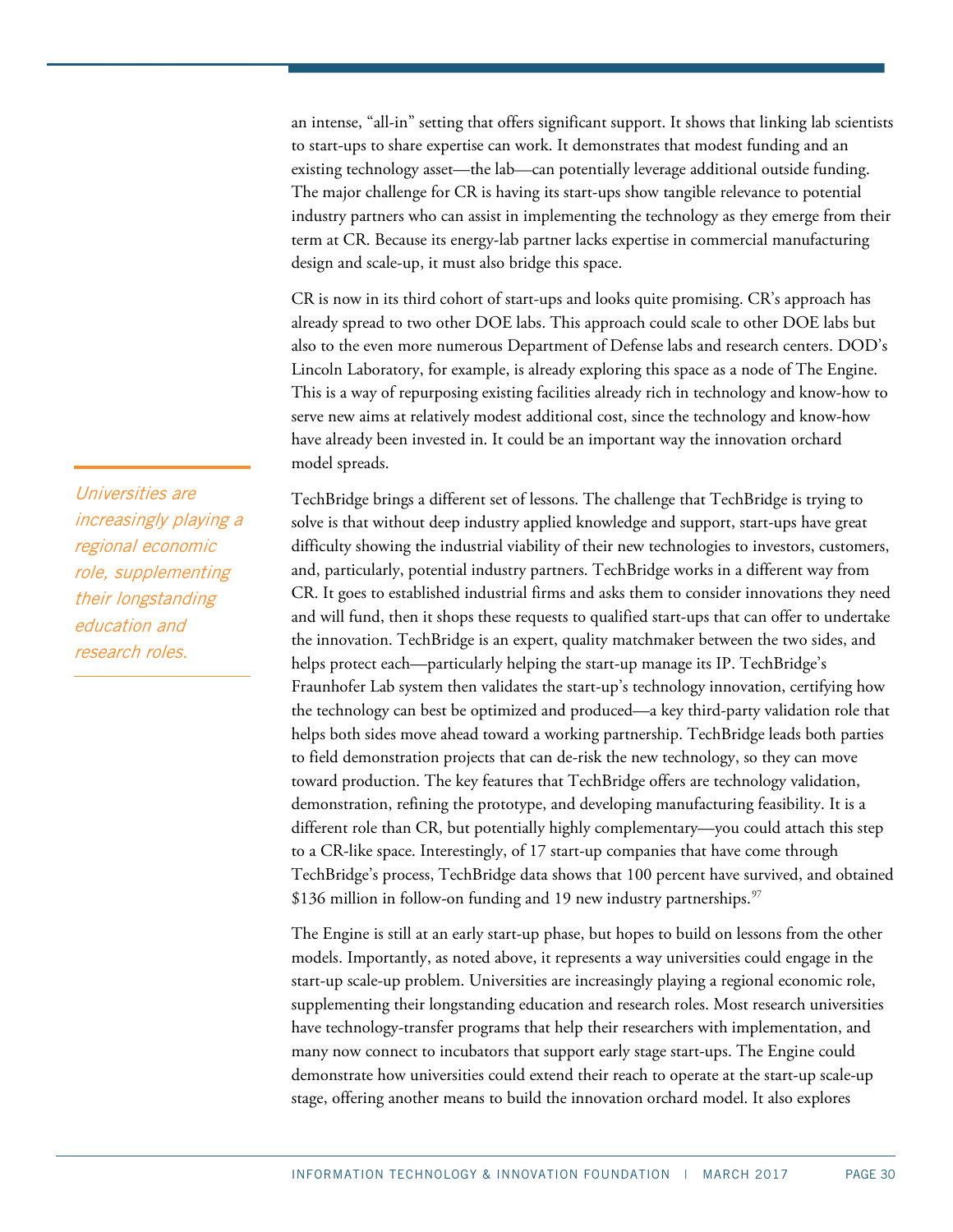approaches for specialized secondary nodes at area firms and labs, for serving resident and nonresident start-ups, and for a bridge fund for its start-ups.

The Greentown Lab-MassMEP program for linking start-ups to capable small manufacturers offers a third complementary element. The problem it addresses is that innovative start-ups emerging from university labs know their research but generally lack manufacturing knowledge. The program helped equip start-ups with basic manufacturing knowledge, alerted them to gaps and issues in their manufacturing designs, then facilitated a highly-personal, face-to-face system for linking and building trust between small regional manufacturers and start-ups at area incubators for production scale-up—creating advanced prototypes and pilot production of initial products. This, too—linking start-ups to strong local manufacturers to scale up to production—is a complementary piece that can snap into an innovation orchard model to help it work.

All these models offer a way out of the dilemma posed in Part I, that a major gap in the U.S. innovation system has opened up because of the decline in venture-capital funding for entrepreneurial start-ups focused on "hard" technologies. The innovation orchard concept of aggregating promising start-ups within a technology, equipment, and know-how rich space presents a way to close that gap. It aims to substitute space for capital to accelerate and de-risk start-ups' new technologies and move them into range of capital support for implementation. It is a novel innovation-system experiment.

## <span id="page-30-0"></span>**POLICY PROPOSALS**

To further these new approaches, we have a series of suggestions:

#### Seed Innovation Orchards in More Federal Labs

Federal defense and energy labs interested in gaining access to the next generation of innovators and innovations should consider nurturing innovation orchard models such as DOE's Lawrence Berkeley, Argonne, and Oak Ridge laboratories are now doing, and as DOD's Lincoln Laboratory and Army Research Laboratory are working on.

#### Leverage the Technology and Know-How of Universities

Many universities are already linked to early-stage start-up incubators. They should consider taking the next step by using their technology equipment and know-how to create new orchard spaces for start-ups, as MIT has now done for The Engine. In addition, the National Science Foundation, NIH, and other federal agencies funding scientific research should review their policies to ensure that their funding creates opportunities and avoids barriers for grant recipients undertaking these kinds of follow-on innovation orchard efforts.

#### Link Small Manufacturers to Start-ups Through MEPs

Manufacturing Extension Partnerships, jointly supported by NIST and every state, should emulate the Greentown-MassMEP model of linking the small manufacturers in their regions to start-ups for the benefit of both sides in scaling new technologies to pilot production.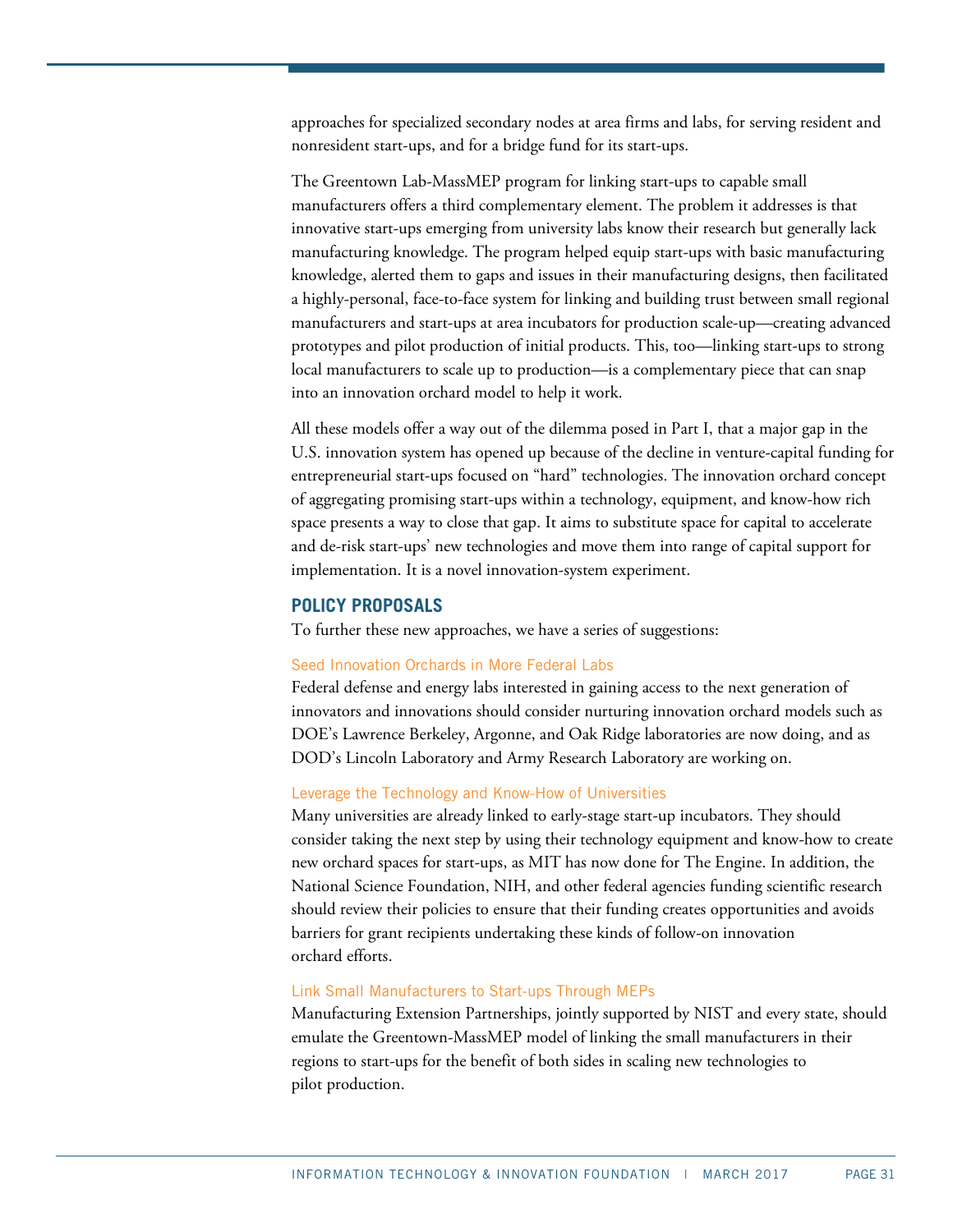## <span id="page-31-0"></span>**CONCLUSION**

We now have a serious gap in our innovation system: Because venture capital can't manage the risk of "hard-technology" start-ups that manufacture, most areas of science-based future innovations simply will not be able to scale up. They will die on the innovation vine, with major implications for future job creation. We have mechanisms already at hand government labs, universities, and the MEP program—poised to be able to fill this gap. The costs would be modest because these existing assets could be readily repurposed, consistent with their existing missions. The early experiments set out above suggest the results could be powerful.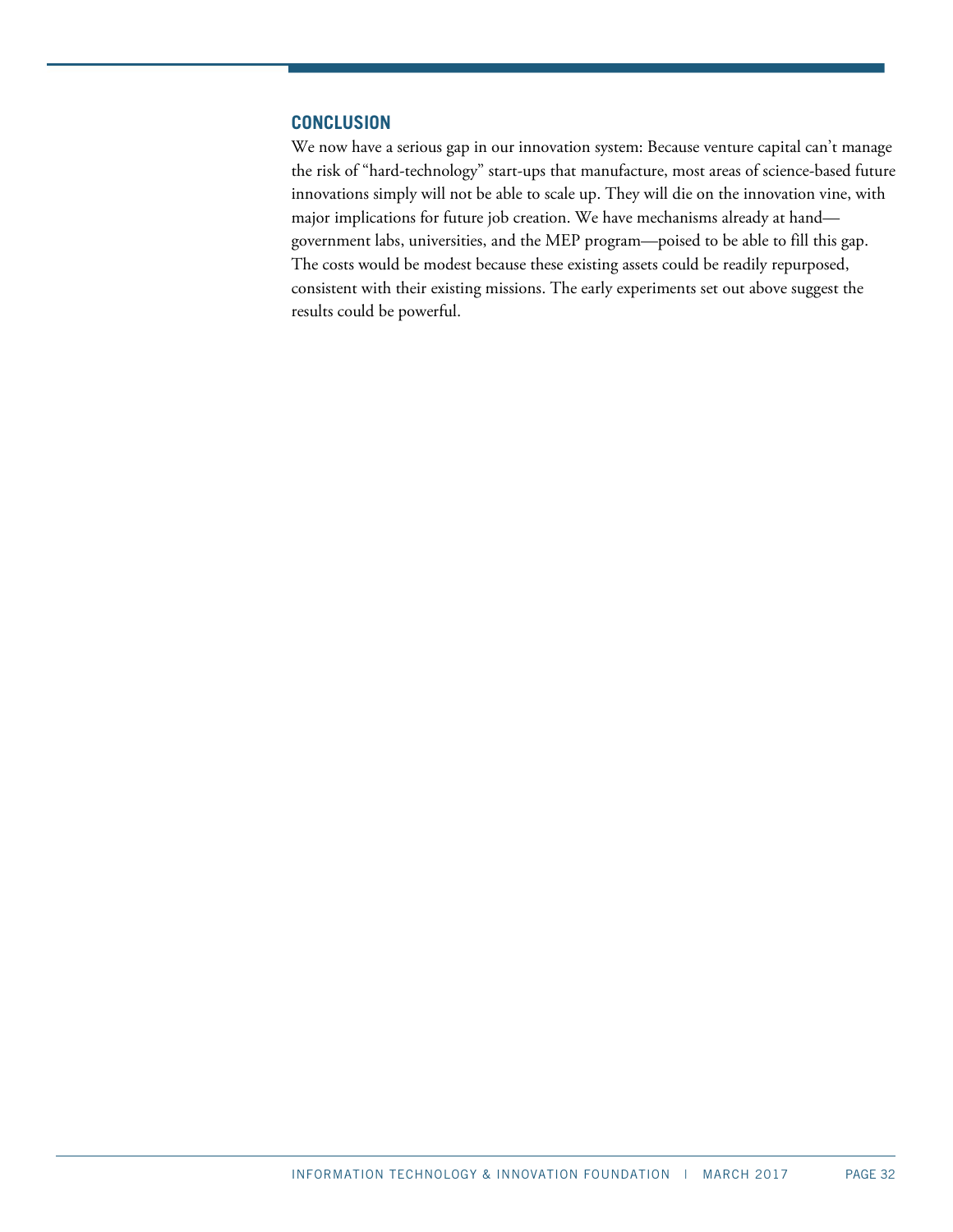## <span id="page-32-1"></span>**ENDNOTES**

- <span id="page-32-0"></span>1. Rafael Reif, "A Better Way to Deliver Innovation to the World," *The Washington Post*, May 24, 2015, [http://news.mit.edu/2015/reif-op-ed-washington-post-0524.](http://news.mit.edu/2015/reif-op-ed-washington-post-0524) This paper draws on MIT Washington Office studies by Joseff Kolman, Nathalie Brokelt, Brett Heinz, Katherine Nazemi, and Ben Chazen for this office, which are specifically referenced in notes below.
- <span id="page-32-2"></span>2. Peter L. Singer, "Federally Supported Innovations: 22 Examples of Major Technology Advances That Stem From Federal Research Support" (Information Technology and Innovation Foundation, February 2014), [http://www2.itif.org/2014-federally-supported-innovations.pdf.](http://www2.itif.org/2014-federally-supported-innovations.pdf)
- <span id="page-32-3"></span>3. Software and biotech follow different patterns. Software can be created quickly with little capital investment; biotech products require long-term development and more costly R&D support. However, venture firms are able to manage this higher risk, as detailed below.
- <span id="page-32-4"></span>4. Stephen J. Ezell, Adams B. Nager, and Robert D. Atkinson, *Contributors and Detractors: Ranking Countries' Impact on Global Innovation* (Information Technology and Innovation Foundation, January 2016)[, http://www2.itif.org/2016-contributors-and-detractors.pdf.](http://www2.itif.org/2016-contributors-and-detractors.pdf)
- <span id="page-32-5"></span>5. The classic work establishing this was by Robert Solow. See, Robert M. Solow, *Growth Theory: An Exposition, 2nd edition* (New York: Oxford University Press, 2000), ix-xxvi; "Robert M. Solow Prize Lecture: Growth Theory and After," Nobelprize.org, last modified March 10, 2014, [http://nobelprize.org/nobel\\_prizes/economics/laureates/1987/solow-lecture.html.](http://nobelprize.org/nobel_prizes/economics/laureates/1987/solow-lecture.html)
- <span id="page-32-6"></span>6. Lewis M. Branscomb and Philip E. Auerswald, *Between Invention and Innovation: An Analysis of Funding for Early-Stage Technology Development* (Gaithersburg, MD: National Institute of Standards and Technology, November 2002), 5, http://www.cigref.fr/cigref\_publications/RapportsContainer/Parus2005/Between\_Invention\_and\_Innova tion\_-\_NIST\_-\_November\_2002\_web.pdf.
- <span id="page-32-7"></span>7. Ibid., 10.
- <span id="page-32-8"></span>8. Bureau of Labor Statistics, "Entrepreneurship and the U.S. Economy," accessed March 11, 2017, https://www.bls.gov/bdm/entrepreneurship/entrepreneurship.htm.
- <span id="page-32-9"></span>9. Arnobio Morelix, E.J. Reedy, and Joshua Russell, "2016 Kauffman Index: Growth Entrepreneurship National Trends" (Ewing Marion Kauffman Foundation, May 24, 2016), 14, [https://papers.ssrn.com/sol3/papers.cfm?abstract\\_id=2783817.](https://papers.ssrn.com/sol3/papers.cfm?abstract_id=2783817)
- <span id="page-32-11"></span><span id="page-32-10"></span>10. Ibid., 20.
- 11. Jorge Guzman and Scott Stern, "The State of American Entrepreneurship: New Estimates of the Quantity and Quality of Entrepreneurship for 15 US States, 1988–2014" (working paper 22095, National Bureau of Economic Research, March 2016), 6[, http://www.nber.org/papers/w22095.](http://www.nber.org/papers/w22095)
- <span id="page-32-12"></span>12. Ibid., 8.
- <span id="page-32-13"></span>13. McKinsey Global Institute, "Manufacturing the Future: The Next Era of Global Growth and Innovation," November 2012[, http://www.mckinsey.com/business-functions/operations/our](http://www.mckinsey.com/business-functions/operations/our-insights/the-future-of-manufacturing)[insights/the-future-of-manufacturing.](http://www.mckinsey.com/business-functions/operations/our-insights/the-future-of-manufacturing)
- <span id="page-32-14"></span>14. "Startup Funding Infographic," Fundable, accessed March 11, 2017, [https://www.fundable.com/learn/resources/infographics/startup-funding-infographic.](https://www.fundable.com/learn/resources/infographics/startup-funding-infographic)
- <span id="page-32-15"></span>15. PricewaterhouseCoopers, MoneyTree Report, (national aggregate data, Q3 2016), [https://www.pwcmoneytree.com/.](https://www.pwcmoneytree.com/)
- <span id="page-32-17"></span><span id="page-32-16"></span>16. Ibid.
- 17. Danny Crichton, "With Software Eating Hardware, Silicon Valley Enters 'Hard' Times," *TechCrunch*, June 30, 2014, [https://techcrunch.com/2014/06/30/with-software-eating-hardware-silicon-valley-enters](https://techcrunch.com/2014/06/30/with-software-eating-hardware-silicon-valley-enters-hard-times/)[hard-times/.](https://techcrunch.com/2014/06/30/with-software-eating-hardware-silicon-valley-enters-hard-times/)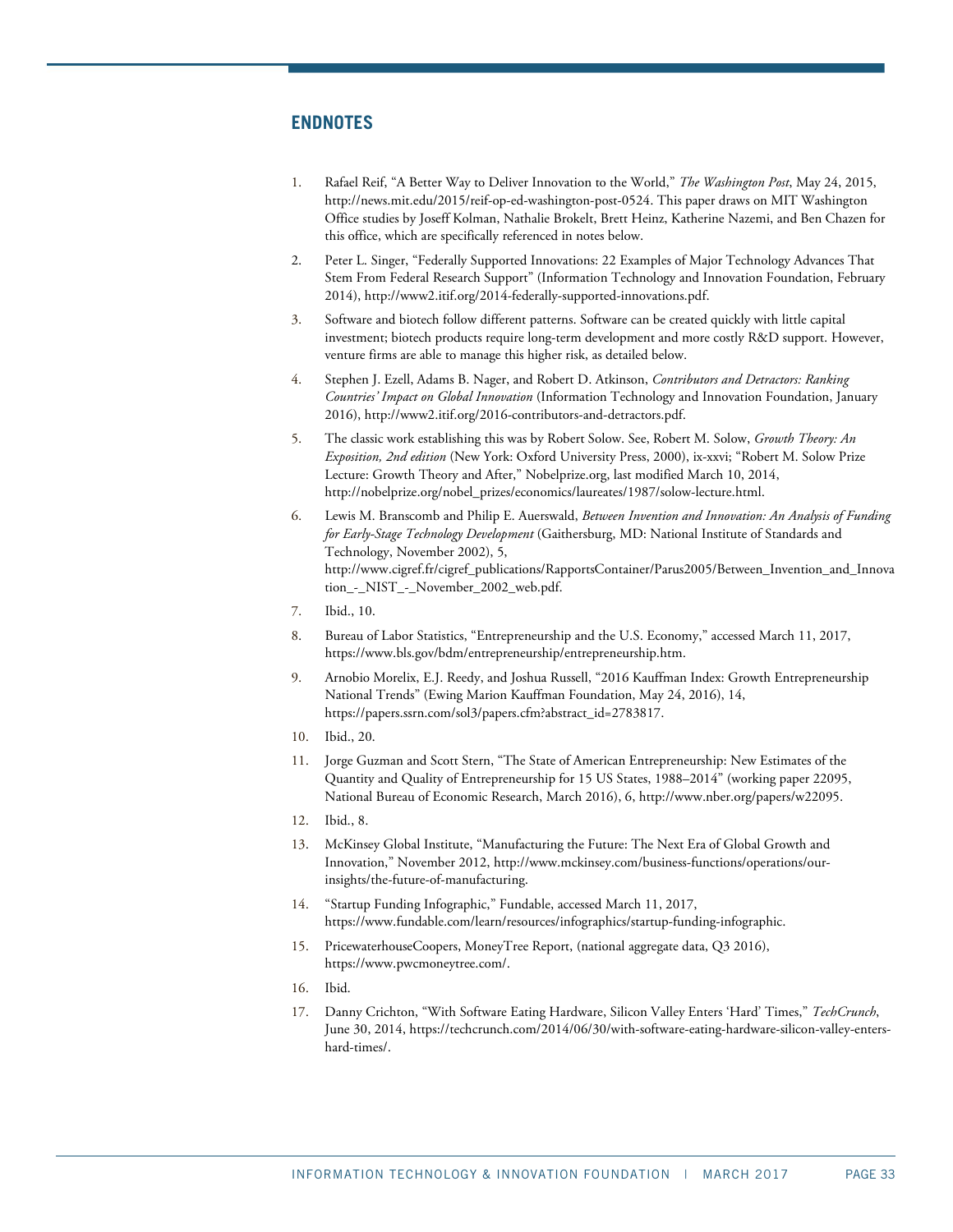- <span id="page-33-0"></span>18. Michael Ewens, Ramana Nanda, and Matthew Rhodes-Kropf, "Cost of Experimentation and the Evolution of Venture Capital" (working paper 15-070, Harvard Business School, Boston, MA, October 30, 2015), 3[, http://www.hbs.edu/faculty/Publication%20Files/15-070\\_cfeda09f-f592-4604-957e-](http://www.hbs.edu/faculty/Publication%20Files/15-070_cfeda09f-f592-4604-957e-811786425380.pdf)[811786425380.pdf.](http://www.hbs.edu/faculty/Publication%20Files/15-070_cfeda09f-f592-4604-957e-811786425380.pdf)
- <span id="page-33-2"></span><span id="page-33-1"></span>19. Ibid.
- 20. Martin S. Lipsky and Lisa K. Sharp, "From Idea to Market: The Drug Approval Process," T*he Journal of the American Board of Family Medicine 14*, no. 5 (2001), [http://www.audiologiks.com/sites/default/files/drug\\_approval.pdf.](http://www.audiologiks.com/sites/default/files/drug_approval.pdf)
- <span id="page-33-3"></span>21. Shoshanna Delventhal, "Series A, B, C Funding: What It All Means and How It Works," *Investopedia*, October 20, 2015, http://www.investopedia.com/articles/personal-finance/102015/series-b-c-fundingwhat-it-all-means-and-how-it-works.asp.
- <span id="page-33-4"></span>22. Nicole Fisher and Scott Liebman, "Are M&A Replacing R&D in Pharma?," *Forbes*, April 22, 2015, [https://www.forbes.com/sites/nicolefisher/2015/04/22/are-ma-replacing-rd-in-pharma/#56adb227a21d.](https://www.forbes.com/sites/nicolefisher/2015/04/22/are-ma-replacing-rd-in-pharma/#56adb227a21d)
- <span id="page-33-5"></span>23. President's Council of Advisors on Science and Technology (PCAST), "Propelling Innovation in Drug Discovery, Development, and Evaluation" (Washington, DC: White House, September 2012), v-xiv, [http://www.whitehouse.gov/sites/default/files/microsites/ostp/pcast-fda-final.pdf.](http://www.whitehouse.gov/sites/default/files/microsites/ostp/pcast-fda-final.pdf)
- <span id="page-33-6"></span>24. Tufts Center for the Study of Drug Development, "Cost to Develop and Win Marketing Approval for a New Drug Is \$2.6 Billion," news release, November 18, 2014, [http://csdd.tufts.edu/news/complete\\_story/pr\\_tufts\\_csdd\\_2014\\_cost\\_study.](http://csdd.tufts.edu/news/complete_story/pr_tufts_csdd_2014_cost_study)
- <span id="page-33-7"></span>25. Benjamin Erik Gaddy et al, "Venture Capital and Cleantech: The Wrong Model for Energy Innovation" (paper, June 2, 2016), [https://papers.ssrn.com/sol3/papers.cfm?abstract\\_id=2788919.](https://papers.ssrn.com/sol3/papers.cfm?abstract_id=2788919) Benjamin Gaddy, Varun Sivaram, and Francis O'Sullivan, "Venture Capital and Cleantech: The Wrong Model for Clean Energy Innovation" (working paper, MIT Energy Initiative, Cambridge, MA, July 2016), [http://energy.mit.edu/wp-content/uploads/2016/07/MITEI-WP-2016-06.pdf.](http://energy.mit.edu/wp-content/uploads/2016/07/MITEI-WP-2016-06.pdf)
- <span id="page-33-8"></span>26. PricewaterhouseCoopers, MoneyTree Report, Q3 2016. The MoneyTree report defines cleantech as: "The Cleantech sector crosses traditional MoneyTree™ industries and is composed of agriculture and bioproducts, energy efficiency, smart grid and energy storage, solar energy, transportation, water and waste management, wind and geothermal, and other renewables."
- <span id="page-33-9"></span>27. Ibid.
- <span id="page-33-10"></span>28. Shikhar Ghosh, and Ramana Nanda, "Venture Capital Investment in the Clean Energy Sector" (working paper no. 11-020, Harvard Business School Entrepreneurial Management, Boston, MA, September 2010)[, https://papers.ssrn.com/sol3/papers.cfm?abstract\\_id=1669445.](https://papers.ssrn.com/sol3/papers.cfm?abstract_id=1669445)
- <span id="page-33-11"></span>29. Ibid.
- <span id="page-33-12"></span>30. Gaddy et al., "Venture Capital and Cleantech."
- <span id="page-33-13"></span>31. Ibid.
- <span id="page-33-14"></span>32. Ibid.
- <span id="page-33-15"></span>33. Ghosh and Nanda, "Venture Capital Investment in Clean Energy."
- <span id="page-33-16"></span>34. Benjamin J. Chazen, "Venture Capital and Research Centers: Facilitating Innovation" (MIT Washington Office, August 2016), 2–5, [http://dc.mit.edu/sites/default/files/doc/Venture%20Capital%20and%20Research%20Centers%20Chaz](http://dc.mit.edu/sites/default/files/doc/Venture%20Capital%20and%20Research%20Centers%20Chazen%20Aug%202016.docx) [en%20Aug%202016.docx;](http://dc.mit.edu/sites/default/files/doc/Venture%20Capital%20and%20Research%20Centers%20Chazen%20Aug%202016.docx) Branscomb and Auerswald, *Between Invention and Innovation*.
- <span id="page-33-17"></span>35. "Historical Trend Data," MoneyTree, PricewaterhouseCoopers, accessed June 27, 2016, [https://www.pwcmoneytree.com/HistoricTrends/CustomQueryHistoricTrend.](https://www.pwcmoneytree.com/HistoricTrends/CustomQueryHistoricTrend)
- <span id="page-33-18"></span>36. See above website, which provides definitions of each investment category included in the chart. In 2016, PWC Moneytree revised its categories and spending estimates, but the sectoral trends identified here still hold.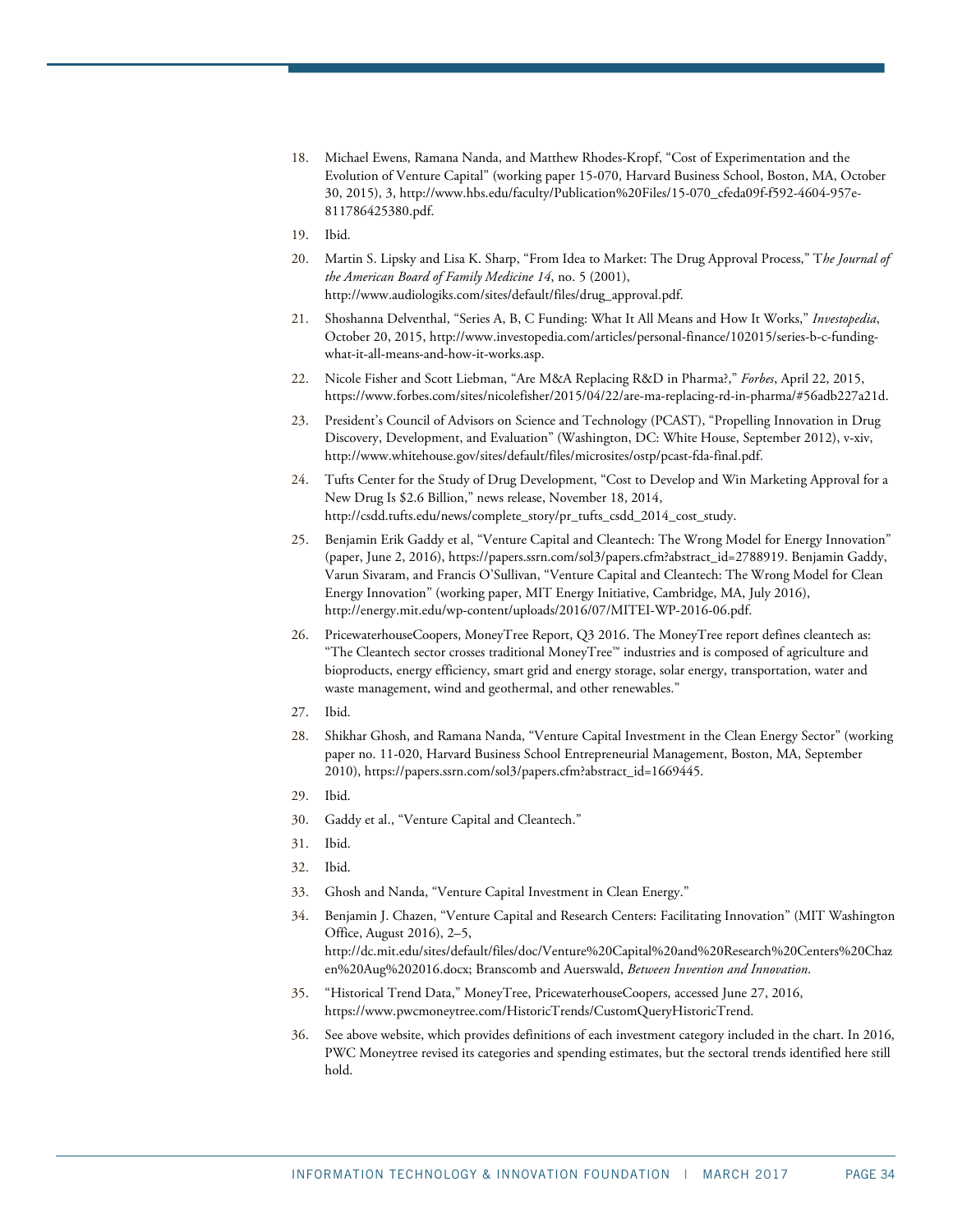- <span id="page-34-0"></span>37. Authors' analysis of data from PricewaterhouseCooper/National Venture Capital Association, *MoneyTreeTM Report*, *Q3 2016,* [https://www.pwcmoneytree.com.](https://www.pwcmoneytree.com/)
- <span id="page-34-1"></span>38. "Investment by Region," MoneyTree, PricewaterhouseCoopers, accessed August 2016, [https://www.pwcmoneytree.com/CurrentQuarter/ByRegion.](https://www.pwcmoneytree.com/CurrentQuarter/ByRegion)
- <span id="page-34-2"></span>39. "Historical Trend Data," MoneyTree.
- <span id="page-34-3"></span>40. Paul Gompers and Josh Lerner, "The Venture Capital Revolution," *Journal of Economic Perspectives 15*, no. 2 (Spring 2001), 149.
- <span id="page-34-4"></span>41. Jay R. Ritter, "Initial Public Offerings: Sales Statistics Through 2015," University of Florida, Warrington College of Business, January 6, 2016. All Ritter's datasets are available on his website: [http://bear.warrington.ufl.edu/ritter.](http://bear.warrington.ufl.edu/ritter)
- <span id="page-34-6"></span><span id="page-34-5"></span>42. "Yearbook 2015," National Venture Capital Association, March 2015, 63.
- 43. Ibid., 66.
- <span id="page-34-7"></span>44. David Braun, "Mergers and Acquisitions: 2015 A Record Breaking Year," *Capstone*, January 22, 2016, http://successfulacquisitions.net/mergers-and-acquisitions-2015-a-record-breaking-year/.
- <span id="page-34-8"></span>45. Ibid., 70–71.
- <span id="page-34-9"></span>46. [Jumpstart Our Business Startups \(JOBS\) Act,](https://www.gpo.gov/fdsys/pkg/BILLS-112hr3606enr/pdf/BILLS-112hr3606enr.pdf) HR 3606, 112th Cong., 2nd Sess. (April 5, 2012). See Securities and Exchange Commission, "Jumpstart Our Business Startups (JOBS) Act," SEC Spotlight, last modified December 9, 2016, [https://www.sec.gov/spotlight/jobs-act.shtml;](https://www.sec.gov/spotlight/jobs-act.shtml) More well-known is "rewards crowdfunding;" however, the money is not given to purchase a stake in the company, but to receive a reward of some form.
- <span id="page-34-10"></span>47. Chance Barnett, "Crowdfunding Sites in 2014," *Forbes,* August 29, 2014, [https://www.forbes.com/sites/chancebarnett/2014/08/29/crowdfunding-sites-in-2014/#422ed29f1003.](https://www.forbes.com/sites/chancebarnett/2014/08/29/crowdfunding-sites-in-2014/#422ed29f1003)
- <span id="page-34-11"></span>48. Stuart Dredge, "Kickstarter's Biggest Hits: Why Crowdfunding Now Sets the Trends," *The Guardian*, April 17, 2014, https://www.theguardian.com/technology/2014/apr/17/kickstarter-crowdfundingtechnology-film-games.
- <span id="page-34-12"></span>49. Ruth Simon, "Few Businesses Take Advantage of Mini-IPOs," *The Wall Street Journal*, July 6, 2016, [https://www.wsj.com/articles/few-small-businesses-take-advantage-of-mini-ipos-1467834213.](https://www.wsj.com/articles/few-small-businesses-take-advantage-of-mini-ipos-1467834213)
- <span id="page-34-13"></span>50. Bank for International Settlements, Total Credit to Private Non-Financial Sector, Adjusted for Breaks, for United States© (QUSPAMUSDA) (retrieved from FRED, Federal Reserve Bank of St. Louis, international data, countries, United States; last modified March 7, 2017), [https://fred.stlouisfed.org/series/QUSPAMUSDA.](https://fred.stlouisfed.org/series/QUSPAMUSDA)
- <span id="page-34-14"></span>51. Bureau of Labor Statistics, "Multifactor Productivity Trends in Manufacturing, 2014," news release, June 22, 2016, [http://www.bls.gov/news.release/prod5.nr0.htm.](http://www.bls.gov/news.release/prod5.nr0.htm)
- <span id="page-34-15"></span>52. Ibid.
- <span id="page-34-16"></span>53. William B. Bonvillian and Charles Weiss, *Technological Innovation in Legacy Sectors* (New York: Oxford University Press, 2015), 44.
- <span id="page-34-17"></span>54. William B. Bonvillian, "Donald Trump's Voters and the Decline of American Manufacturing," *Issues in Science and Technology 32*, no. 4 (Summer 2016), 37–38; See generally Bonvillian and Weiss, *Technological Innovation in Legacy Sectors*, 37–54, 87–95, 215–239.
- <span id="page-34-18"></span>55. Bonvillian, "Decline of American Manufacturing."
- <span id="page-34-19"></span>56. This discussion draws on Joseff Kolman. MIT Washington Office, Policy Resources (summary of federal, state, university, and private programs for supporting emerging technology, July 10, 2015), [http://dc.mit.edu/resources/policy-resources.](http://dc.mit.edu/resources/policy-resources)
- <span id="page-34-20"></span>57. MIT, for example, has developed an ecosystem for supporting tech transfer. Its Deshpande Center provides competitive grants and training for MIT researchers to explore commercialization of their ideas, with mentors helping to develop the technology, business plans, and financing contacts. Its Venture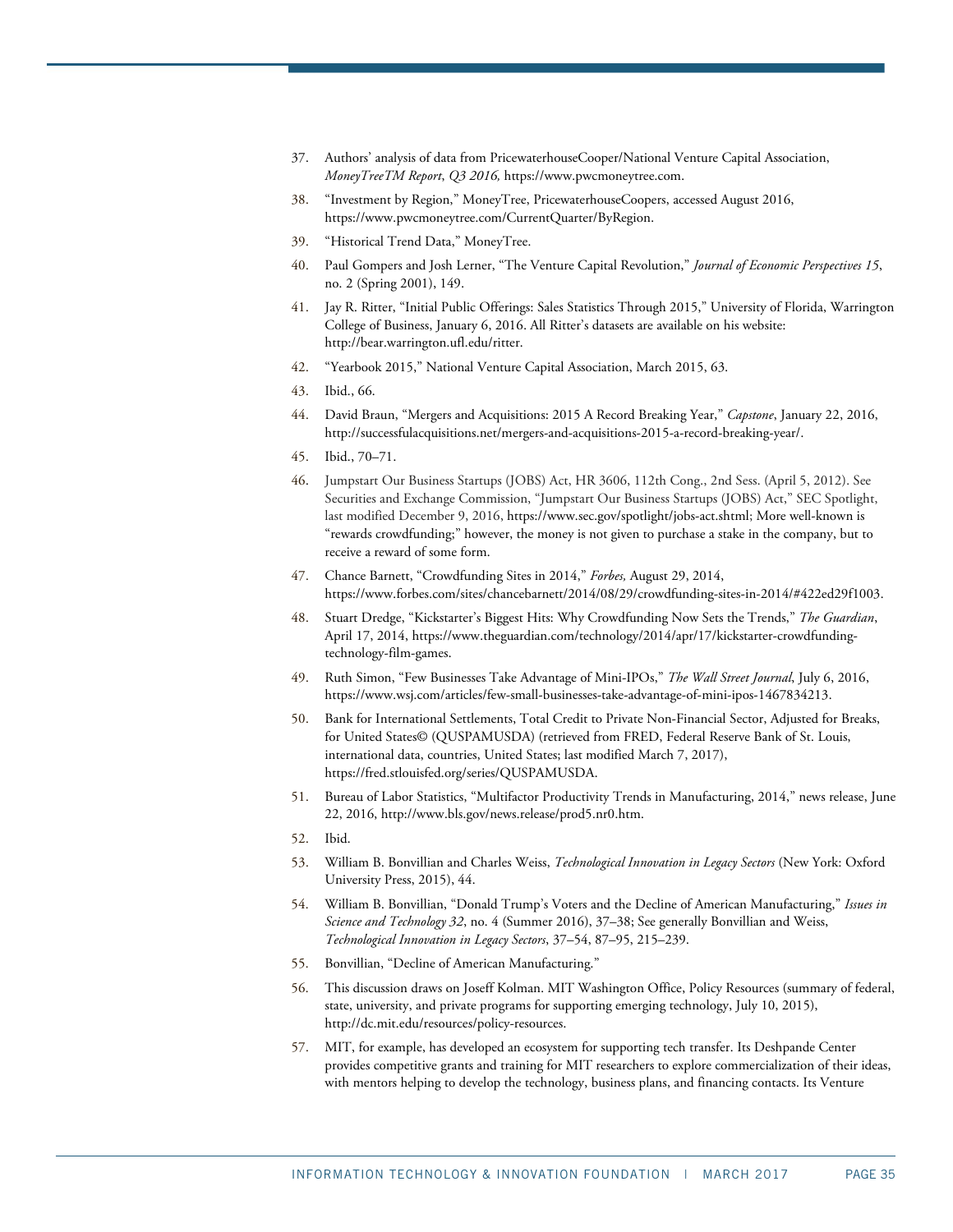Mentoring Service matches alumni entrepreneurs to volunteer expert mentors. Its Martin Trust Entrepreneurship Center supports entrepreneurship courses across all MIT schools, entrepreneurship prize competitions, and assistance to student entrepreneurs in developing their ideas. And its Technology Transfer Office helps researchers with technologies ready for commercialization get through the patent and licensing process. "MIT Technology Licensing Office," Massachusetts Institute of Technology, accessed March 13, 2017, tlo.mit.edu.

- <span id="page-35-0"></span>58. See for example, Christopher Steiner, "Ten Technology Incubators Changing the World," *Forbes*, April 16, 2010, accessed March 14, 2017[, http://www.forbes.com/2010/04/16/technology-incubators](http://www.forbes.com/2010/04/16/technology-incubators-changing-the-world-entrepreneurs-technology-incubator.html)[changing-the-world-entrepreneurs-technology-incubator.html.](http://www.forbes.com/2010/04/16/technology-incubators-changing-the-world-entrepreneurs-technology-incubator.html)
- <span id="page-35-1"></span>59. Matt Harbaugh, Univ. of West Virginia, (presentation at the Association of Public and Land-Grant Universities (APLU) forum, August 4, 2016).
- <span id="page-35-2"></span>60. More on Y Combinator is available on their website: accessed March 14, 2017[, www.ycombinator.com.](http://www.ycombinator.com/)
- <span id="page-35-3"></span>61. Lora Kolodny, "With a New CEO, Y Combinator Will Wind Down Fellowships and Start a MOOC," *TechCrunch*, September 13, 2016, accessed March 14, 2017, [https://techcrunch.com/2016/09/13/with](https://techcrunch.com/2016/09/13/with-a-new-ceo-y-combinator-will-wind-down-fellowships-and-start-a-mooc/)[a-new-ceo-y-combinator-will-wind-down-fellowships-and-start-a-mooc/.](https://techcrunch.com/2016/09/13/with-a-new-ceo-y-combinator-will-wind-down-fellowships-and-start-a-mooc/)
- <span id="page-35-4"></span>62. See details on manufacturing innovation institutes at NIST's manufacturing.gov website, accessed March 14, 2017: [https://www.manufacturing.gov/nnmi-institutes/.](https://www.manufacturing.gov/nnmi-institutes/)
- <span id="page-35-5"></span>63. This section draws on Section 3 of Nathalie Bockelt, "Bridging the Innovation Gap in the U.S. Energy System," MIT Washington Office, February 2016, accessed March 14, 2017, [https://dc.mit.edu/sites/default/files/doc/MIT%20Bockelt%20Innovation%20Gap%20Feb%202016.do](https://dc.mit.edu/sites/default/files/doc/MIT%20Bockelt%20Innovation%20Gap%20Feb%202016.docx) [cx,.](https://dc.mit.edu/sites/default/files/doc/MIT%20Bockelt%20Innovation%20Gap%20Feb%202016.docx)
- <span id="page-35-6"></span>64. "Accelerating Energy Technology Innovation at Cyclotron Road" (presentation, overview for EERE Advanced Manufacturing Office, AMO program review, Lawrence Berkeley Lab, Berkeley, CA, May 28– 29, 2015), accessed March 14, 2017[, http://energy.gov/sites/prod/files/2015/06/f23/P11-](http://energy.gov/sites/prod/files/2015/06/f23/P11-AMO%20RD%20Project%20Review%202015_LBNL.pdf) [AMO%20RD%20Project%20Review%202015\\_LBNL.pdf.](http://energy.gov/sites/prod/files/2015/06/f23/P11-AMO%20RD%20Project%20Review%202015_LBNL.pdf)
- <span id="page-35-7"></span>65. Ilan Gur, a former program director at the Advanced Research Projects Agency-Energy (ARPA-E) with a science background and start-up experience, is the founder and director of the program.
- <span id="page-35-8"></span>66. Recently, this funding has been supplemented through formation of a  $501(c)(3)$ , called Activation Energy, which is mission-aligned with CR, but not associated with DOE. Through this entity, CR has received funds from the state of California (CEC) and corporate partners; David Danielson, "Cyclotron Road: Creating a Home for Top Clean Energy Technology Entrepreneurs Within Our National Laboratories," U.S. Department of Energy*,* September 2, 2015*,* accessed March 14, 2017, [http://energy.gov/eere/articles/cyclotron-road-creating-home-top-clean-energy-technology-entrepreneurs](http://energy.gov/eere/articles/cyclotron-road-creating-home-top-clean-energy-technology-entrepreneurs-within-our)[within-our.](http://energy.gov/eere/articles/cyclotron-road-creating-home-top-clean-energy-technology-entrepreneurs-within-our)
- <span id="page-35-9"></span>67. Kolman, MIT Washington Office, "Policy Resources" (summary of federal, state, university, and private programs for supporting emerging technology), 5; Nicole Schuetz and Sebastien Lounis, "2015 Report: A New Pathway for Hard Technology: Supporting Energy Innovators at Cyclotron Road" (Cyclotron Road, 2015), 1, 10, accessed March 14, 2017, [https://static1.squarespace.com/static/543fdfece4b0faf7175a91ec/t/55efcf96e4b0fe570119a737/1441779](https://static1.squarespace.com/static/543fdfece4b0faf7175a91ec/t/55efcf96e4b0fe570119a737/1441779606809/Cyclotron_Road_A_New_Pathway_final.pdf) [606809/Cyclotron\\_Road\\_A\\_New\\_Pathway\\_final.pdf.](https://static1.squarespace.com/static/543fdfece4b0faf7175a91ec/t/55efcf96e4b0fe570119a737/1441779606809/Cyclotron_Road_A_New_Pathway_final.pdf)
- <span id="page-35-10"></span>68. "Cyclotron Road," Lawrence Berkeley National Laboratory, accessed March 13, 2017, [http://www.cyclotronroad.org/innovators/.](http://www.cyclotronroad.org/innovators/)
- <span id="page-35-11"></span>69. Kolman, MIT Washington Office, Policy Resources (summary of federal, state, university, and private programs for supporting emerging technology), 5.
- <span id="page-35-12"></span>70. "About the Lab," Lawrence Berkeley Lab, accessed March 13, 2017, [http://www.lbl.gov/about/.](http://www.lbl.gov/about/)
- <span id="page-35-13"></span>71. Gorazd Renčelj, "Cyclotron Road and Opus 12" (paper, Johns Hopkins University School of Advanced International Studies, November 2015), 7.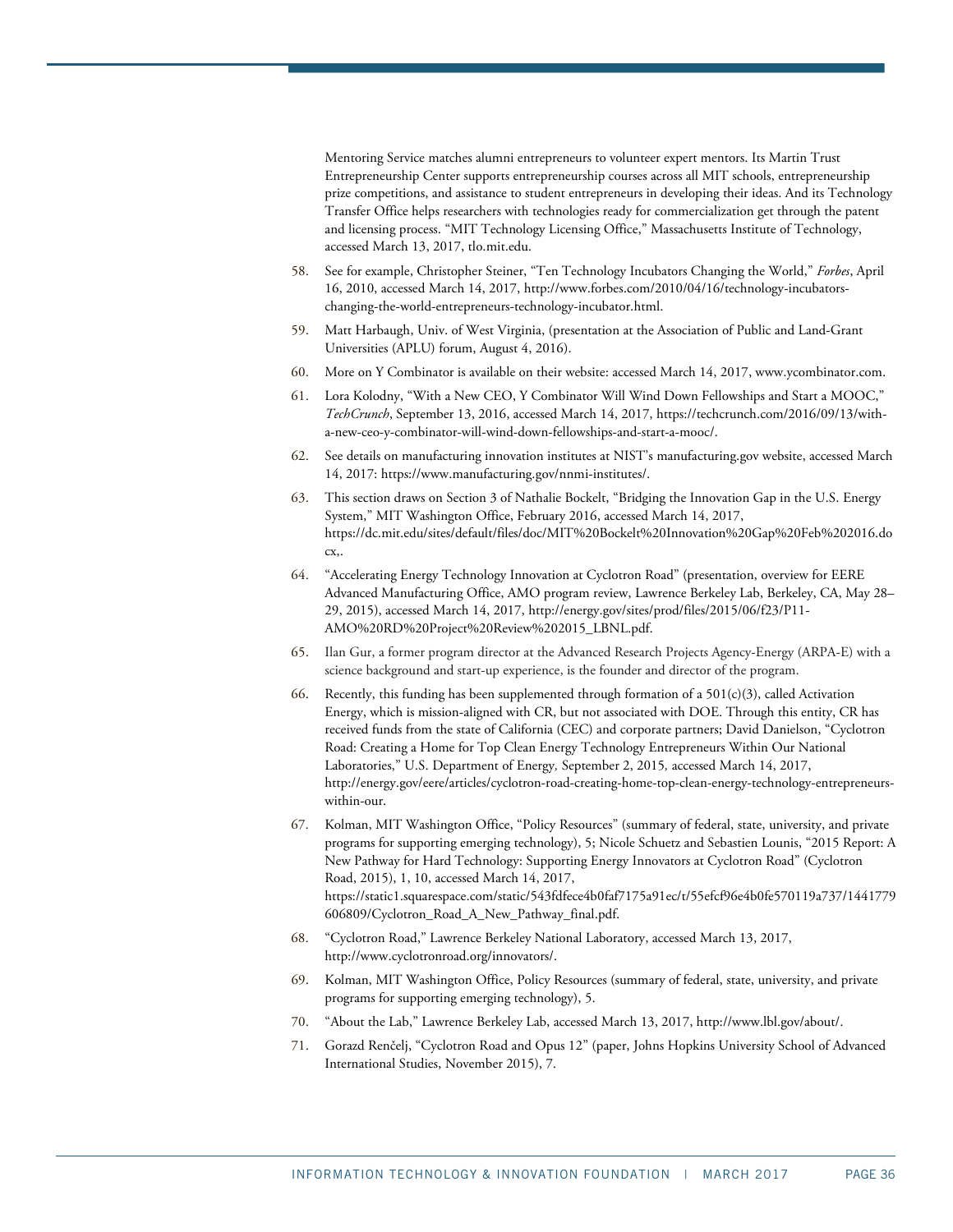- <span id="page-36-0"></span>72. Ally Marotti, "Argonne National Lab Launches Incubator to Help Science Startups," *Chicago Tribune*, July 5, 2016[, http://www.chicagotribune.com/bluesky/ct-argonne-national-lab-launches-incubator-](http://www.chicagotribune.com/bluesky/ct-argonne-national-lab-launches-incubator-20160524-story.html)[20160524-story.html;](http://www.chicagotribune.com/bluesky/ct-argonne-national-lab-launches-incubator-20160524-story.html) "Argonne Launches First Tech Incubator," Argonne National Lab, May 24, 2016, [http://www.anl.gov/articles/argonne-launches-first-tech-incubator;](http://www.anl.gov/articles/argonne-launches-first-tech-incubator) Argonne Lab, "Chain Reaction Innovations," Argonne National Laboratory, accessed March 13, 2017, [http://chainreaction.anl.gov;](http://chainreaction.anl.gov/)  Mark Johnson and Johanna Wolfson, "Innovation Crossroads Launches to Develop the Next Generation of Clean Energy Entrepreneurs," Office of Energy Efficiency & Renewable Energy, September 20, 2016, accessed March 14, 2017[, http://energy.gov/eere/amo/articles/innovation-crossroads-launches-develop](http://energy.gov/eere/amo/articles/innovation-crossroads-launches-develop-next-generation-clean-energy-entrepreneurs)[next-generation-clean-energy-entrepreneurs.](http://energy.gov/eere/amo/articles/innovation-crossroads-launches-develop-next-generation-clean-energy-entrepreneurs)
- <span id="page-36-1"></span>73. This section draws on Section 4 of Nathalie Bockelt, "Bridging the Innovation Gap in the U.S. Energy System" (white paper, MIT Washington Office, February 2016, accessed March 14, 2017, http://dc.mit.edu/resources/policy-resources.
- <span id="page-36-2"></span>74. "Fraunhofer TechBridge Challenge," Fraunhofer USA, accessed March 13, 2017, [http://cdn2.hubspot.net/hubfs/55819/TB\\_Challenge\\_Web.pdf.](http://cdn2.hubspot.net/hubfs/55819/TB_Challenge_Web.pdf)
- <span id="page-36-3"></span>75. "The Fraunhofer TechBridge Program," Fraunhofer USA, accessed March 13, 2017, [http://www.cse.fraunhofer.org/techbridge.](http://www.cse.fraunhofer.org/techbridge)
- <span id="page-36-4"></span>76. Starting in 2013, the TechBridge program was managed by Johanna Wolfson, who set strategic direction for the program, headed its business development efforts, oversaw execution of the technology projects, and advised on the integration of technology development resources into innovation ecosystems. Wolfson in 2015 went to DOE as Technology-to-Market Director in EERE, and was succeeded at TechBridge by Jacqueline Ashmore.
- <span id="page-36-5"></span>77. Conversation between Johanna Wolfson and Nathalie Bockelt, November 24, 2015.
- <span id="page-36-6"></span>78. Comments of Johanna Wolfson to W.B. Bonvillian, November 19, 2016.
- <span id="page-36-7"></span>79. Lia Breunig, "Fraunhofer TechBridge Winner of the 2015 Growth Accelerator Fund Competition," *Cleantech Notes*, August 6, 2015, accessed March 14, 2017, [http://www.cleantechnotes.org/2015/08/06/fraunhofer-techbridge-winner-of-the-2015-growth](http://www.cleantechnotes.org/2015/08/06/fraunhofer-techbridge-winner-of-the-2015-growth-accelerator-fund-competition/)[accelerator-fund-competition/.](http://www.cleantechnotes.org/2015/08/06/fraunhofer-techbridge-winner-of-the-2015-growth-accelerator-fund-competition/)
- <span id="page-36-8"></span>80. Conversation between Wolfson and Bockelt.
- <span id="page-36-9"></span>81. TechBridge Portfolio, Case Studies of Clean Energy Start-ups, accessed March 13, 2017, [http://www.cse.fraunhofer.org/techbridge/portfolio.](http://www.cse.fraunhofer.org/techbridge/portfolio)
- <span id="page-36-10"></span>82. Innovation Ecosystem Development Initiative, "2012 Peer Review Report" (report for TechBridge, May 2013); Comments of Johanna Wolfson to W.B. Bonvillian, November 19, 2016.
- <span id="page-36-11"></span>83. Tim Rosa, "Fraunhofer, TechBridge, and Greentown Labs Team Up to PROPEL Cleantech Startups," *TRA360*, July 15, 2015, accessed March 14, 2017, [http://www.tra360.com/fraunhofer-techbridge-and](http://www.tra360.com/fraunhofer-techbridge-and-greentown-labs-team-up-to-propel-cleantech-startups/)[greentown-labs-team-up-to-propel-cleantech-startups/.](http://www.tra360.com/fraunhofer-techbridge-and-greentown-labs-team-up-to-propel-cleantech-startups/)
- <span id="page-36-12"></span>84. "TechBridge: Impact," Fraunhofer USA*,* accessed March 13, 2017, http://www.cse.fraunhofer.org/techbridge/impact.
- <span id="page-36-13"></span>85. Comments of Johanna Wolfson to W.B. Bonvillian, November 19, 2016.
- <span id="page-36-14"></span>86. "TechBridge: Method," Fraunhofer USA*,* accessed March 13, 2017, [http://www.cse.fraunhofer.org/techbridge/method;](http://www.cse.fraunhofer.org/techbridge/method) Conversation between Kurt Roth, Director of Building Energy Technology, Fraunhofer CSE, and Nathalie Bockelt, December 8, 2015.
- <span id="page-36-15"></span>87. Conversation between Roth and Bockelt.
- <span id="page-36-16"></span>88. Conversation Wolfson and Bockelt.
- <span id="page-36-17"></span>89. While Cyclotron Road and TechBridge offer models more directly on point, there are other different, but still relevant, approaches to joining technology-rich spaces to later stage technology development worth noting. These include Case Western's Sears think[box], Invent NMU, and Otherlab, summarized in Ben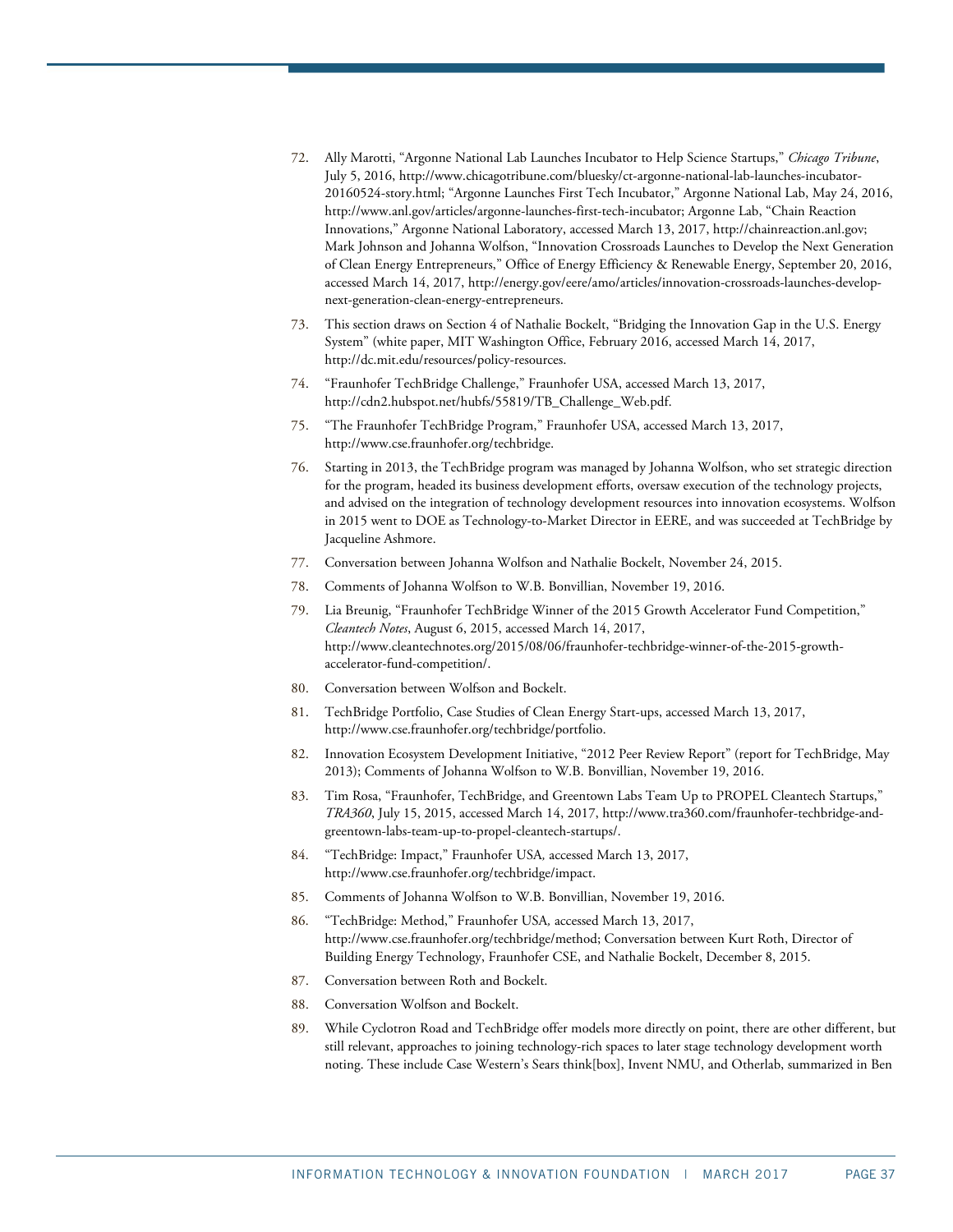J. Chazen, "Venture Capital and Research Centers: Facilitating Innovation" (paper, MIT Washington Office, August 2016), accessed March 14, 2017[, http://dc.mit.edu/resources/policy-resources.](http://dc.mit.edu/resources/policy-resources) 

- <span id="page-37-0"></span>90. Rafael Reif, "Introducing the Engine," *Boston Globe*, October 26, 2016, accessed March 14, 2017, http://www.bostonglobe.com/opinion/2016/10/26/reif/o0I3OhgX8B1HYjYi04PzJL/story.html. For disclosure, the authors of this paper were involved for MIT in analyzing "Innovation Orchards" models as background for The Engine.
- <span id="page-37-1"></span>91. Section drawn from, Katherine W. Nazemi, "From Startup to Scale-Up: How Connecting Startups with Local Manufacturers Can Help Move New Technologies From Prototype to Production" (paper, MIT Washington Office, July 2016), accessed March 14, 2017, [http://dc.mit.edu/sites/default/files/doc/Connecting%20Startups%20to%20Small%20Manufacturers%2](http://dc.mit.edu/sites/default/files/doc/Connecting%20Startups%20to%20Small%20Manufacturers%20Nazemi%20July%202016.docx) [0Nazemi%20July%202016.docx.](http://dc.mit.edu/sites/default/files/doc/Connecting%20Startups%20to%20Small%20Manufacturers%20Nazemi%20July%202016.docx)
- <span id="page-37-2"></span>92. Communication from Micaelah Morrill to W.B. Bonviliian, February 4. 2016; Nazemi, "From Startup to Scale-Up", 6-8.
- <span id="page-37-3"></span>93. Elizabeth B. Reynolds, et al., "Learning by Building," in R. Locke and R. Wellhausen, *Production in the Innovation Economy* (Cambridge, MA: MIT Press, 2014).
- <span id="page-37-4"></span>94. Micaelah Morrill and Peter Russo, interview by Katherine Nazemi, June 20, 2016.
- <span id="page-37-5"></span>95. Greentown Labs, 2015.
- <span id="page-37-6"></span>96. This section draws on Johanna Wolfson, "DOE, Emerging Models for a Better Innovation Pathway" (presentation, DOE Office of Energy Efficiency and Renewable Energy, Washington, DC, August 25, 2016), and discussions with Wolfson, August 25, 2016.
- <span id="page-37-7"></span>97. Fraunhofer TechBridge Program, Impact, accessed March 14, 2017, [http://www.cse.fraunhofer.org/techbridge/impact.](http://www.cse.fraunhofer.org/techbridge/impact)